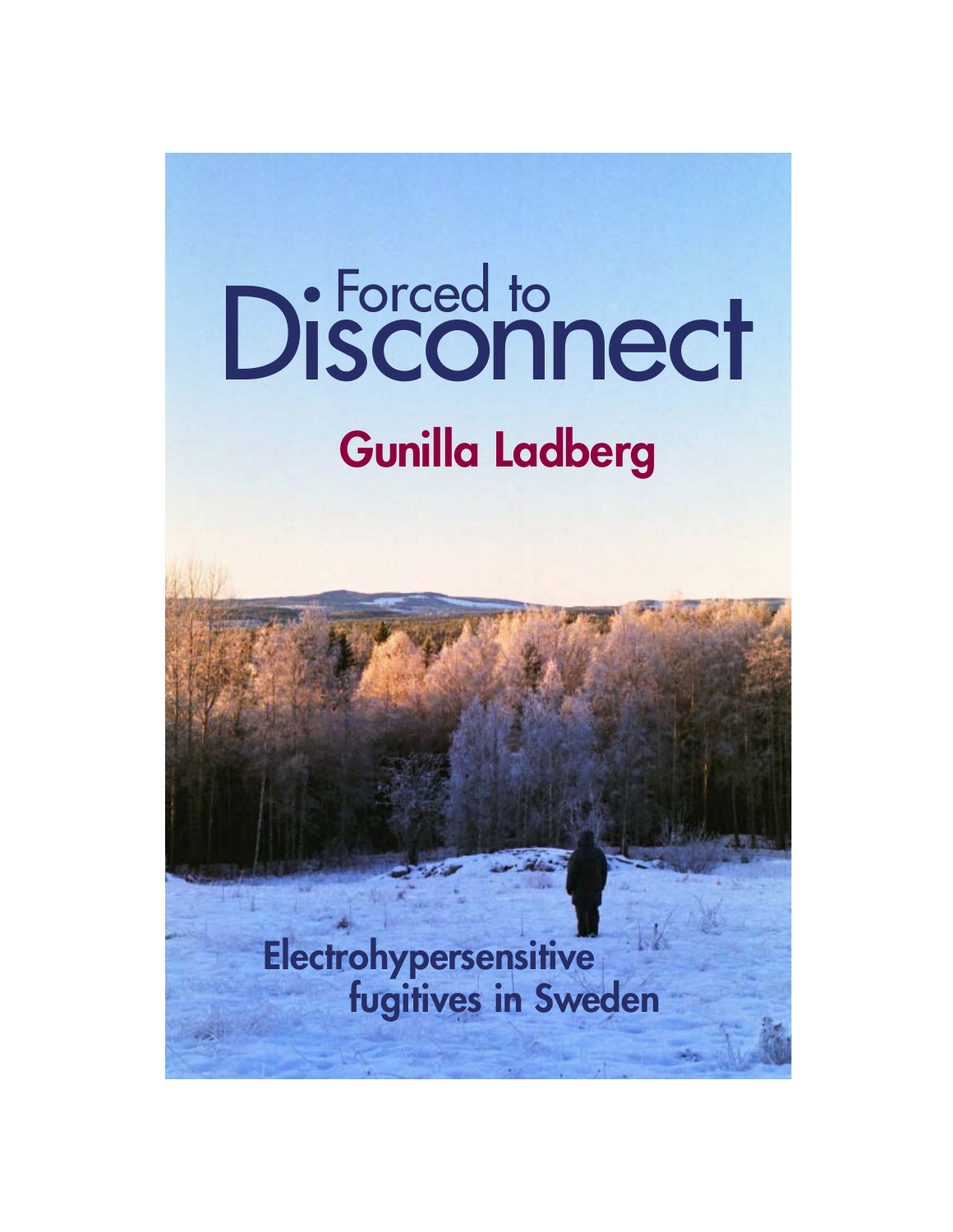*© Copyright.* All Rights Reserved.

*Original Title:* Ett vackert fängelse *Translation:* Agneta Jonsson *1st Edition.* 2008. Swedish. Ett vackert fängelse *2nd Edition.* 2009. Swedish *3th Edition*. 2010. German *4th Edition.* 2010. English

**Gunilla Ladberg Pedagogik & Språk** [gunilla@ladberg.se](mailto:gunilla@ladberg.se) [www.ladberg.se](http://www.ladberg.se)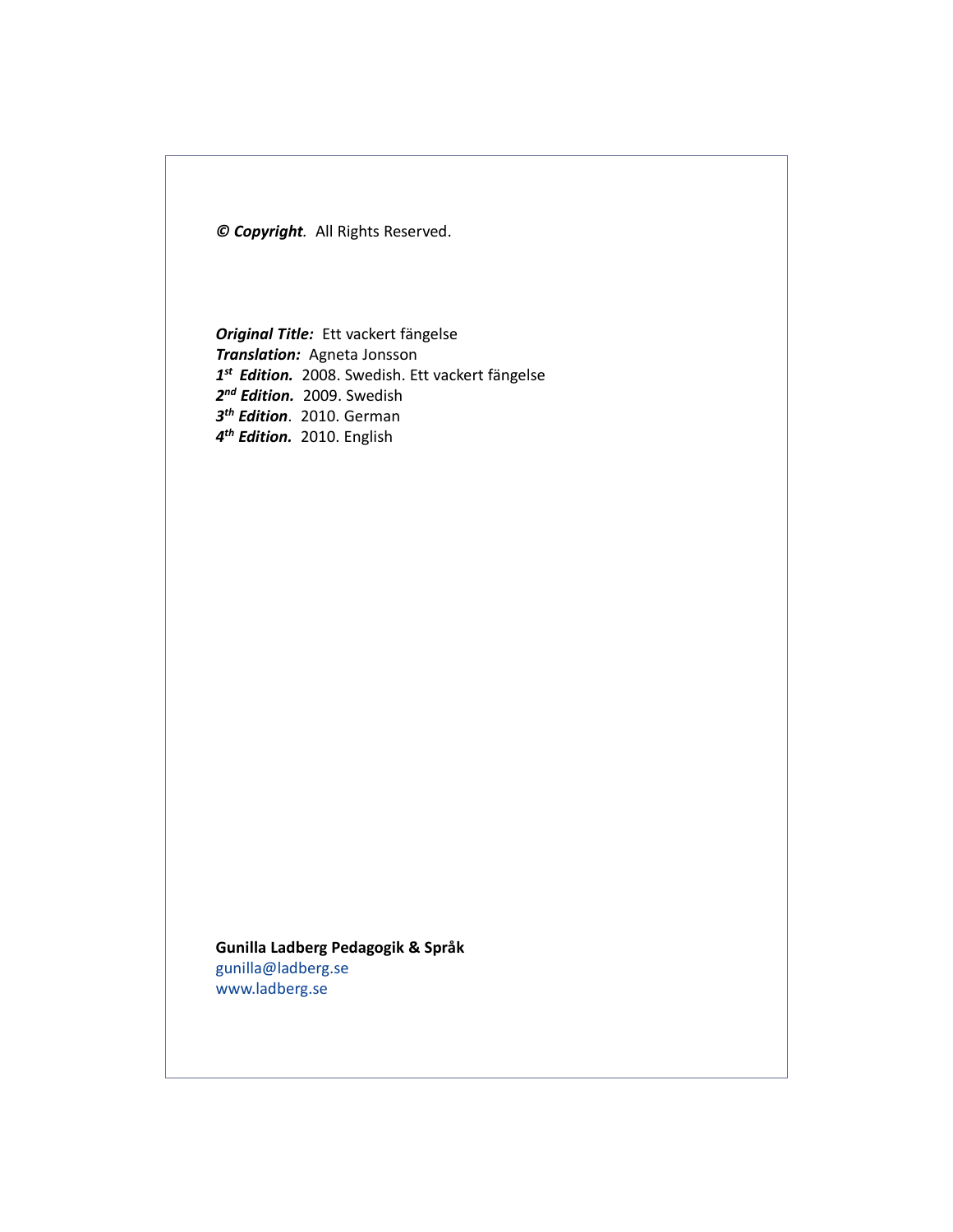# **Contents**

|  | Chapter 3. Inger: In 3 days my life changed forever  17         |  |
|--|-----------------------------------------------------------------|--|
|  | Chapter 4. Symptoms: varying, changeable, and getting worse  22 |  |
|  |                                                                 |  |
|  |                                                                 |  |
|  |                                                                 |  |
|  |                                                                 |  |
|  |                                                                 |  |
|  |                                                                 |  |
|  |                                                                 |  |
|  |                                                                 |  |
|  |                                                                 |  |
|  |                                                                 |  |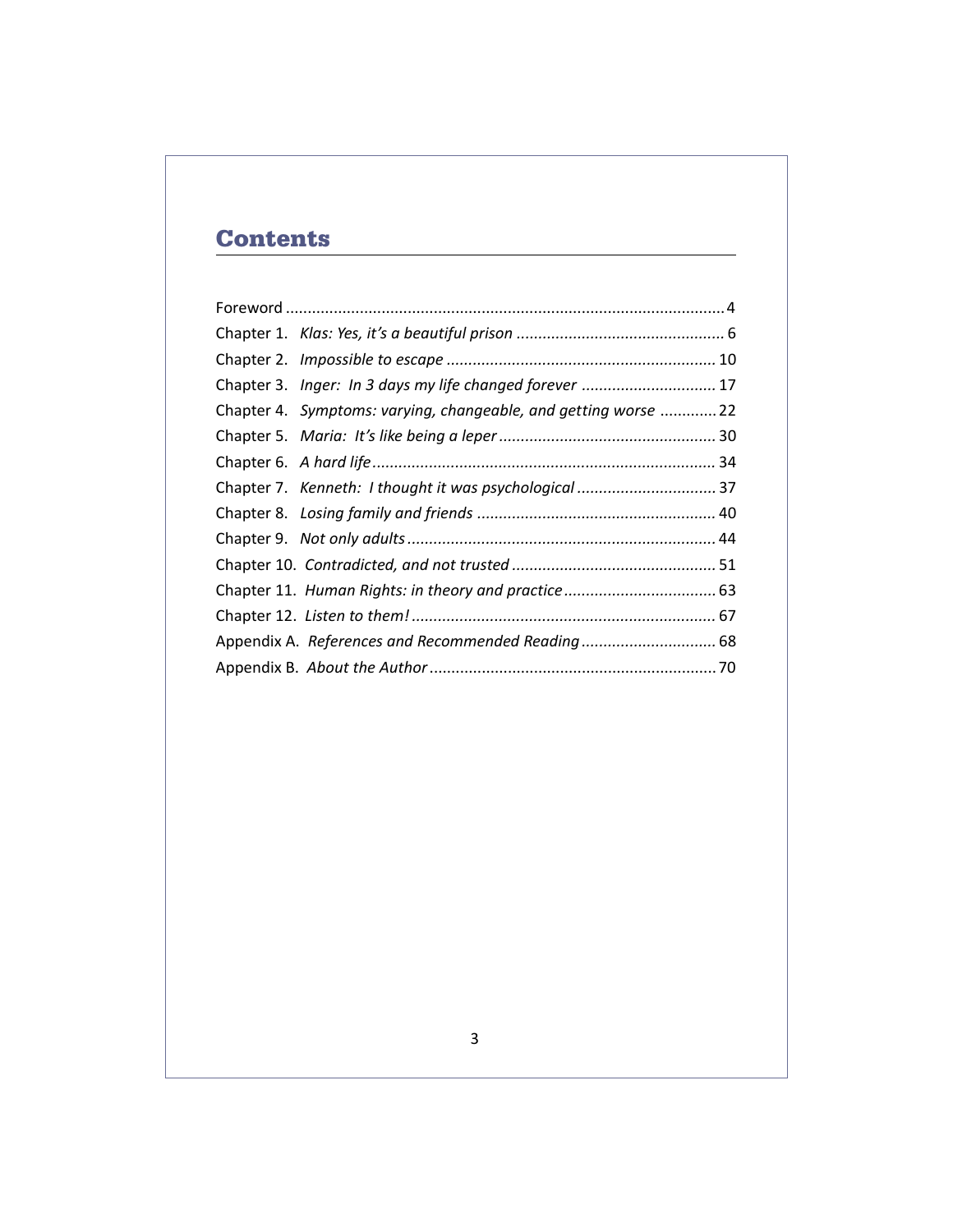# **Foreword**

This book is about people in Sweden who after having developed hypersensitivity to electricity or/and microwave radiation from wireless technologies have become fugitives in their own country.

I must first say that neither I nor anyone in my family has been affected by this condition. I started to write about the issue after learning about the health hazards caused by cell phones and other wireless communication gadgets. That's how I met a number of people who had become electrohypersensitive (EHS). This condition has disabled some of them to such an extent that they had to flee from their homes and workplaces to find refuge in forested areas as far away from electrical power and cell phone towers as possible.

Hearing their stories was a major eye-opener. The fact is that some of my fellow citizens are forced to live as fugitives in their own country! They are not fleeing from wars or terrorism, but from modern technology. They are fugitives in one of the safest countries in the world, or, what once, before the introduction of the latest in information technology and wireless communications systems, was a safe country.

The stories of these people need to be told – for their own sake because of the obvious injustice, and because this is everybody's business. Their stories are stories about us. People with EHS are no different from you or me. The only thing that separates us from them is luck.

I have travelled around the country and met many EHS fugitives. I have interviewed some twenty people out of more than 600 identified by The Swedish Association for the ElectroSensitive<sup>1</sup>. As certain themes in their stories kept coming up again and again, I decided to dedicate separate chapters to them.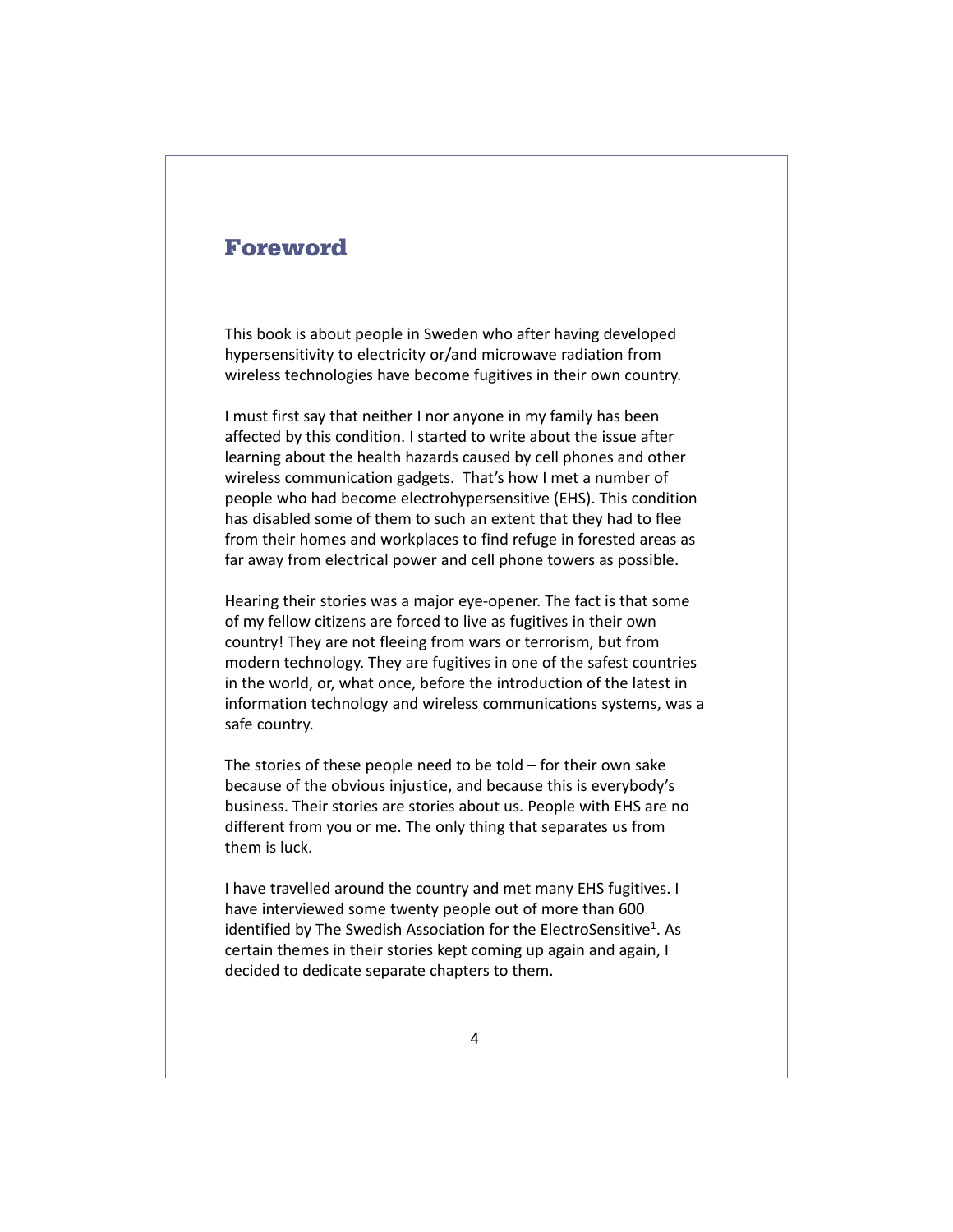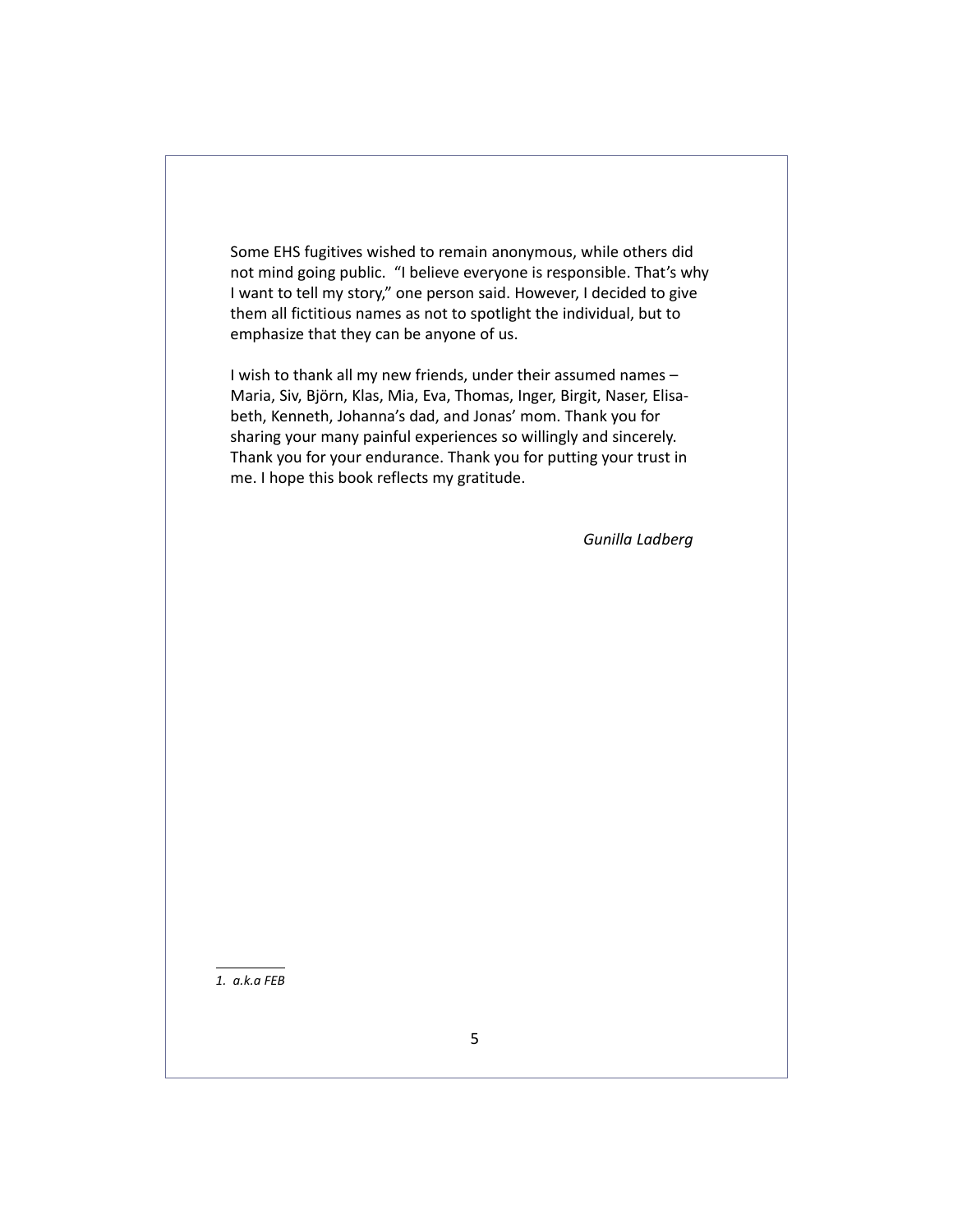## CHAPTER 1 **Klas: Yes, it's a beautiful prison**

*As we walk down towards Klas' small cottage, I remark on the beautiful setting by the lake. "Yes," Klas replies. "It's a beautiful prison, but a prison just the same."*

*Klas is able to use some electronic devices that other EHS refugees cannot. He has built his own studio, where his equipment is protected from harmful electrical and magnetic fields with the latest in shielding know-how. This set-up makes it possible for him to work in the studio, as long as the overall radiation in the environment remains stable.*

I used to work in advertising. I also compose music, and right now I'm in the midst of writing a musical. Back in 1996, I used a cell phone as my answering service at work. I always carried the phone in my back pocket. One day, I noticed a big red spot on my buttock when I came home. That's when I realized that there might be something weird happening with this new technology. I have not used a cell phone since then. I started using a pager instead.

### **Uncontrollable perspiration and listlessness**

Before 1999, life was fairly uneventful. Then I got a job as a Web designer and a multimedia producer. When I started at my new workplace, my whole body went out of balance. My feet started perspiring uncontrollably, to the point that my eyes started tearing. I had to wash my feet five times a day. It turned out that my work area was 80 centimeters from a DECT<sup>2</sup> panel, and I was also surrounded by three computer screens.

I started having problems concentrating and I became listless. I had to make to-do lists and tick them off to get anything done at all. Otherwise I just ended up staring out the window all day. It was so frustrating. I lost all pride in my work. I simply couldn't manage to edit texts any longer. I kept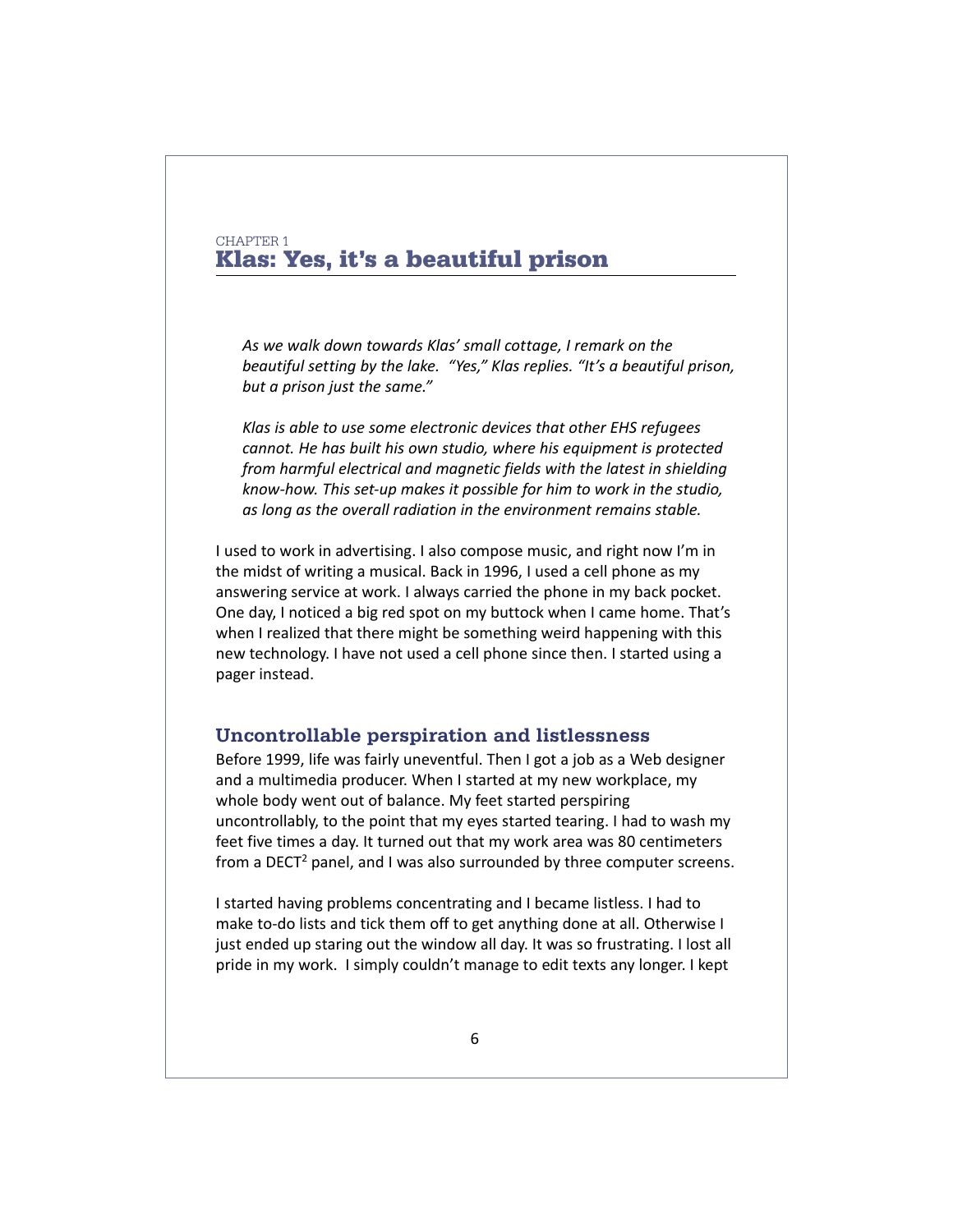losing my train of thought. When I went in to see my boss for the third time, and he pointed out that the same mistakes were still there… I just wanted to cry.

### **I stopped sleeping**

Fortunately I was laid off when the dot.com industry crashed in 2002. I focused on my health instead and started exercising, eating a balanced diet and abstaining from alcohol. All of a sudden, in November 2003, I stopped sleeping. This lasted for 5 ½ months. I lay awake, and dozed off maybe for an hour or so each night. It was extremely debilitating.

After this time I began checking out my surroundings a bit closer. That's when I happened to look up at the rooftops, and wondered: "What's been put up there?" I had no idea of what it was, so I started doing research on the Internet and discovered: "Oh my god, we've been introduced to a new technology!" I realized that I lived 250 meters from a relay antenna, and that another antenna was located 110 meters from where I worked. I wondered if my sleeplessness had something to do with this. So I started researching. I got the opportunity to borrow a house in an area with no cell phone coverage for a while, to find out if I would sleep better there. I slept well the first night, and even better the second night.

### **It's like turning up the volume**

Some time later, I borrowed my parents' car and commuted to Karlstad city centre. As I approached the nearby transmission tower, it felt like someone was cranking up the volume. The tension in all of my muscles increased. I started experimenting by walking towards a few cell towers to find out what would happen. I wanted to figure out what was physical and what was psychological. Every time I was about 50 meters from the towers I started to tremble, my heart started beating irregularly, I was nauseous, my muscles felt weak and I began seeing double. It became quite obvious what was happening to me.

I got in touch with the cell phone operator, only to receive rude letters from the company lawyer, basically telling me to see a psychiatrist. Finally,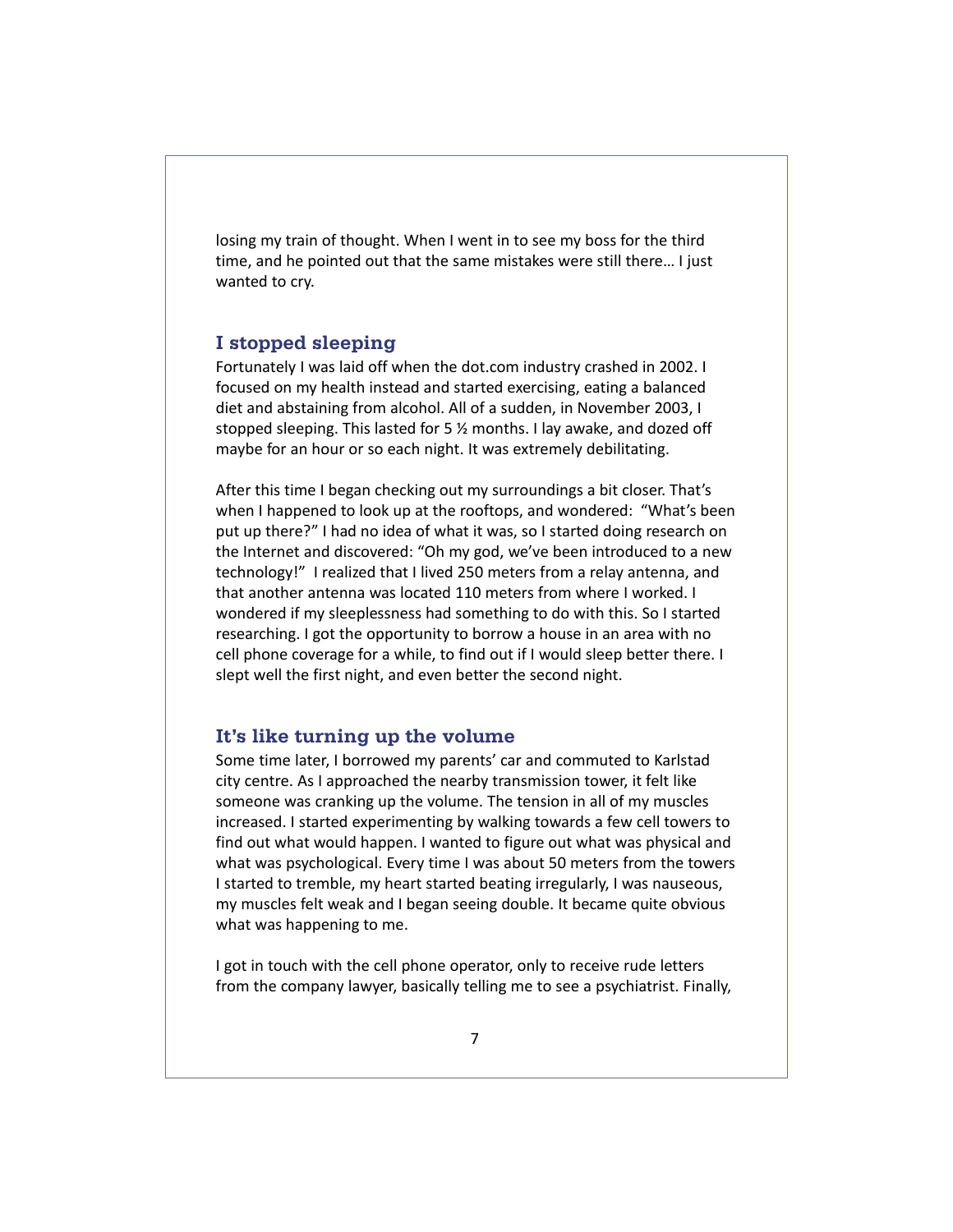I realized that I had to do something radical. I talked to people who knew more about this condition. I also constructed a so-called Faraday cage<sup>3</sup> from metal mosquito netting. This cage helped somewhat, but it wasn't enough. One night I felt I had two choices – either remain in the cage all the time or flee from the city. I found an old cabin for a live-in trial, but that location didn't work for me. I was too debilitated already. Finally I found this place, and as I sat down in the kitchen I realized: 'Klas, you'll never be able to move back to Karlstad. You'll never use public transit again. And the studio you built will never be used.'

My studio had cost SEK 400,000<sup>4</sup> and taken me four years to build. It took two days to tear it down, load the truck and haul it away.

#### **It's the CELL TOWERS!**

When I moved to this place I didn't know what EHS was about. The next big shock came one day when I was cooking. I suddenly couldn't handle standing by the stove. "What is this!?" I thought. "It's cell towers I can't handle!" Later, when I used my MP3 player, it took only about 10 minutes before I started feeling nauseous.

After being at this place for a while, I started feeling like a human being again. But that also varies with the density of the wireless smog. Some days I notice by my neighbours' body language when the smog clears. They stand up straight and start doing things again.

If the overall radiation were lower here, I would be able to work and compose music all the time. I don't sleep soundly; I sleep, but it's fitful. No future

I've been on sick leave since I moved here, but this support has just been terminated. The authorities claim that I have fully recovered, and that I'm able to return to work. Right now I'm surviving on borrowed money.

Future? There is none. I drove to some friends once to stay overnight, and brought my Faraday cage with me. But as soon as I went outside, it sort of felt like leaving a submarine underwater. I'm constantly being deprived of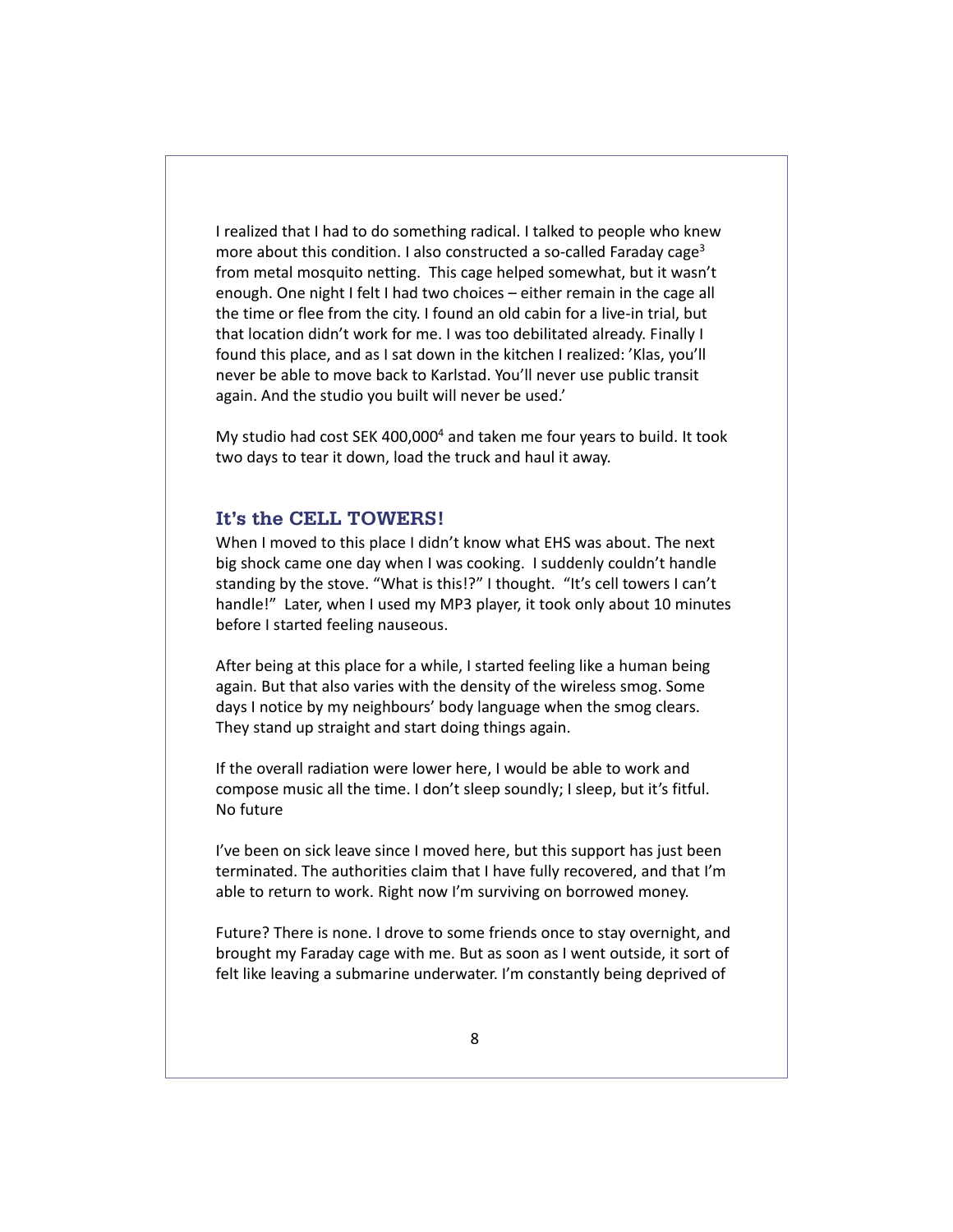moving around freely or just having fun, travelling, enjoying a normal social life with my friends.

In conclusion, Klas says, "...those five months without sleep. Sitting naked on the floor, with splitting headaches, shaking and crying while rubbing my skin with olive oil to ease the stinging was the worst experience I've ever had." He adds, "Even ten million Swedish crowns a month couldn't compecompensate for my suffering."

 *<sup>2.</sup> DECT=Digital Enhanced Cordless Telecommunications, or Digital European Cordless Telecommunications*

*<sup>3.</sup> A Faraday cage diverts electromagnetic radiation. It basically functions like a lightning rod.*

*<sup>4. @ 57,000</sup> USD*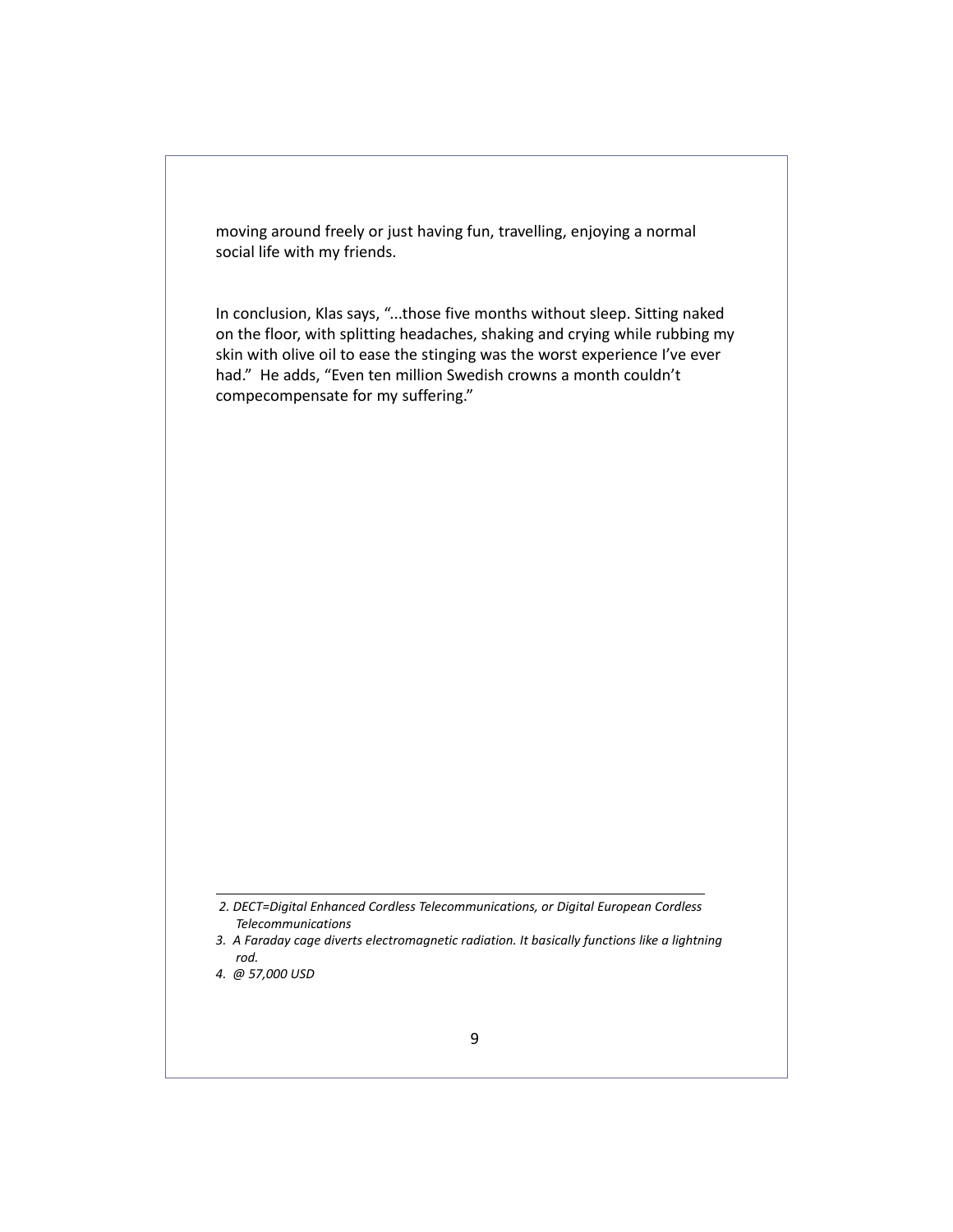## CHAPTER 2 **Impossible to escape**

Most of the EHS refugees I interviewed have had to relocate multiple times. This is not the same as when you or I decide to move. This is literally about escape. "I've had to flee from electricity and microwaves to simply survive. I didn't have a choice really. It's the survival instinct, plain and simple," Maria says.

### **Eva's and Thomas' flight**

Eva suffers from EHS. Thomas is her husband and is therefore indirectly affected. Both by being forced to live such a restricted lifestyle, and by his painstaking to make each new refuge as livable as possible for Eva. When I ask Thomas to tell his story he replies: "My story is parallel to Eva's, and it has been for over thirty years."

### **Two years in the basement**

*Eva:* "We used to live in Järna. But I became increasingly more sensitive to electricity, until I couldn't cope with it any longer. There was no point in trying to further adapt the house to my condition, because the magnetic fields were too strong. I felt a bit better in the basement, and I lived down there for two years with only two peepholes for windows. Finally, we just had to leave.

We found a cabin on the outskirts of Södertälje. Thomas renovated and insulated it, added a garage and a guest cottage. We only had one neighbour when we moved there. By the time we moved away, 13-14 residents lived there year round with their televisions and their security alarms and so on. And then the expansion of wireless communication systems began. A cluster of transmission towers sprang up on the other side of the lake.

Life got a lot worse. I felt vibrations in my whole body. It became unbearable. I couldn't sleep at night. Instead I would stagger around in the woods with our dog."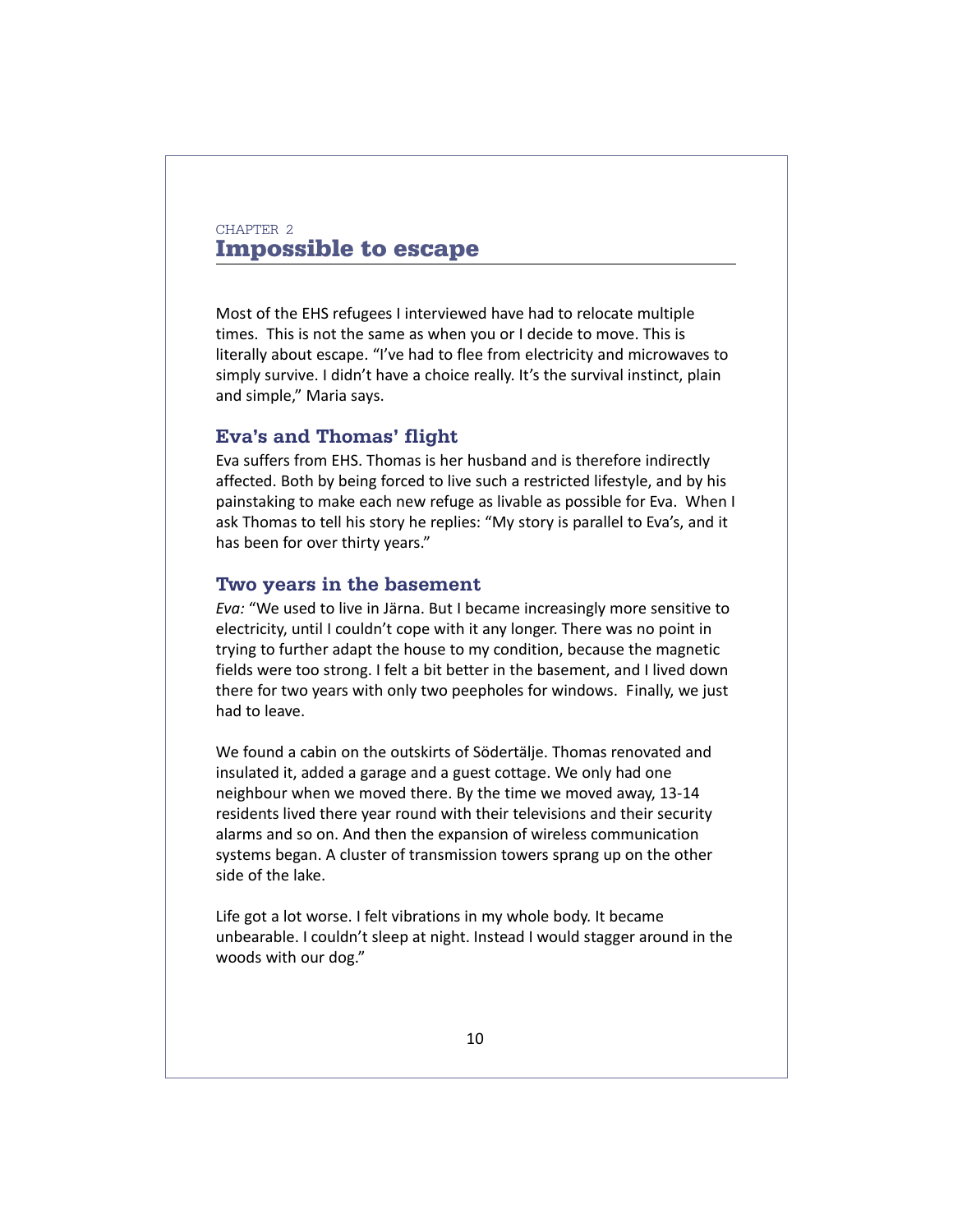*Thomas:* "We had to flee from that area too. We spent every waking hour looking for another home. We bought a camping trailer and placed it in a safe location for Eva. Then we sold our house by the lake we moved to Björnlunda, where we had found a nice house. Once again I took steps to mitigate the electromagnetic fields in our new home."

### **Complete collapse**

*Eva:* "I felt good there. I went for walks without getting tired. It was so wonderful. The hellish headaches had stopped and I slept well. I slept a lot actually. Then the new wireless utility meters were introduced. I completely collapsed again. We managed to keep our old electrical meter, but our neighbours´ new meter was hooked to the same utility pole and as a result our mitigation efforts were ruined. We were also able to measure this interference.

The utility company was not very forthcoming, to say the least. But we are getting used to that – being treated like lesser beings.

We bought an electrical filter which cost us SEK 16,000<sup>5</sup>. It wasn't great, but it was enough to help me carry on. After a while, something else happened, which made it impossible to spend any time outdoors. Wimax, the new wireless broadband system had started up. I kept staggering around and had a real hard time breathing.

We finally ended up in this cottage after trying it out during our holidays. It felt like a dream come true just being here. We returned home, Thomas quit his job, we sold our house and moved to this cottage instead. Now we survive on my disability pension.

We hardly use any electricity now, and the kitchen lamp has a shielded cable. We have an outhouse, and when it's cold outside, the indoor temperature is as low as +11 degrees Celsius. The place is picturesque, but now we are getting to the age when we need more conveniences. It is not by choice anyone would leave a warm and well-built house for a cottage with an outhouse."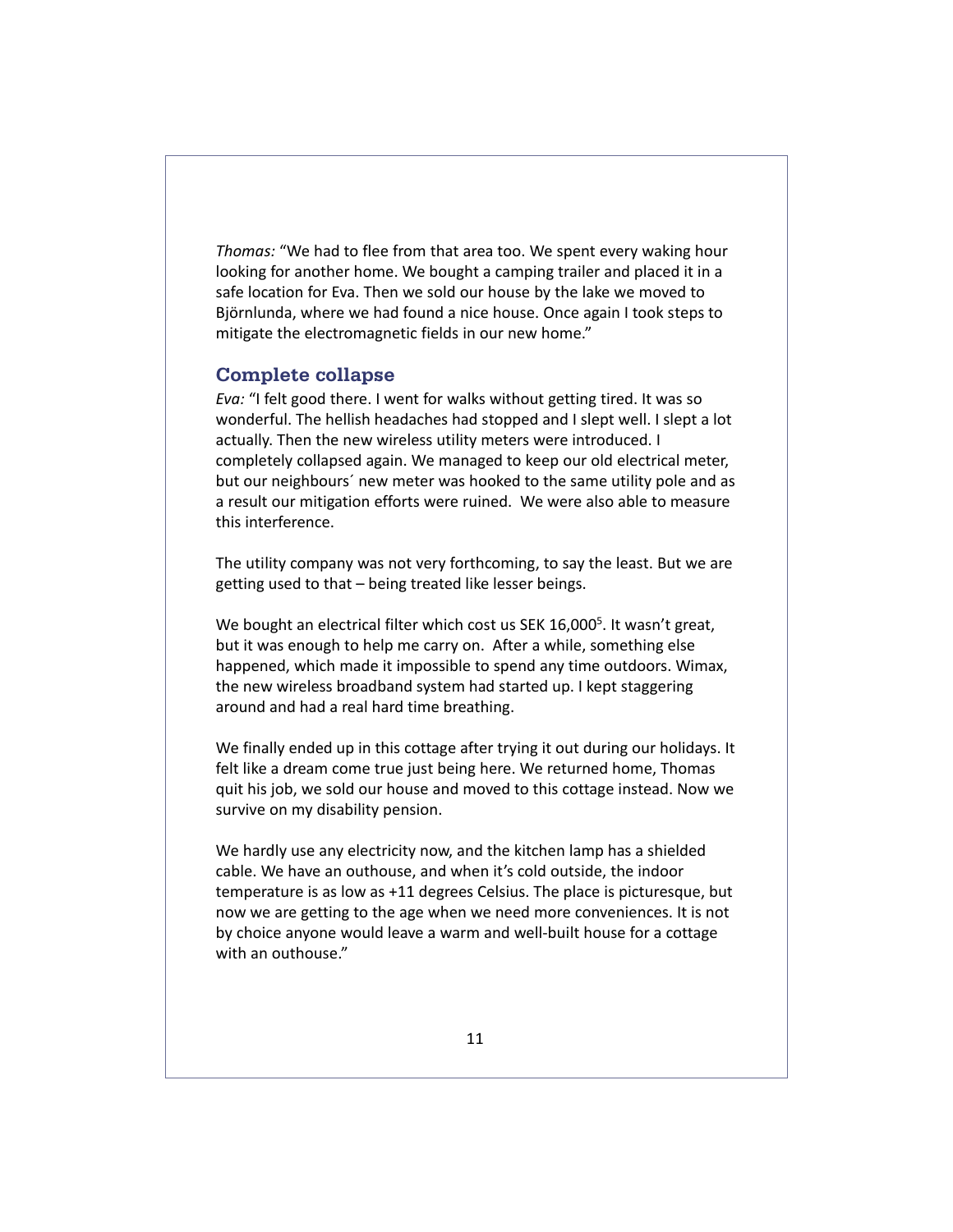## **Elisabeth's escape**

Elisabeth became sick when she changed careers and started using a computer.

"I attended a graphic design program and worked on a computer every day. It was so much fun! This was my chosen career. After I finished my training, I worked as an apprentice, but after three weeks I was a wreck. I felt dizzy and had heart trouble, headaches, skin and eye irritations, and could hardly concentrate on my work."

Gradually, Elisabeth's health declined considerably.

"In January 2005, the new wireless utility meters were installed, apparently the worst model. My symptoms became severe. I contacted the utility company, and they were quite forthcoming at first, and installed an electrical filter on the utility meter. But it didn't help. My testing equipment did not register any improvements either. When I reported back to the utility company their attitude suddenly changed. I wrote several letters, first to middle-management and then to senior management. Their reply was that they had done enough. It was not their responsibility to fix it."

#### *One night here, one night there*

"During this time I was unable to sleep in my own place. I slept at friends', one night here, one night there. That was not a solution either. It's hard to find low radiation places for us suffering from EHS. After some time, I cleaned out my camping trailer and started living there instead. It was OK – for a while. I spent the days outdoors as much as possible, and kept the electricity turned off most of the time when I was inside. Just the same, I became much worse during the spring. I went away for a week and recuperated quite well. But when I returned home, I became just as sick again.

I felt I just had to get away, far, far away. But where would I go? I happened to notice a classified ad in Ljusglimten, the FEB magazine<sup>6</sup>, about a place in the village Grangärde in Dalarna county. My partner drove me there.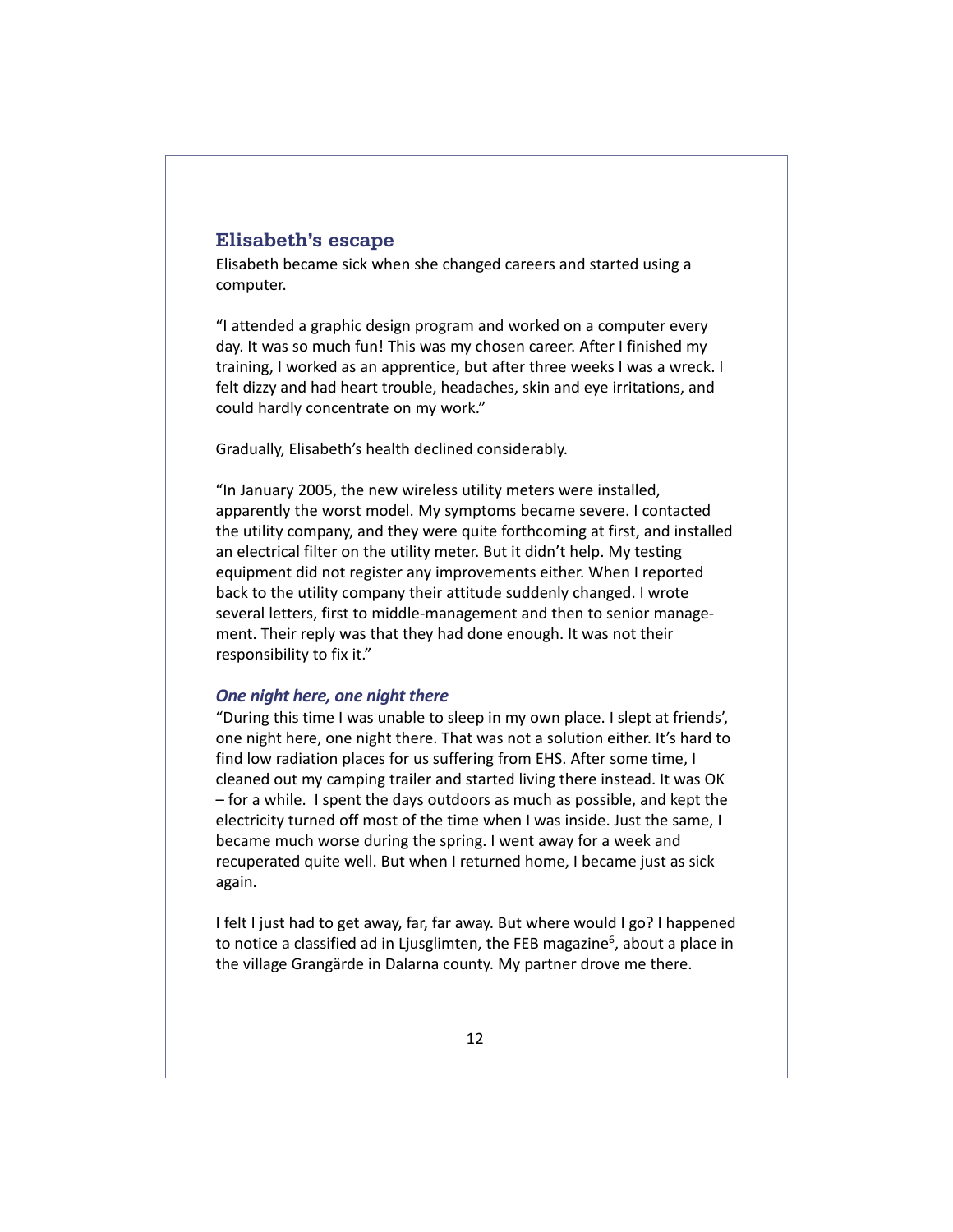That's where I met Erika. She suffered from severe EHS. Erika understood me; she knew what it was like. I couldn't sleep. I was so sick, and so scared, so terribly frightened. 'Am I supposed to feel like this for the rest of my life??' It was devastating not to understand what was happening to my body. Erika said to me, 'You can do whatever you want. You can scream, cry, fight or whatever you want. *But not give up!*'

### *I cried and kicked the trees*

"During my two month visit outside of Grangärde, I started to feel better. The old farm nestled in the hills, and I stayed in my trailer away from the main buildings. In the beginning, I hardly slept at all, only an hour or so per night. My body was completely out of balance. I lay sleepless night after night and felt very distressed. I went for long hikes in the forest and yelled, cried, and kicked the tree trunks. Every day I thought, 'How am I going to manage?´ Gradually my body started to feel better, and when I left Grangärde after two months I felt recuperated.

At that time some friends of mine had found a cabin for me outside of Sala. They brought EMF testing equipment, measured the location and reported that it was livable. I went there to try it out. The cabin was quaint and situated at the edge of the forest. I spent one restless night there. In the morning my throat and lungs felt so sore. I could hardly breathe and had to leave.

I carried my stuff back to my camping trailer and stayed there instead. A new problem. Where could I go? I was all alone in the woods without a telephone and was barely able to drive. When the owners of the cabin found out that I was not going to buy it, they told me that I had to leave with my trailer in two days. I was struck by panic!

That's when the veritable moving circus started. My son and some EHS friends helped me out by moving the trailer several times. I tried living on properties of various friends and friends of my friends, but I felt more or less sick in all those places. One month, I parked my trailer with some EHS friends. It was really nice there. Staying so much closer to my old home, I had more visits too. Unfortunately, I was unable to tolerate the ambient radiation there either. I felt desperate. Once again I had to give up home turf."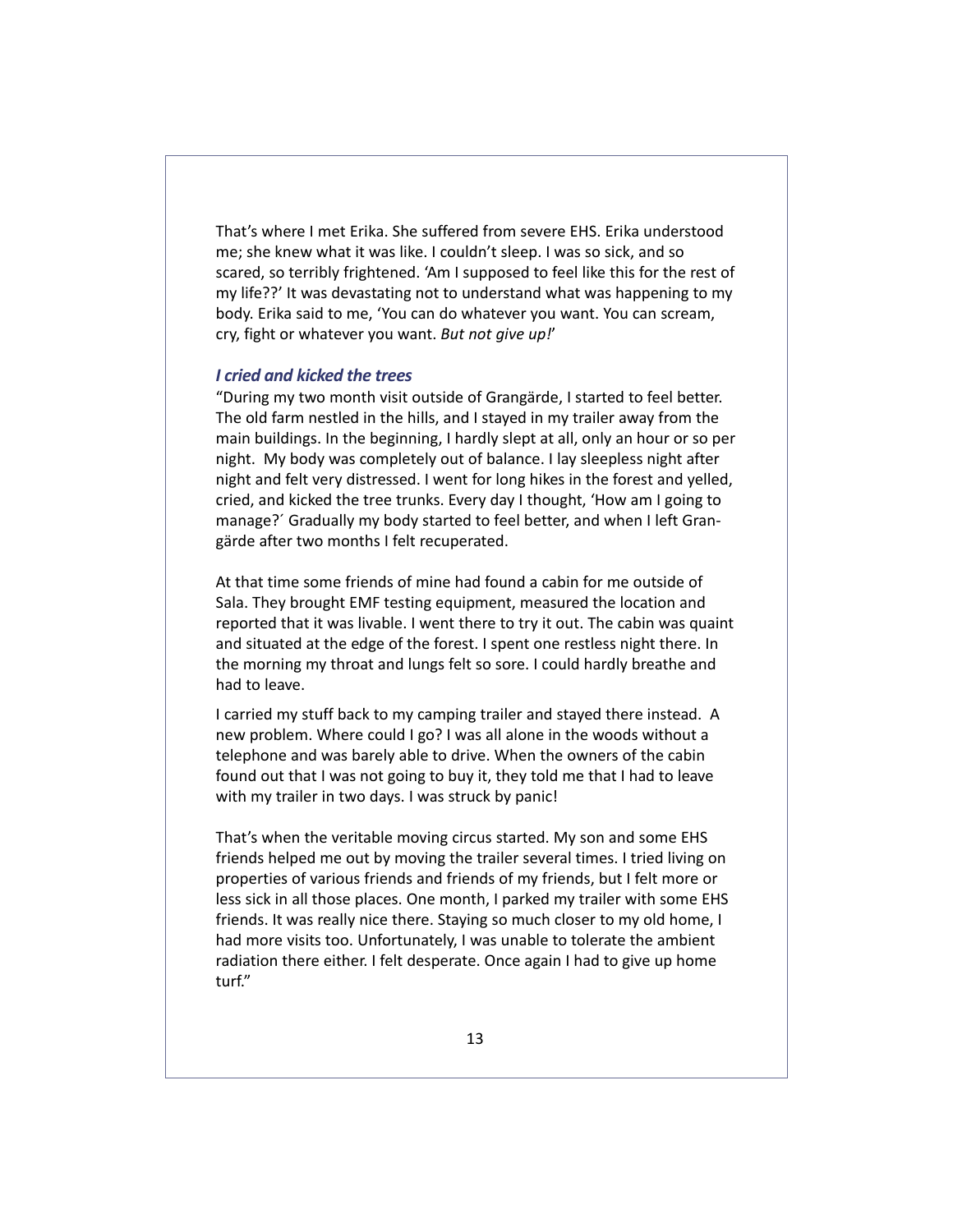#### *Alone on a deserted campground*

"Earlier that year I had checked out a campground, and this became my next refuge – my fifth move in 2  $\frac{1}{2}$  months.

That's how I ended up all alone on a deserted campground in dark November. Friends and acquaintances tried to help me look for a decent place to live, but all leads ended up nowhere. I sat in my trailer and all I could do was write letters. I felt so helpless.

More problems started to pile up. Where would I move in the spring? I knew I could not stay on the campground, when people started to show up with their cell phones and all their electronic stuff. How would I cope financially? I had been told that my sick leave had expired. Would I qualify for any extended benefits? How much? Finding an apartment in a low radiation area seemed impossible, but how would I be able to afford a cabin outside town? The relationship with my partner was becoming more strained.

I felt so worn down when I arrived at the campground. The constant moving in and out of bad locations had taken its toll."

Elisabeth was forced to flee a few more times before she ended up in her present home. Not an ideal situation but somewhat better than before, she says. She has now separated from her partner.

## **The drastic escape**

You may be forced to leave your home abruptly, never to return.

*Björn:* "On June 1, 2003 at 3 am I woke up suddenly for the last time in our old house. My heart was racing, my skin was burning. I had unbearable pains in my tongue, and a thirst that could not be quenched. The symptoms got worse with every passing minute. 'Damn, it must be the electrical fences!' We ran to the car for a quick escape.

It turned out that our neighbour had switched on the electrical fences at midnight for the first time that season without warning us first. Over the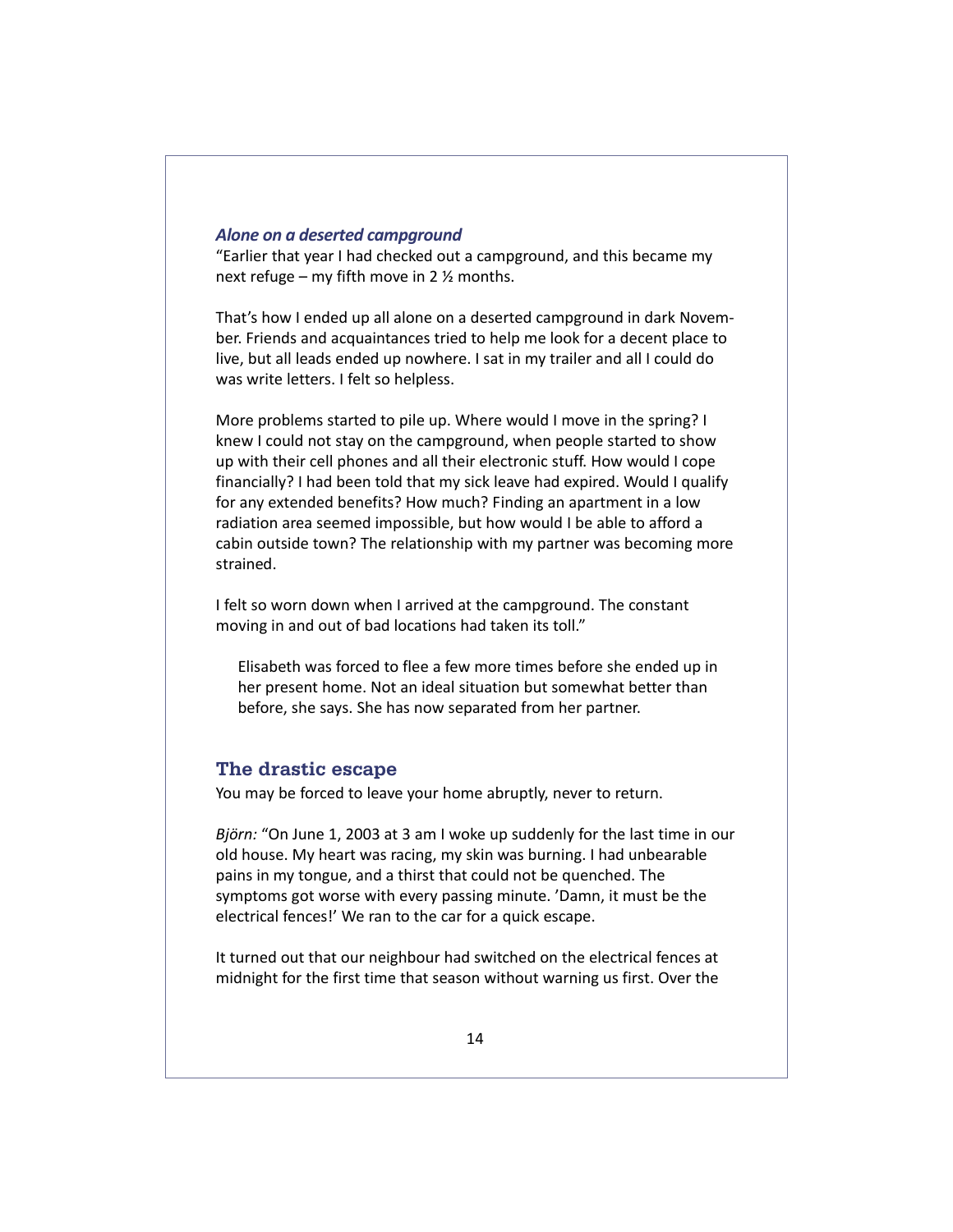years, we had been entrusted with the responsibility of turning the electrical fences off when we were at home, and turning them back on when we left. As it turned out, the owner, a nurse, was tired of paying attention to sick people during her off time too. She now wanted the fences to be on around the clock, even though she said she did not doubt that we had EHS.

Fortunately, we managed to borrow a camping trailer (with no insulation) for a short time. Living in our Volkswagen was a bit cramped to say the least."

### **Live-in trial**

I had never heard the expression 'live-in trial' before I met the EHS refugees. They often test a new location by staying there for a short while to find out if their bodies tolerate the ambient radiation at that particular location, which may vary drastically. A tolerable location the first day, may become intolerable after a week. That's why it is important to do a 'live-in trial' – we create the words that we need.

*Kenneth:* "Live-in trial is vital for me. That's how I find out if I'll be able to rent or buy a place. I have moved about 25-30 times. I have slept in cars and tents. Now I own a camping trailer too."

For the average person, it is enough to just check out a new place before deciding whether or not to move there. A live-in trial is hardly a normal thing to do before buying a house or renting an apartment, and any real estate agent would be puzzled by the request.

Nearly all the people I interviewed had resorted to live-in trials, but sometimes that was not possible. They take a chance instead, only to discover another impossible location.

## **And tomorrow?**

The ambient electromagnetic radiation at any location is seldom consistent as the concentration varies. What we can expect, however, is that the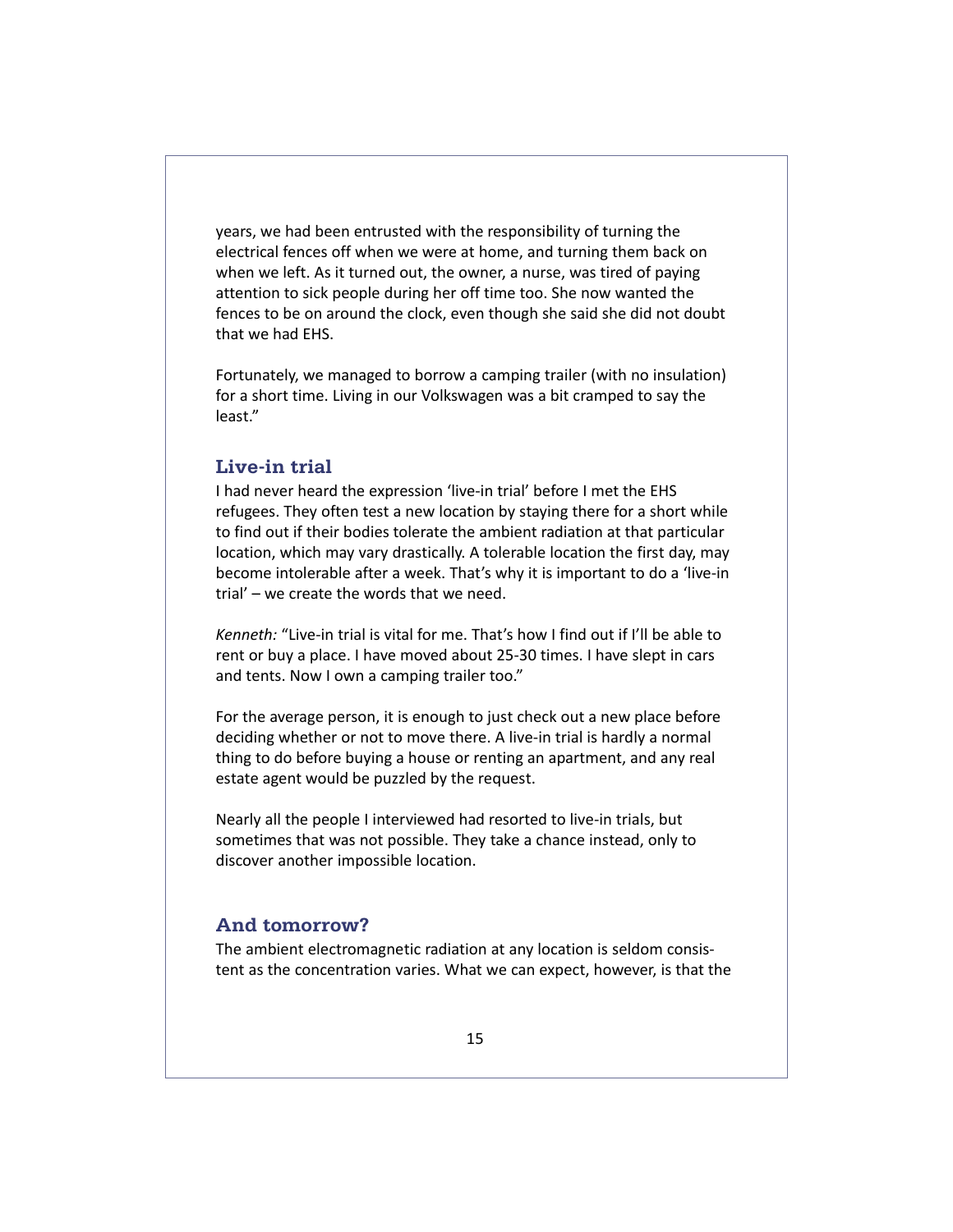overall radiation will increase in most places. We use wireless networks, wireless internet and electronics at home. Cars and stores are similarly equipped. Soon there may be no free zone anywhere.

*Björn:* "When the owners of the cabin next door show up on weekends or holidays with their cell phones we have to leave immediately. 'If you can't handle our cell phones, you may as well leave when we arrive,' they said. 'Could you please call us before you arrive then?' we asked. They did not want to. That's why we always have to be ready to leave. And we never know how long we have to stay away from our home either."

*Mia:* "I never feel settled, because I just never know about anything. Will I be able to stay here? The overall radiation is a lot worse today, compared to when I first moved here. Do I have the right to have access to my own home? Some politicians talk about hospital accessibility and so on. The home environment is even more important. We are not being treated like human beings. It's as if we don't exist. We are not allowed to exist.

We are constantly chased by wireless technology. It feels like being constantly persecuted."

*<sup>5. @ 2,300</sup> USD*

*<sup>6.</sup> Quarterly magazine published by Swedish Association for the ElectroSensitive (FEB).*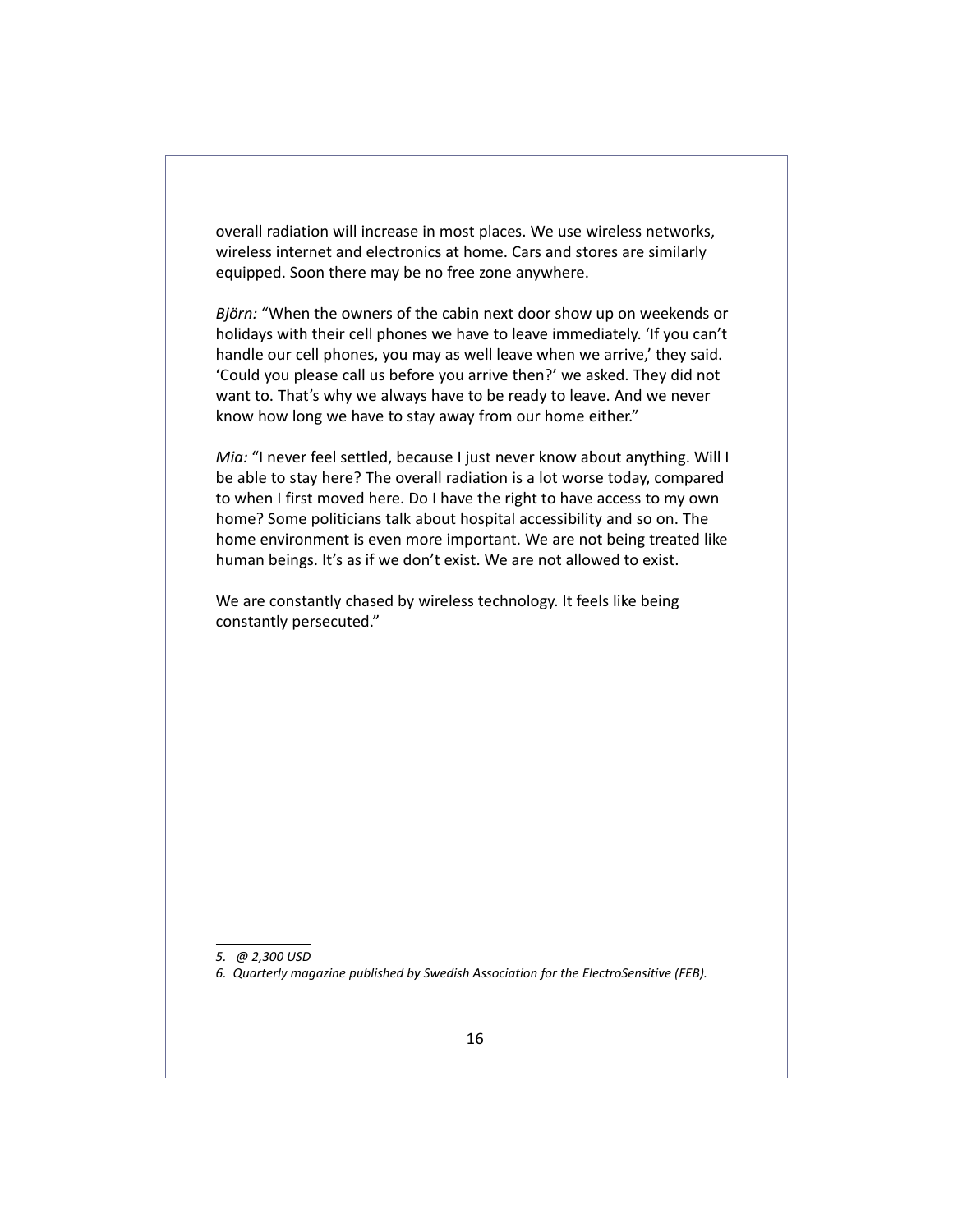## CHAPTER 3 **Inger: In 3 days my life changed forever**

I've had EHS for 4 ½ years. It took only 3 days for my life to change forever! It happened in June 2002, when I had just bought a new computer. My husband was away on a school trip with his students, and our daughter had just left home. The summer nights were wonderful, and I spent them in front of the computer designing programs.

Right from the start I suffered from foggy vision. It was quite warm so I thought I was dehydrated. I kept drinking water, but it didn't help. The following evening I felt dizzy and had a prickling sensation in my face. So I drank a glass of wine, thinking that's what I really needed! The third evening I fainted in front of the computer. I didn't understand why. Instead I sat down in front of the television, and that's when my whole body reacted with a prickling skin sensation, dizziness and double vision. The next morning I couldn't handle standing close to the fridge, the freezer or the stove.

### **Lengthy conversations on a cordless phone**

I worked part-time at a drugstore and had used a computer since the 1980s. It took me quite some time before I bought a cell phone. Instead I used a digital cordless phone at home. I was politically involved and spent a lot of time on the phone.

When all of this was happening to me, I called someone I know to find out how EHS symptoms started. She told me about the prickling sensation in the face. I broke down and spent three days crying in the hammock. I knew I was in for a tough time.

What should I do? I couldn't live at home any more, so I borrowed a camping trailer and lived in it for a while. When fall arrived, I had to turn on the heat to keep the chill out. This resulted in me crawling out of the trailer on all fours. I couldn't handle the electromagnetic fields from the heater's battery.

After some time, I managed to find a cabin in the forest near the border of Dalarna County. It had no running water, central heating or a toilet. The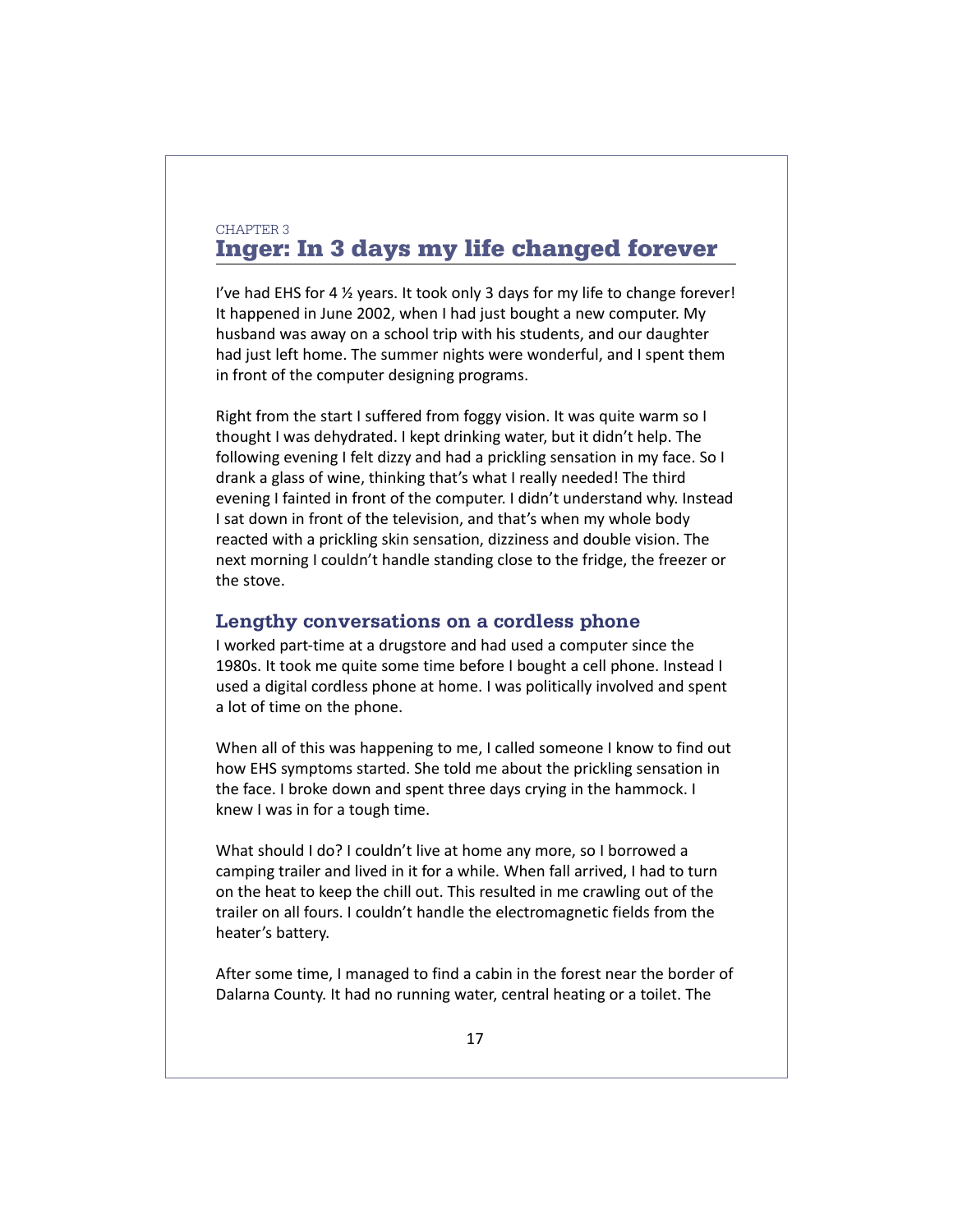fireplace was my only convenience, and it did not spread much heat. I lived alone. My husband came by at times with clean clothes, water, propane and food. I had no heat until October/November when it got really cold. At that time, we managed to find another cabin, also without running water but with a wood stove. I lived there through the winter. Three weeks in a row the temperature stayed below -25 degrees Celsius. Inside it hovered around zero. I slept in layers, and layers, and layers of clothes. I scraped ice off the floor and my dog's water bowl. I had my suitcase packed with clean underwear, and when I unpacked them there were icicles dangling from the fabric. That was my life. I had no choice really.

### **I lived behind a tree stump**

One morning I woke up and felt unusually sick. A friend of mine came by and picked me up. She said to me, "Your face is the same colour as your white sofa!"

She drove me back to my house. I felt completely exhausted, and I don't remember much of that trip. However, I figured that the background radiation must have suddenly increased. Later on, I found out that a couple of new transmission towers had been activated in the area, as well as a new wireless tracking system for truck drivers.

There was no safe place for me anywhere. I found a fallen tree stump in the forest and I settled there for a while. It was the middle of winter. I only slept there. During the days I kept wandering about. It was a matter of survival.

Finally my husband and I bought a small construction trailer. It was such a relief. We put it close by our house, and this made it much easier to get food. I had no heating, so I bought a propane heater but could only use it in the daytime.

Throughout this time period, I had a nonstop letter exchange with the municipality. After many trips back and forth I was finally allowed financial help to mitigate the electromagnetic fields in our house. I received SEK 50,000<sup>7</sup> but had to add SEK 70,000<sup>8</sup> of my own money. In December 2003, I was able to move back into the house. But after a month I became sick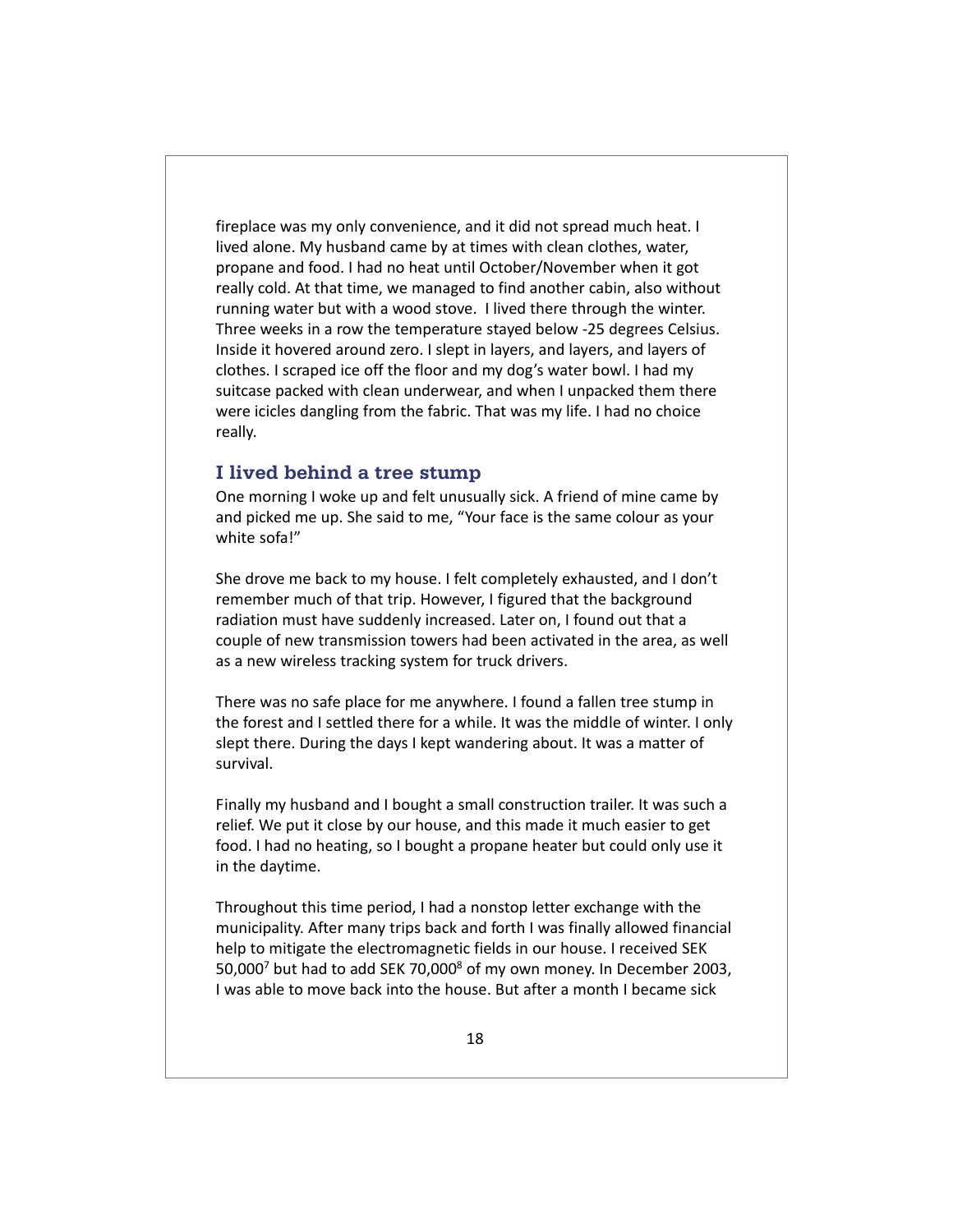again. Why? A new transmission tower had been activated about three kilometers from home. I had to leave again!

### **I have no home**

I finally ended up in this place, a building I share with a few other people who also suffer from EHS. It was terribly substandard, with only a dirt floor, no indoor toilet and no central heating. Over the years, we've managed to make some improvements. The ambient radiation in this area is not low enough for me, but for people as debilitated as we are, such a place is hard to find in this country.

I never brought any of my personal belongings to the places I moved to, including this one. Instead I borrowed or was given things. I always lived with the hope of moving back home again. That hope has died completely by now.

Recently, I brought some of my own things to this place, for example my kitchen table. I'll never forget how I felt when I saw it here for the first time. I sat down and cried. This is my table, my scratches... I went back home for more. But home? No, I don't have a real home anymore.

### **Divorce**

As time went on, my marriage of 32 years finally ended in divorce. My husband could not handle being with me any longer. He had handled all my practical needs, like shopping, the water supply, laundry, and newspapers. He was amazing when it came to helping out, or thoughtful enough to bring me an extra chocolate bar, when I hadn't asked for one. But he never lived with me during this time. My weekends were spent in solitude.

During the summer of 2005, I suggested several things we could do together, like hiking in the mountains, canoe trips, or getting involved in the popular trend of mapping old rural homesteads. But he always said "no" to my suggestions. Finally I brought up our relationship with him.

It was a short discussion. I asked him: "How do you really feel? What should we do? How about buying a house in a forested area where both of us can live?" He answered, "I don't know what to say. I just know that I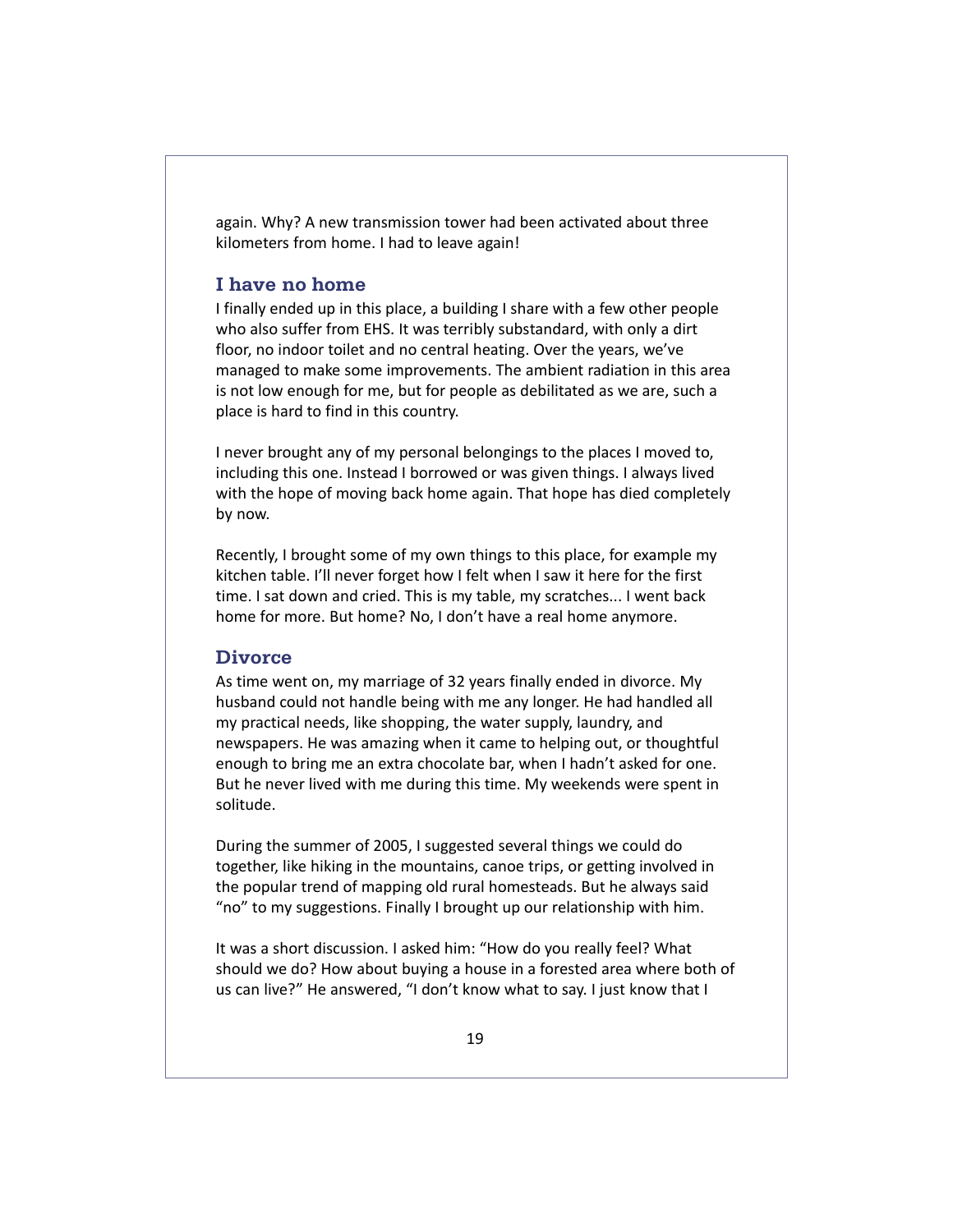really can't live like you have to live, without television, without radio and everything else". So I said: "We may as well let go and live our own separate lives, then?" Yes, he thought so. I asked him if he felt we should go as far as filing for divorce. That's when he revealed his true feelings. "YES!" he said. "Well, it will cost us SEK 450<sup>9</sup>." "I'll pay!" he said. In those ten minutes our 32 years together completely disintegrated.

## **My daughter avoided me**

Our daughter has been very angry and disappointed about our divorce. She distanced herself from me for a while, basically because she was scared. It's better now, and I have a wonderful grandchild who now visits me regularly. We spend a lot of time together here.

I spent Christmas Eve with them at their home for three hours. We had dinner and opened presents. All I kept thinking was "As long as I don't faint or throw up, this will all work out."

### **The book bus**

Sometimes nice things happen too. I've managed to arrange a few things for us here. With my political experience, I know how to get things done. Now we are able to use the disability transit service and get medical home care whenever we need it. I have also arranged for the book bus to stop at our place. This is our only cultural event, since the town library is not accessible for us. When we arrive, the driver immediately turns off the motor, the computer, the fluorescent lights and his cell phone. We leave the bus while he registers the books on the computer.

### **"This is your life"**

Two years ago I was quite depressed because of all this. I suddenly realized that this is my life! Nothing will change. I'm too debilitated.

National and international news do not always reach me. Sometimes things get a bit peculiar, like yesterday. A friend of mine called from Bangkok. She said, "I just wanted to let you know that I'm still alive." Why wouldn't you be alive?" I asked her. "There's a lot of gunfire around here," was her reply. I had no idea that there had been terrorist attacks in Bangkok. It's really hard to keep up with the news. Newspapers are expensive.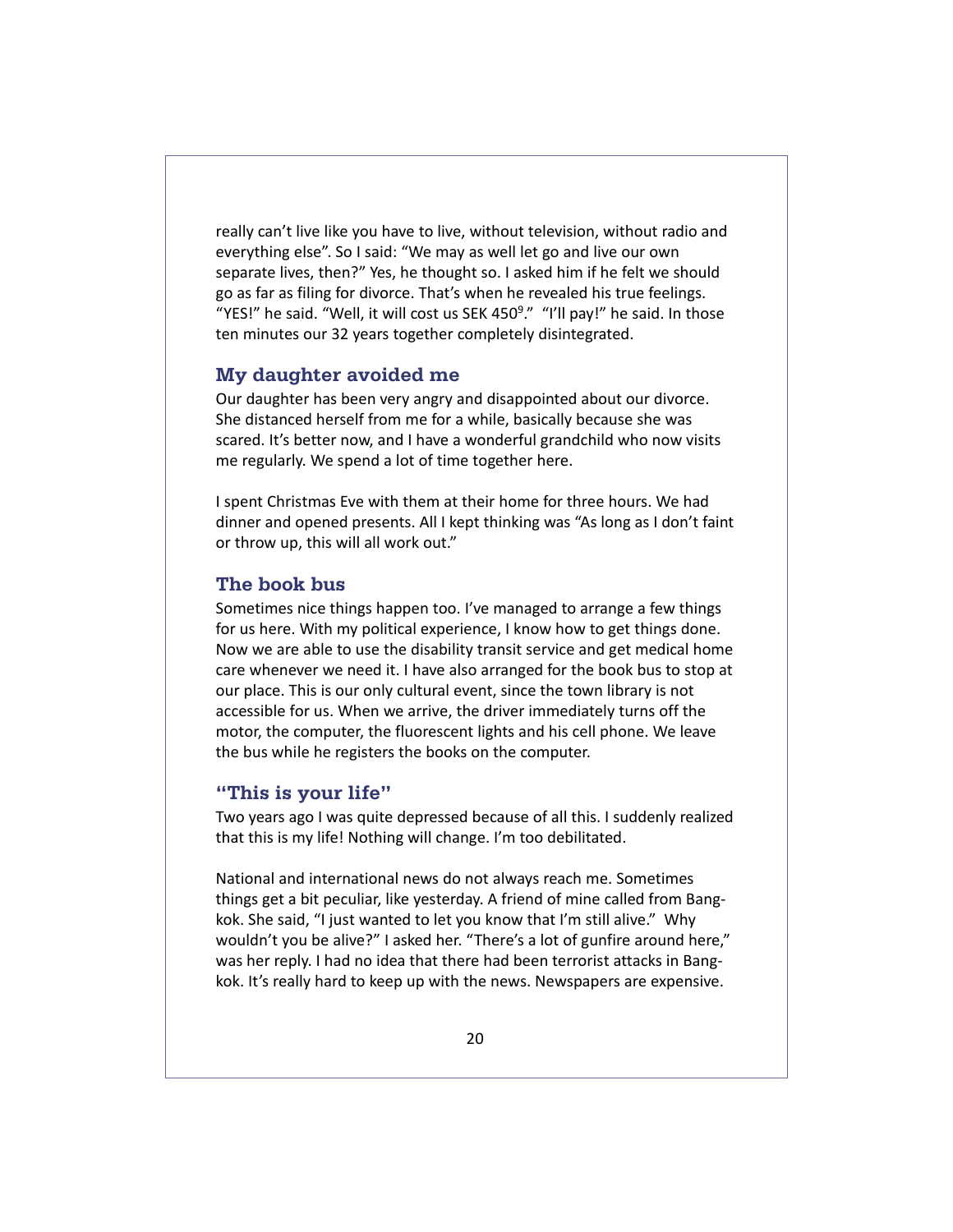Suffering from EHS is a financial disaster. We can't take anything for granted. On the other hand, a very small change can be a huge improvement. Soon I'll be getting a propane lamp, so I don't have to be dependent on candles anymore. A major improvement!

#### **I want to be around when people finally get it!**

This is no life. And now that it is getting more difficult to live here too I'm constantly thinking, I can't move one more time. I don't have the energy to do it. The ambient radiation around here has increased a lot recently. Over the last few years my health had somewhat improved. No more vomiting and fainting. Other symptoms subsided too. Now my health is declining again.

Yesterday something happened to me that I've never experienced before. I went down to visit Klas for ten minutes to check out a few things on his computer. Then my eyes suddenly were turning inwards, like being crosseyed, although it was more severe. I had to cover one eye to be able to see with the other eye. It took a couple of minutes before it all cleared up. I was terrified.

Everything here centres on the most basic things in life, like having a roof over our heads and not freezing. Feeling like an outsider is very painful, as is not being taken seriously, and not knowing what is happening to us. From having been politically active with a busy schedule, within three days my life came to a complete halt.

Thoughts of suicide are my constant companion. Not a day goes by without my thinking about how to end it all. But today I'll get a new lamp! And my granddaughter will be visiting soon. These simple things keep me going for now. I want to write and tell our story. I am determined to be around when others finally get it! When we are able to say, "We told you so! Why didn't you listen to us?!"

- *7. @ 7,350 USD*
- *8. @ 10,300 USD*
- *9. @ 65 USD*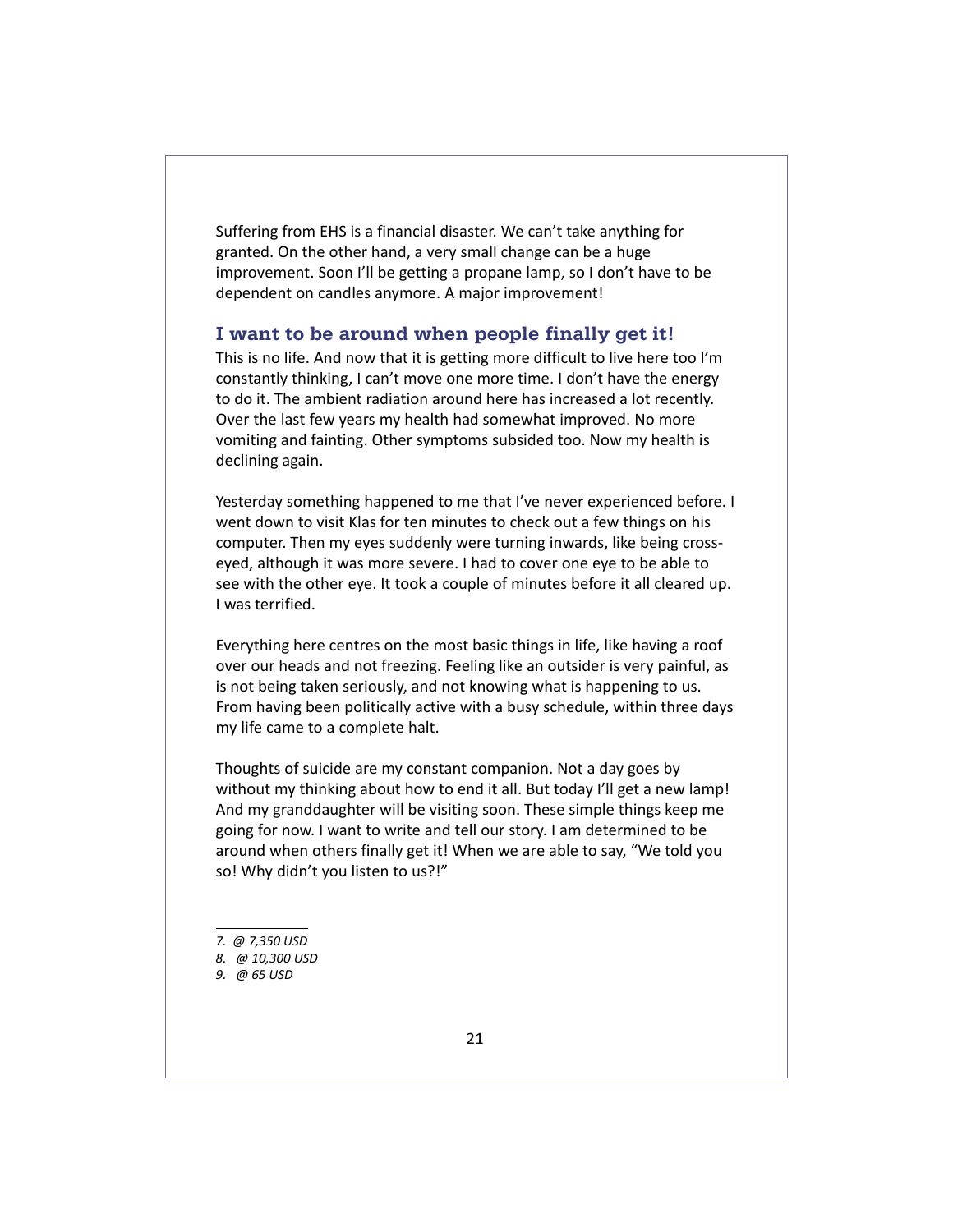## CHAPTER 4 **Symptoms: varying, changeable, and getting worse**

My EHS friends describe a long list of physical symptoms. Simply speaking, EHS ranges from mild discomfort to unbearable symptoms. At the early stages, mitigation efforts at home can remedy the symptoms. However, when they are more severe, the only known remedy is to live in a location free of electromagnetic pollution.

*Eva:* "I felt vibrations going through my body. It was unbearable. I couldn't sleep and ended up walking aimlessly at night. I roamed around in the woods with my dog. Most people don't understand what it feels like. It burns and tingles, and that may not sound too serious. But it's so much more, and completely devastating."

*Klas* said this about his five sleepless months: "My head felt like it was going to burst, and I ended up sitting on the floor quivering and crying while rubbing my skin with olive oil to relieve the stinging pains."

*Maria:* "I felt dizzy, had a constant headache, tinnitus, muscle pain, joint pain, stomach problems and more. I was totally exhausted; I had such a hard time doing the simplest task. Total fatigue and unrelenting stress symptoms in my body that just wouldn't go away."

*Elisabeth* describes how it all started: "Dizziness, heart problems, skin and eye problems, headaches, fatigue and a feeling of being completely unfocused.

I stayed at the campground from October until May. In the spring, I started feeling gradually worse instead of gradually better as you might expect. I even became sensitive to sunlight<sup>10</sup> and had to wear dark sunglasses. I couldn't be outside even with double sun glasses. This was in March with lots of snow and endless sunshine. During my most sensitive time, I could only venture outside before sunrise or after sundown. Even so, I had to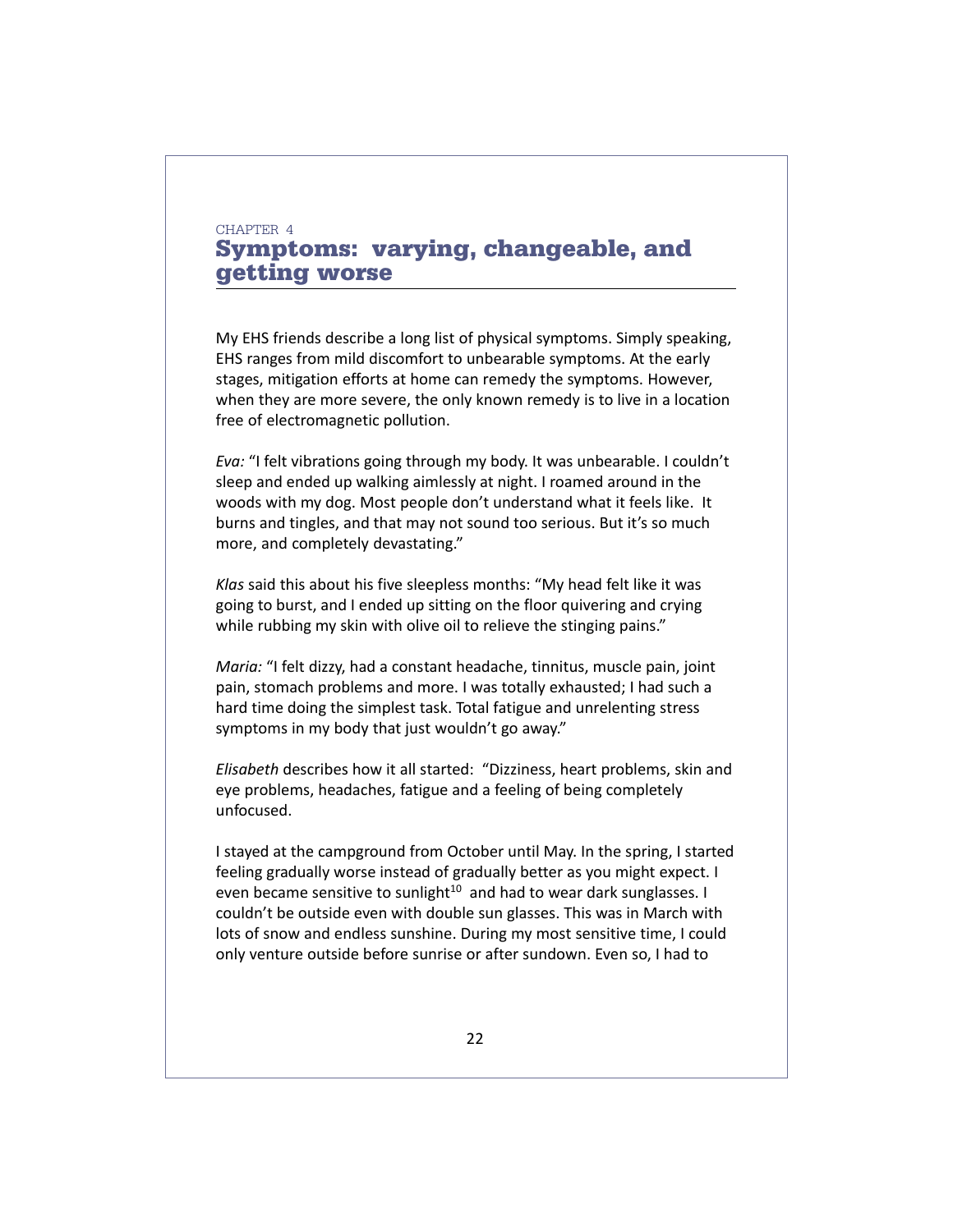wear double sunglasses. I ended up with severe bouts of anxiety. I was confined to the camping trailer for two weeks, until I was able to tolerate daylight again."

#### **Symptoms ease off – and return**

Klas and Elizabeth told me that their symptoms eased off sometimes, unexpectedly and inexplicably, only to return later. The variable intensity of the wireless pollution makes it difficult to plan the day, or the following day. Or even the next hour. A regular life is not attainable. This is very draining psychologically.

*Mia:* "When I look back at my life I realize that I haven't really been able to tolerate electricity for a long time. For as long back as I can remember, my eyes became red and itchy when I watched television. I grew up in the country. As a teenager I went to the city to shop and so on. I knew I was reacting to something there. Was it the fluorescent lighting? I felt sick, especially in the subway."

Today Mia lives like a fugitive in the woods, in a cabin with no electricity. "My symptoms are fatigue, irritability, dizziness and numbness in my face, jaws, hands and arms. I feel pressure in my chest and find it hard to breathe. I get heart pains and shortness of breath when I talk. I also get unfocused and scatterbrained; I just can't seem to focus. I get tinnitus, earaches, headaches, a feeling of heavy pressure on my head, stress and anxiety."

### **It just can't be this bad!**

When I hear Mia and the others tell me about how they suffer, I become aware of my own reactions. I don't want to hear any more. *"That's enough! Not another symptom. It can't be this bad!"*

Afterwards, when I settle down at home to go over the interviews, the same thoughts come up: "Why did I take on this job!? I don't suffer from EHS!" That's when it hits me. Maybe that's why many of the refugees have told me about families and friends, who desert them by refusing to accept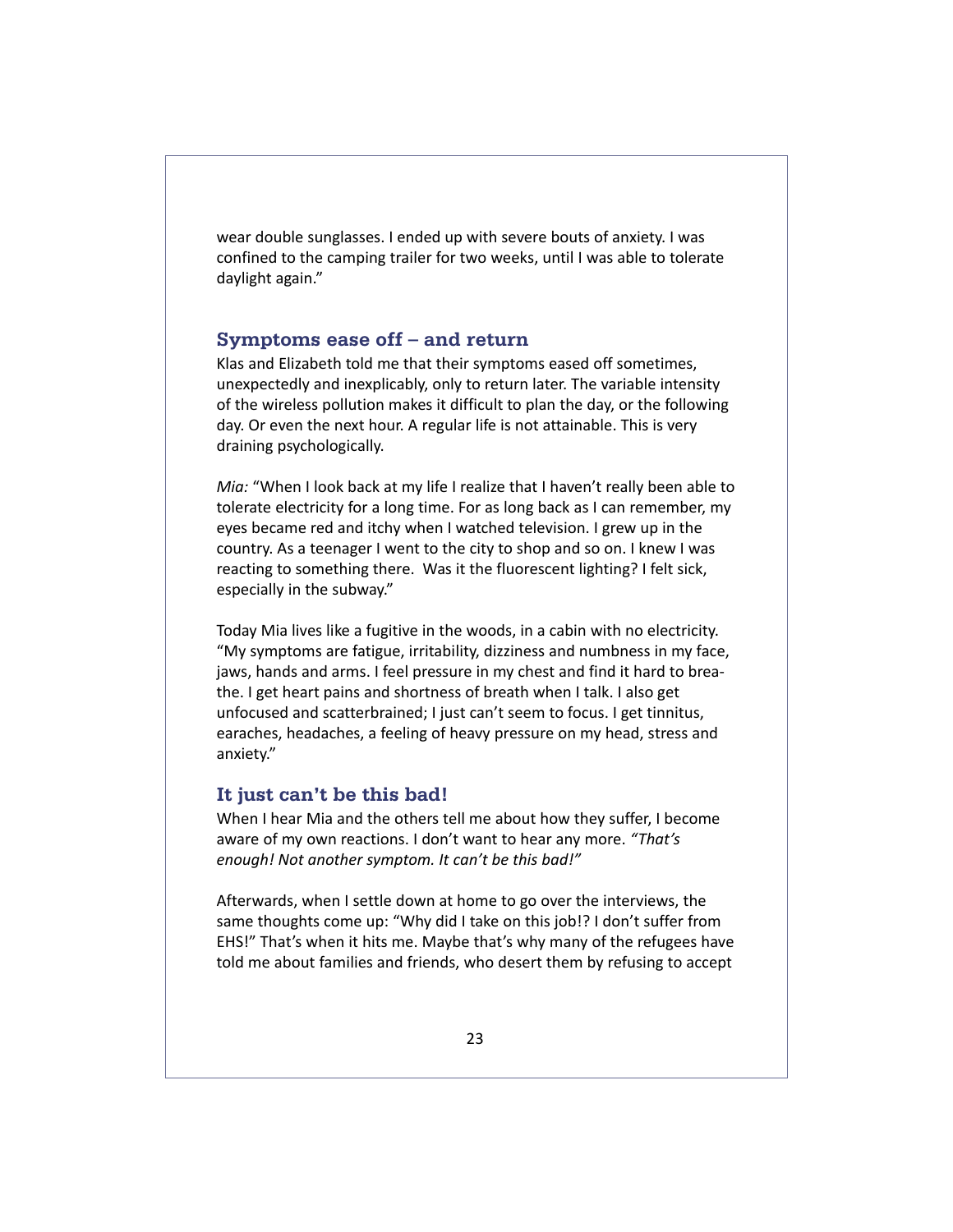what they hear. "No, it can't be this bad!" And so they pretend that it doesn't exist…?!

## **It's not noticeable**

I ask Mia during our chat how she feels right now. She speaks so calmly and clearly, and I cannot detect any particular symptoms. She looks perfectly fine. She describes it like this: "I feel pressure and pain in my head and my jaw is a bit numb. My tongue is swollen and my hands are numb. I feel dizzy. It is very exhausting to talk to you and keep my thoughts on track at the same time."

Almost all the EHS refugees I've met look healthy. When they tell me how they feel at any particular moment, I find it hard to believe that they are unwell – they just don't look it! Maybe that's another reason why other people don't believe them.

## **When the brain shuts down**

Many of the EHS symptoms show that the brain and the body do not receive the right signals. Electromagnetic fields and microwaves apparently interrupt the body's natural electrical system. Many of the EHS refugees describe this aspect as the worst part of it all.

*Björn:* "Even the most mundane task becomes difficult. I've done plenty of carpentry in my days, but sometimes when I hold a screw in one hand and a nut in the other, it ends up as an onerous task. Or when I'm about to write a simple note, nothing ends up on the paper. I'm quite a good writer too."

*Eva:* "What's really scary is that you could call me a little senile. I can't remember things."

*Thomas:* "I notice immediately when Eva reacts to electromagnetic fields or microwaves. One day when we went to the supermarket and later unpacked the food at home, I noticed a lot of unusual items. So I asked her: 'Why did you buy these things?' She didn't remember that she had bought them. The anti-theft device by the cash registers and the store entrance affect her too when she counts money.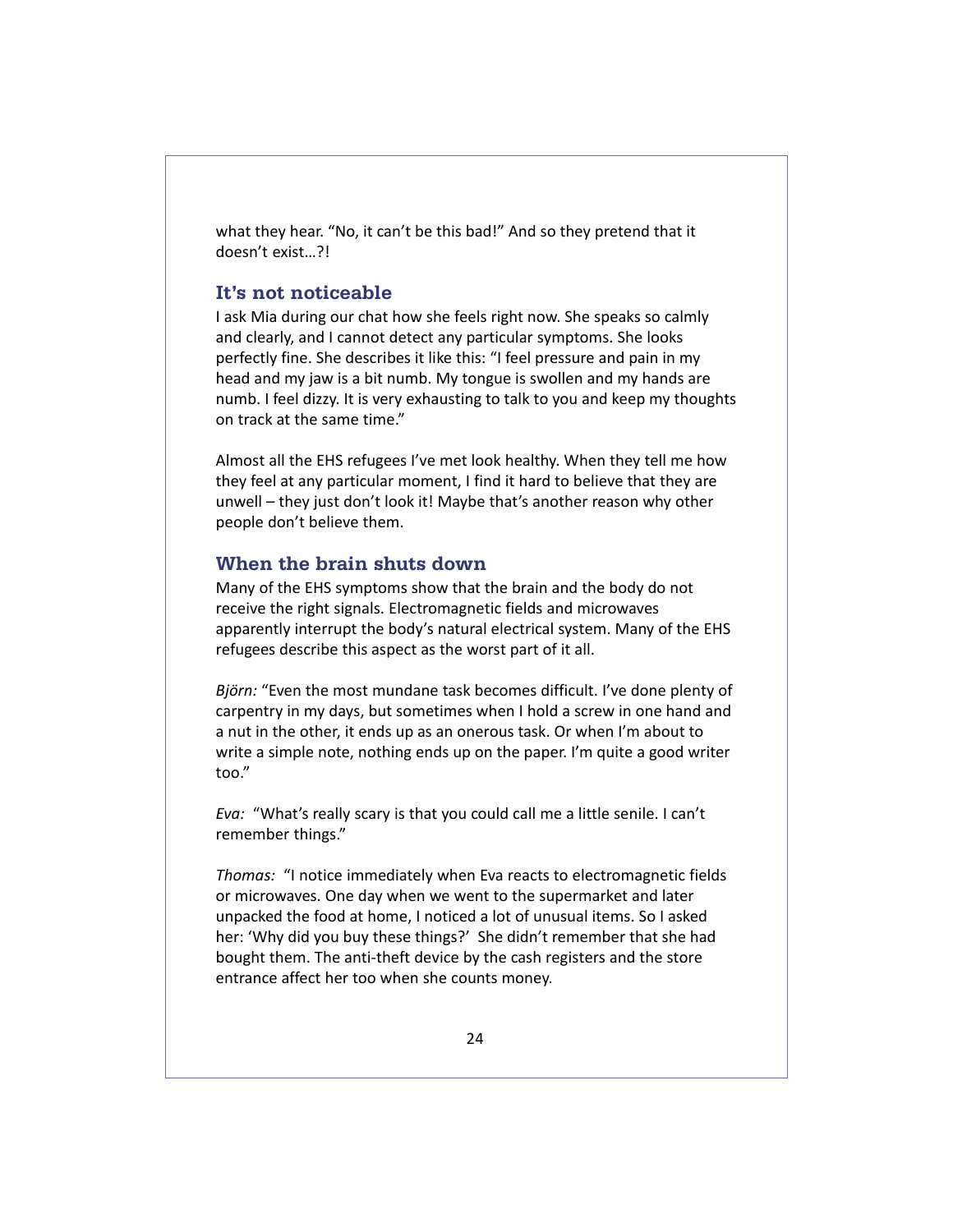At times she walks around completely confused. Once she was supposed to buy some flowers while I did the grocery shopping. I went around putting stuff in the shopping cart. When I met up with her again she was still looking for the flower display."

*Eva:* "Sometimes my thoughts get so jumbled. For instance, when I do crossword puzzles I sometimes write down things that don't make any sense at all. What is really happening to my brain?"

*Siv:* "I may be standing with a cup in my hand and ready to drink from it. Suddenly it slips from my grip. But the worst part is what's happening to the brain. All of a sudden I lose my sense of self and my ability to think. It feels as if I'm standing at a precipice. It's like vertigo, and it is horrifying."

### **What makes me sick?**

How are the EHS fugitives supposed to know what makes them sick? Sometimes it's really obvious.

It was easy for *Klas* to figure it out. "When I got closer to the Lövnäs tower it felt like a volume button was turned up. Tension increased in all my muscles. Every time I was about 50 meters from the tower I started trembling. My heart started beating irregularly, I got nauseous, my muscles felt weak and I had double vision."

Klas also noticed different symptoms from different transmission systems. "With GSM $11$  it feels like a burning sensation in my head, my stomach muscles contract with cramps, my hands feel larger, and I get heart trouble. With UMTS<sup>12</sup> my muscles tighten and it feels like my heart is going to stop beating. It's really important to get away from the source as fast as possible. With digital cordless phones<sup>13</sup> I get a buzzing and crawly feeling under my skin, and a constant pressure in my head."

*Elisabeth* says this about one of the places she had to flee from: "There were electrical fences close by. I could tolerate them before, but when the new wireless utility meters were installed I couldn't live there any longer. This added burden turned out to be too much for me. I couldn't even manage to talk on the phone. At night I tried to sleep in my car. It was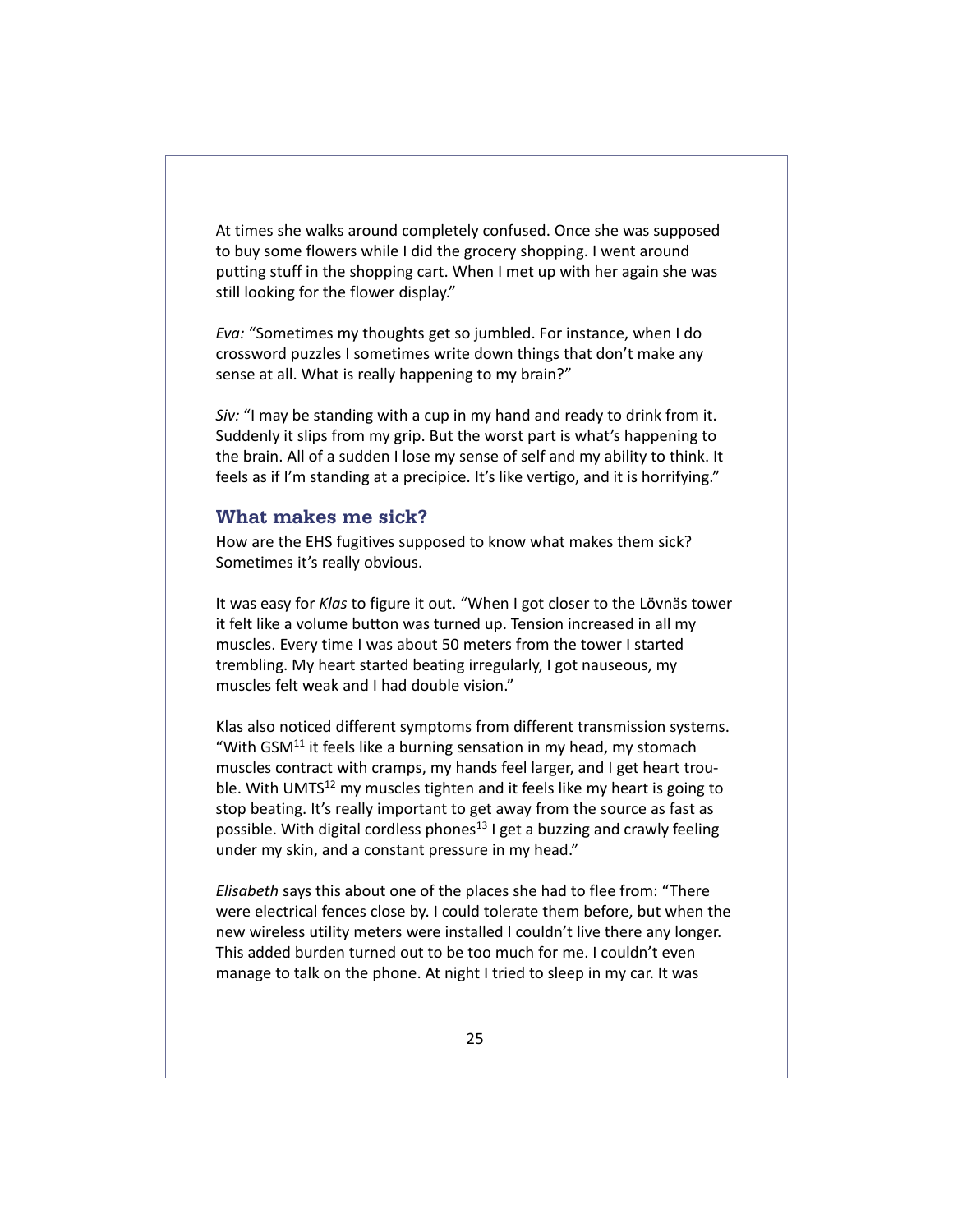parked in the woods but I still couldn't sleep. I lost weight and food passed right through me. My body was completely out of balance."

#### **"I thought it was psychological"**

Sometimes it is quite hard to figure out what is actually causing the symptoms.

"I thought it was psychological," *Kenneth* says after telling me how he became dizzy and lost his focus every time he entered a store. When he felt sick in some of the apartments he lived in, for quite some time he linked the symptoms to mould.

*Naser:* "When I experienced my first EHS symptoms, it was difficult to decipher what triggered them. At the time I reacted strongly to an electric candelabra, so I covered it with plastic wrap thinking it was the lacquer that bothered me. But it was the electromagnetic fields. And with the cell phones – I thought my reactions came from the chemical vapours. After a while, I knew how to differentiate between these things."

## **"I should feel good here…"**

Sometimes the symptoms manifest suddenly and are therefore a bit tricky to figure out.

*Eva:* "Once we visited a cottage from the 17th century. It was fascinating to view it but I didn't feel well inside. I thought, 'I must be going mad! There's no electricity in this old house, so this place should make me feel good.' That's when Thomas said: 'Take a good look around. There are motion detectors and surveillance cameras all over this building.' I had been admiring the beautiful old furniture and did not pay attention to such things.

One sunny summer day after we bought the cottage outside Södertälje, we took off in the rowboat across the lake. Suddenly I felt worse in one particular area of the lake. We rowed away from there in a hurry, and I felt immediately better. After some time we noticed a sign that read: High Voltage Cable. It had been submerged along the bottom of the lake.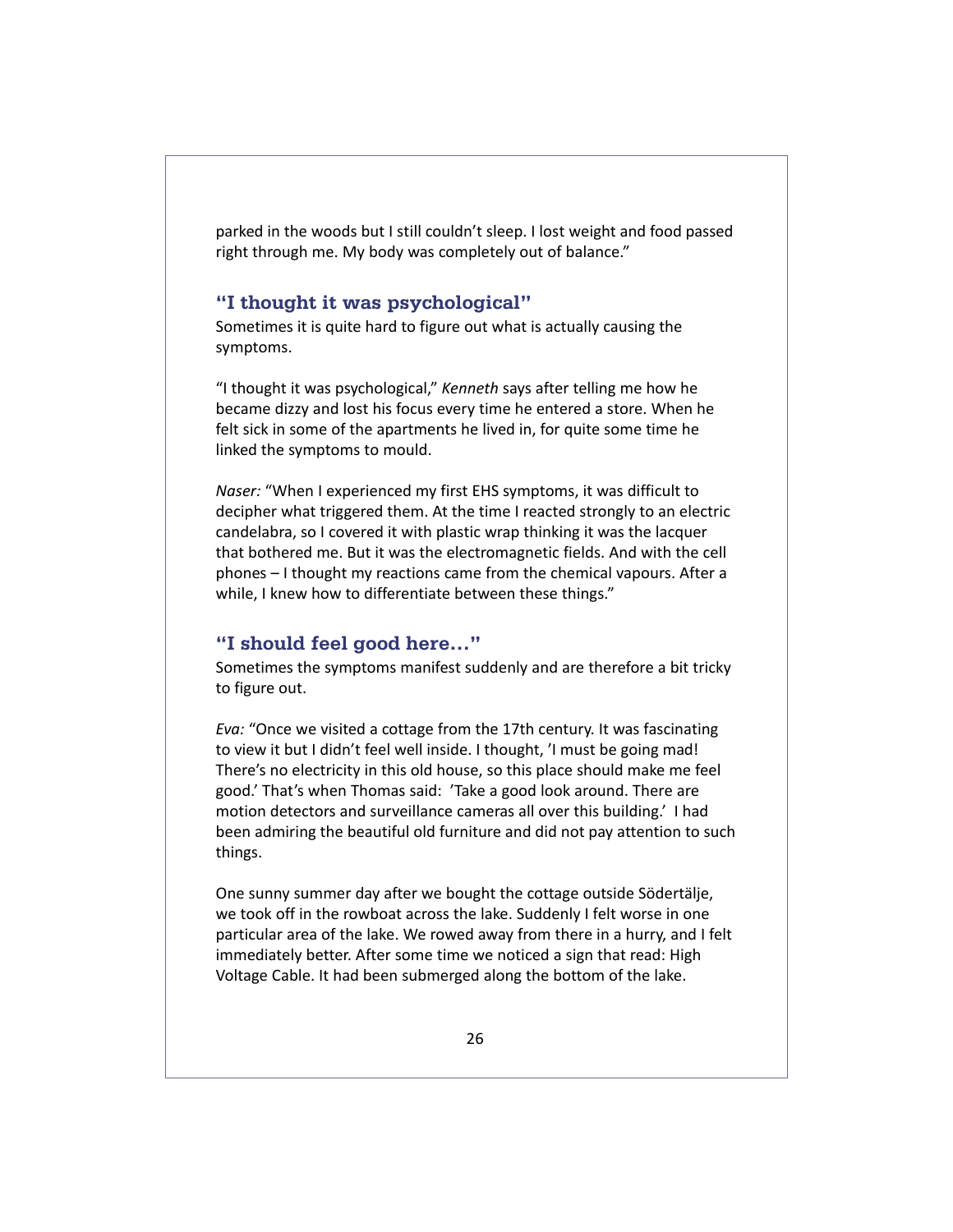Thomas is often able to notice when I react to something, although I may be unaware of it myself."

## **Visible symptoms come handy**

My hostess *Siv* and I decide to go for a hike in the woods. A fresh blanket of snow is on the ground, and we notice some animal tracks. Siv stops and studies the tracks. "I wonder what it is. Not a wolf anyway, their tracks are bigger. Maybe a dog, although I can't see any human footprints. It must be a stray dog." Siv finds this a bit peculiar, because the dogs in the neighbourhood are not allowed to run loose.

During our walk Siv's face gets increasingly red and puffy. When we return to the cottage her face is beet red. I am quite concerned and wonder what's wrong. "I don't know," she answers. "I felt something the whole time. Some forestry equipment maybe?"

After a while we leave the cottage again, but in another direction downhill towards the road. That's when we happen to cross paths with a hunter carrying a shotgun. "This is our explanation," Siv says. "They are still moose hunting. It is the hunter's cell phone I reacted to and also to their dogs, because they carry GPS trackers on their collars."

Later that day Siv wryly remarks how practical it is to get a red and puffy face, so people cannot help but notice how affected she is by electromagnetic radiation.

## **Involuntary testing**

*Björn:* "When we first came to this area, other EHS refugees warned us about the forestry equipment. 'It's possible to feel the effects from 10 kilometers away,' they said. It can't be that bad, we thought. In the beginning, it was absolutely wonderful around here. But one night I woke up and felt terrible. I got up, looked out the window and saw a shining light three mountain ridges away. After a while the tension eased off. I looked out again – no lights! Suddenly I felt worse again, and I noticed the lights once more. These machines drive up and down the mountain ridges. When they get to the top of the ridges, the radiation from them reaches us too."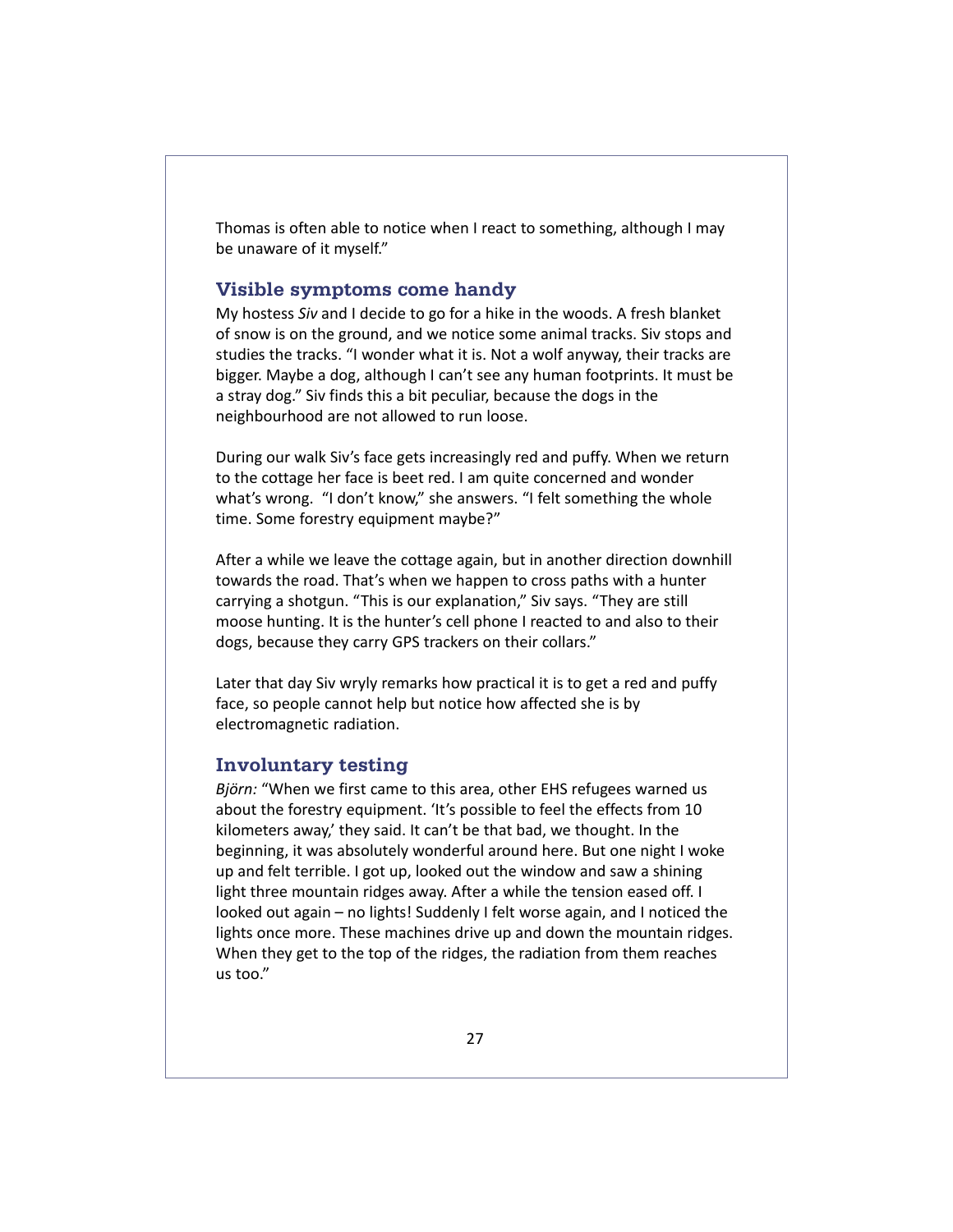An involuntary provocation test happened when I first visited Siv and Björn. After we'd been chatting for a few hours, they politely asked me: "Did you bring something with a battery? A digital camera maybe? We react to them too." Oh no, I never even suspected the digital camera! What should I do now? Fortunately, removing the batteries did the trick.

### **The electromagnetic burden accumulates**

The physical stress symptoms that many EHS refugees experience often has a cumulative effect that manifests as 'burnout.' This actually makes a lot of sense.

Stress, whatever its cause may be, affects the same systems in our body and brain. The stress defense and the immune system kicks in regardless of the root causes. It may be chemicals, drugs, the flu, psychological distress, work-related stress, electrical energy or a combination of several factors.

Each stress factor contributes to the total physiological burden. If the individual's immune system is already compromised by one or several causes, the addition of one more factor may be the breaking point. For example, Elisabeth could tolerate electrical fences. Her overload happened with the additional radiation from the new wireless utility meters.

## **A lowered threshold**

When the burden of electromagnetic radiation becomes too much, the symptoms also intensify. This, in turn, results in longer recuperation time. The physical resistance is lowered, making the individual more sensitive. The price someone pays for ignoring the physical symptoms is high, and many end up with lifelong disabilities.

*Mia:* "The overall radiation is getting worse around here. But it's still better to stay put in this cabin and not venture into town. Sometimes we have to go shopping or, as in my case, make it to the vet with my dog. I know I'm disabled and I don't want to make it worse, so I look after myself by staying at home as much as possible."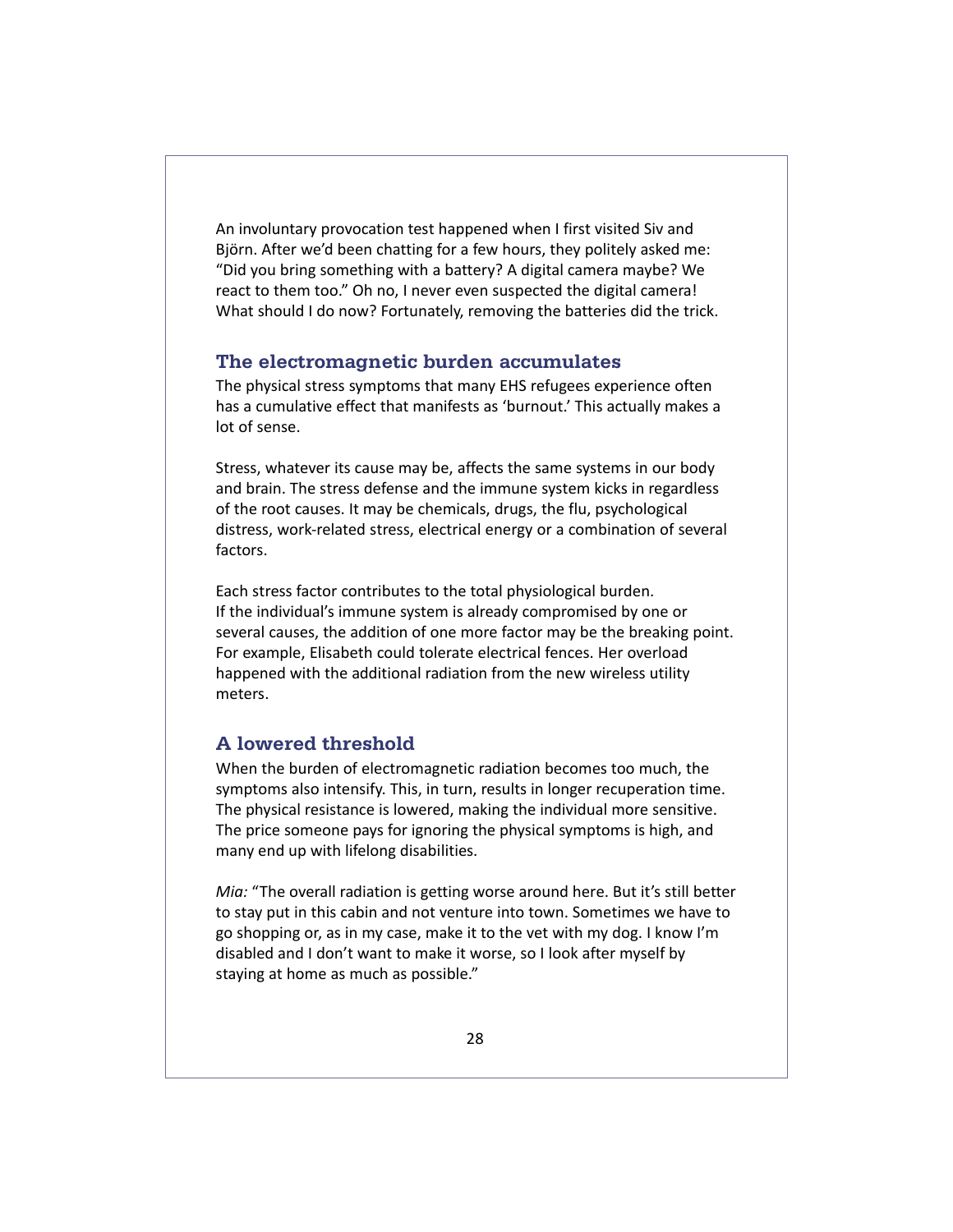## **"I look forward to the relief"**

Many who suffer from EHS find it hard to describe the severity of their situation in a way that others will understand.

"That's how we all feel before we go on vacation," one politician remarked when a couple of EHS refugees recounted their stories. Hardly. We need to listen more closely.

"Everything is in shambles, and it's hard to focus on anything at all."

"My brain only seems to have a 20 % capacity. It's getting harder and harder to think clearly."

"Sometimes I just want to die," are words most people blurt out carelessly at some point in their lives. I have done it myself, but I'll likely not do it again.

"I don't think I'll commit suicide. I hope not. But I look forward to the relief."

- *10 Sunlight is like electricity, a form of electromagnetic radiation.*
- *11. GSM=Global System for Mobile Communications. 2nd Generation.*
- *12. UMTS= Universal Mobile Telecommunications System. 3rd Generation.*
- *13. DECT= Digital Enhanced Cordless Telecommunications*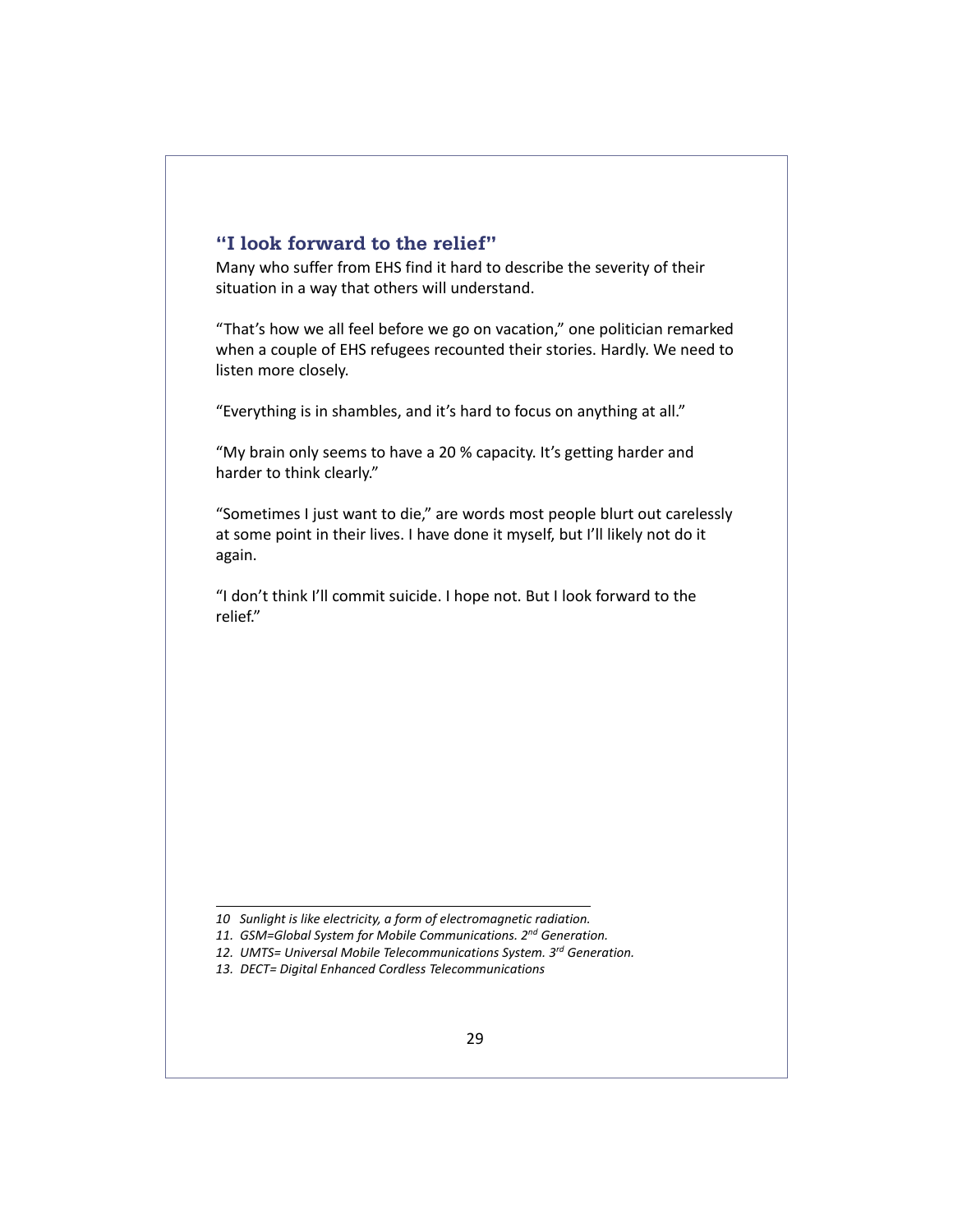## CHAPTER 5 **Maria: It's like being a leper**

*Maria is a petite, dark-haired woman in her 50s with a calm and quiet demeanour. She once worked as a teacher.*

I started getting EHS symptoms about 17-18 years ago, but I didn't understand what it was until much later. At that time, nothing was written about EHS.

I used to feel a bit sick and had a prickling sensation in both my hands and feet when I watched television. My health declined over time, but I kept on working because I wanted to be like everybody else. I pushed myself every day at work. I had no clue how to interpret my body signals, so I kept working until I finally crashed. I became really nauseous and my skin turned yellow, so I presume my liver was somehow affected. I had double vision and my heart kept racing. My short-term memory doesn't work, my ability to concentrate, I'm simply unable to focus. I have sleep problems and heart spasms. It's just gotten worse.

I have been diagnosed with both fibromyalgia and chronic fatigue.

## **When it's really serious I end up in bed vomiting**

I react both to electricity and microwaves.  $3G<sup>14</sup>$  wireless signals make everything much worse. I had to flee to this place because I got very sick from the transmission towers. I get heart spasms from microwave radiation, but not from electricity. Otherwise the symptoms are basically the same from both. Dizziness, headaches, tinnitus, aching muscles and joints, stomach problems and so on. When it´s really serious, I end up in bed vomiting.

My sleep problems are serious. I lie awake a lot. After I have been sleep deprived for a while, I feel like I'm going crazy. I feel completely exhausted and the simplest physical activity becomes overwhelming, and with no strength to do anything. When it's really bad, I eat dinner directly out of a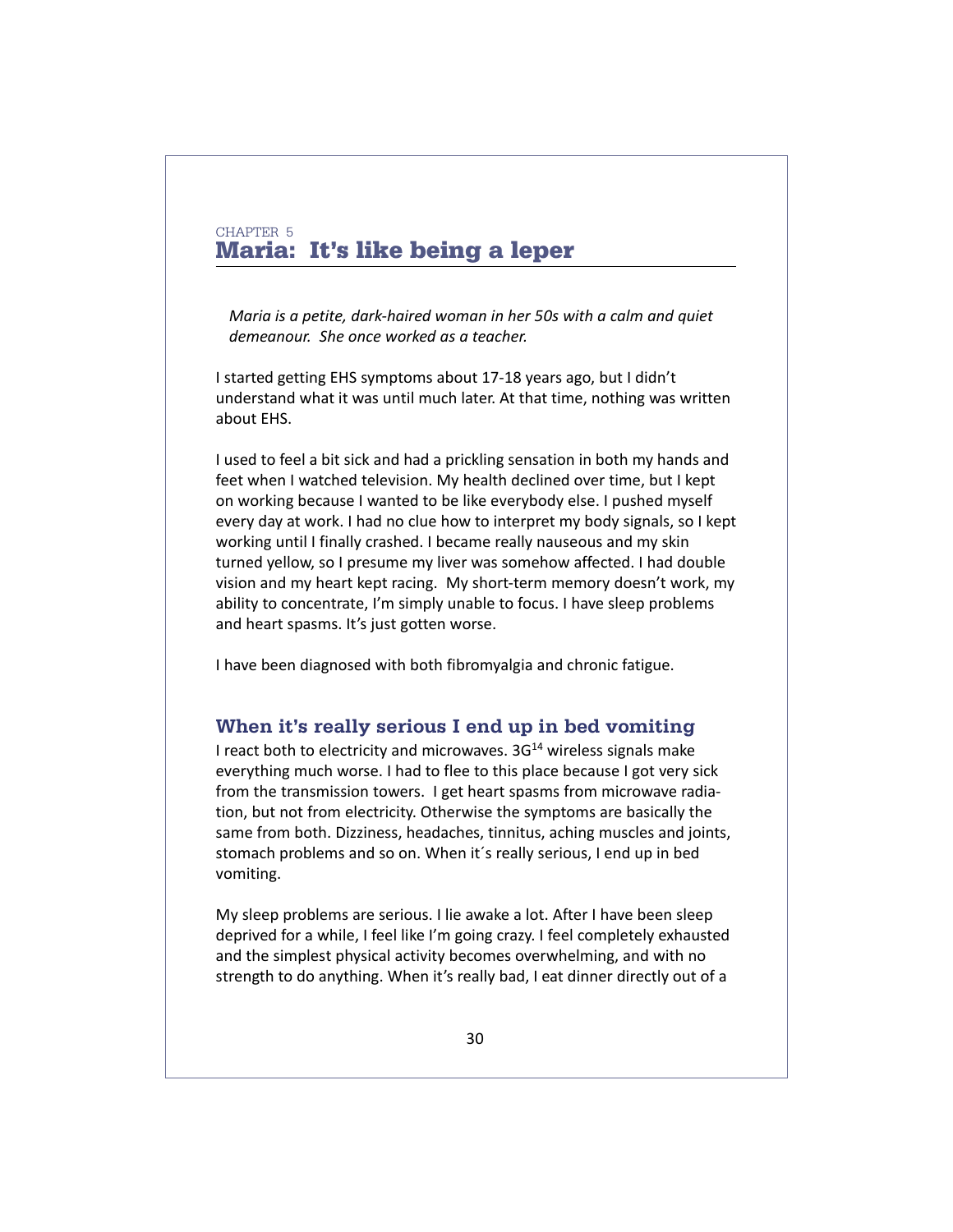tin can. It feels like my head is not working at all. The stress in my body is intense. It's like feeling constantly thrashed about.

### **A fight for my life**

I have lived in a cabin without heat or water, where it took me half an hour by bike to get water. I have lived in tents, in an attic and on park benches.

Ultimately it's all about getting food and a roof over my head. Every morning that I manage to get up and get dressed is a victory.

## **Homeless**

One year, I lived in a tent from spring to fall. At that time I moved to the attic in an apartment building. It was really cold, but at least I was protected from the wind and snow. I lived there for 8-9 months. That was my year of being homeless. I spent the days on park benches, because when the tenants woke up they started using electrical stoves, electrical devices, the TV and everything else. I had to flee from the building. I was lucky to have the handrail to guide me down the stairs. Otherwise I would have stumbled down, my balance was so bad.

The doctor at the city clinic believed that I had EHS, but said he was unable to help me. Society doesn't have the resources.

#### **The joy in my life**

I have been an EHS fugitive since 2000. My siblings, their children and my friends are a big comfort to me. They accept my sickness, which is a relief. It was really hard to leave them behind when I had to flee from the city. My near and dear ones were my security net.

It felt like my whole world came crashing down when I had to leave them behind, like the ground I walked on simply disappeared from under my feet. Those people mean everything to me. They are still around. Some of them still visit, but not very often. We talk on the phone, but only short conversations. I can't talk on the phone for a long time, so we write to each other instead. That's the joy in my life now.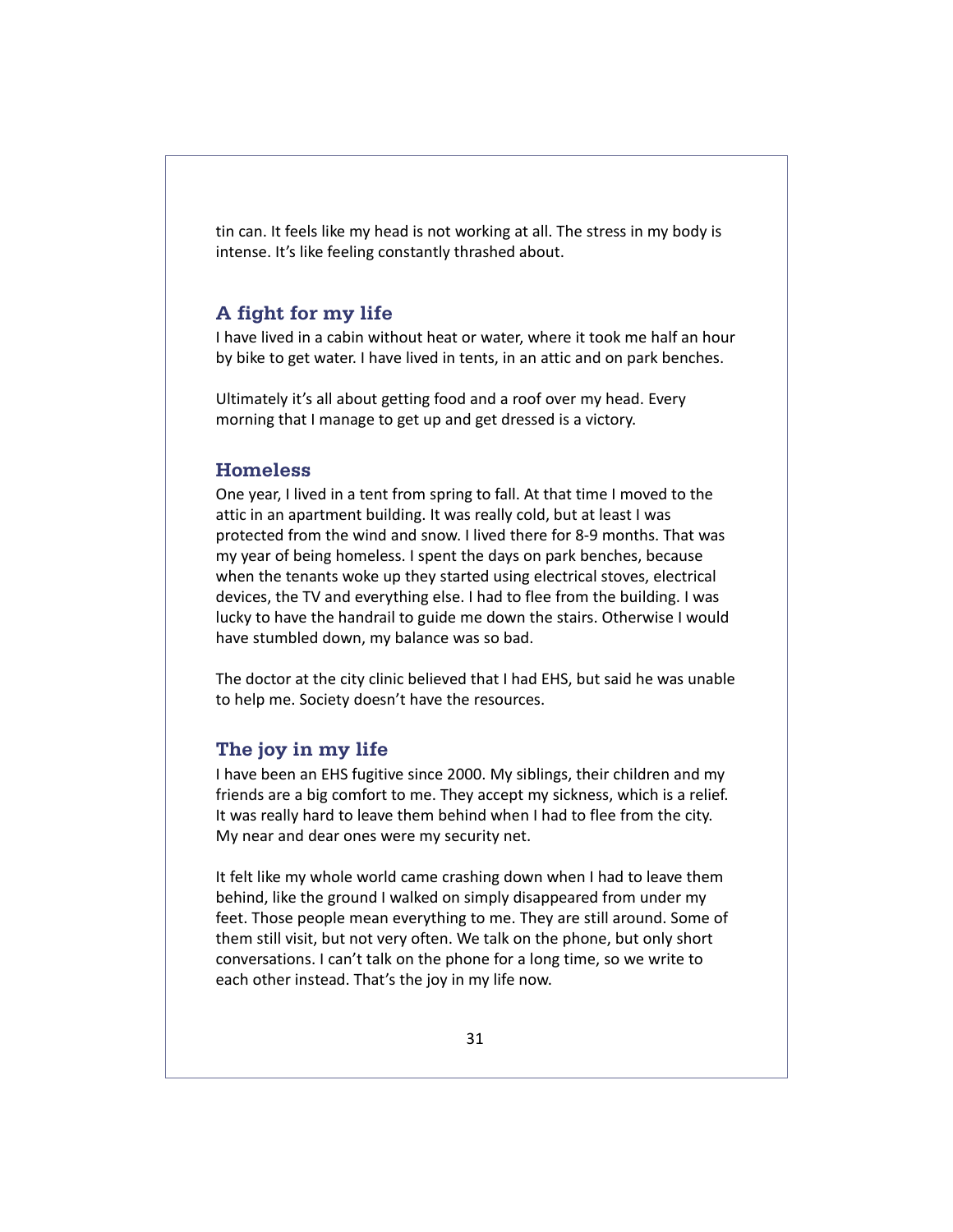I found this place through an advertisement in Ljusglimten<sup>15</sup>. I did a live-in trial for a month because I had to flee from the  $3G^{16}$  tower in my neighbourhood. Before that time I experienced problems with electricity, TV masts, and my neighbours' cell phones and cordless phones. I lived by the 3G tower for 1½ year while trying to find another home. I could hardly stand on my feet. I was actually too exhausted to move, but I carried it through on sheer willpower.

I have lived here for almost a year and a half now. I feel so drained most of the time. Exhausted and weak, there is not much I really manage to do. But the electrical situation is better here. One of my next door neighbours used to have electricity, but when the electricity in that house was turned off I felt better.

### **The lepers were fortunate to get their own islands**

I have no idea how long I'll be able to stay put. The stress symptoms in my body are a constant threat. Living with uncertainty is debilitating.

This community is now in the midst of choosing between the installation of wireless internet or fibre-optic cable. We have not heard the final decision yet. This insecurity is really hard to live with. My thoughts are preoccupied with being forced to move once again. Should I start packing? Where will I end up? There is no help out there. I've pleaded for help in every community I've lived in. The only answer I get is, "Sorry, we can't help you."

It's as if we had leprosy or something like that, but at least the lepers were fortunate enough to get their own islands. Society acknowledged their sickness. Life is really hard without any help. It is hard to be so marginalized and have no right to the social assistance others take for granted. There is no political will to create low radiation areas for us to live in either.

## **Living in exile in my own country**

It brings on such sadness and depression not to have any access to my community or to my country – not being able to go to the movies,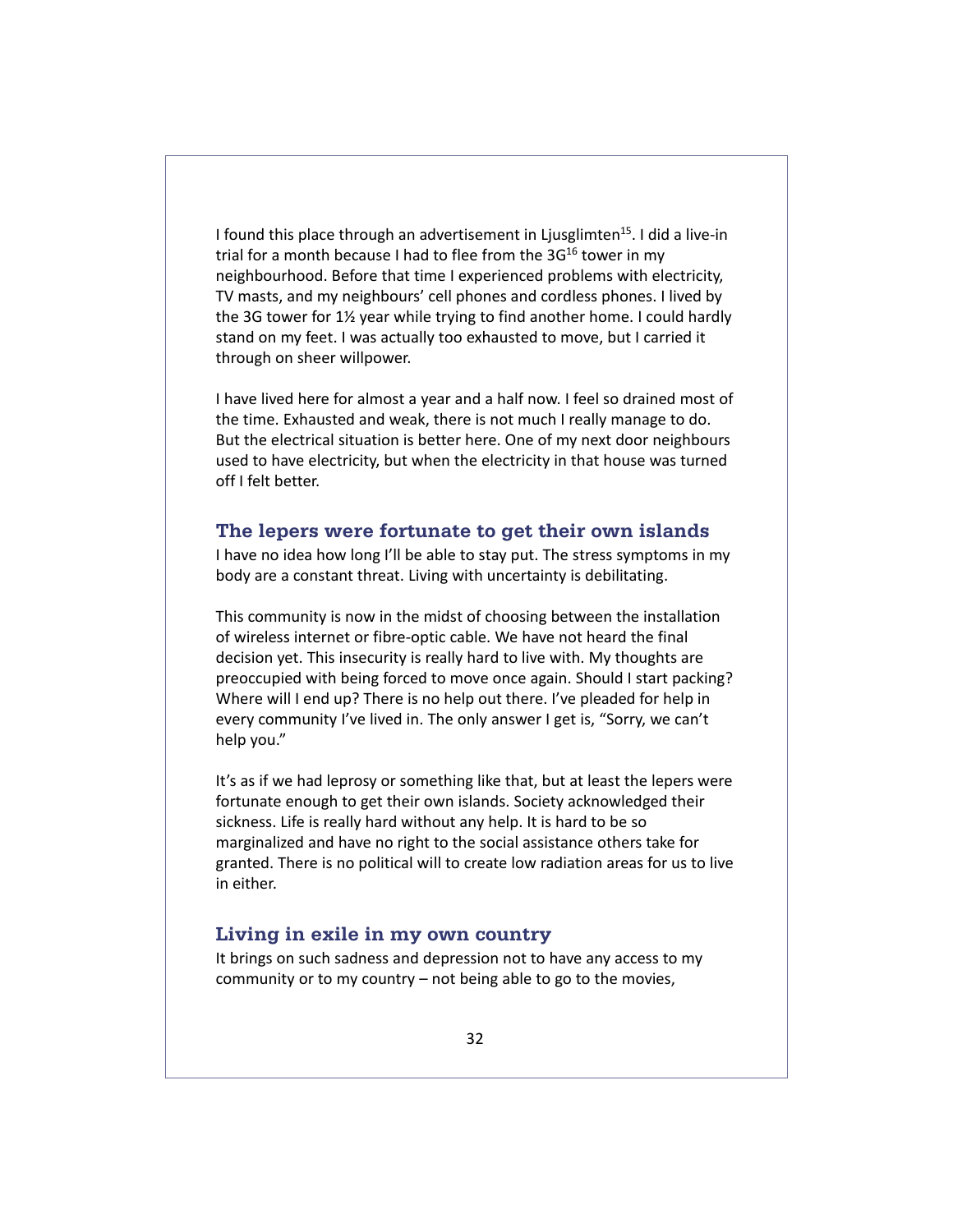concerts, theatres and museums. I'm not able to listen to the radio or a record player. Talking on the phone is only possible for short periods of time. Candles are my only source of light, but they are not bright enough for reading, sewing or anything else really. The lack of things to do is not healthy for either body or soul. I love walking in the forest, but I can only manage shorter walks.

Living like this makes it really easy to empathize with the plights of other people, with other EHS fugitives and all the people who have to flee war and terror. Our situation is not so different from theirs'. Our circumstances are the same – we all had to flee.

### **The great sorrow: young people**

What really hurts is when I think of the children and the young people. They are the future of the country, they are the ones who should make wise decisions in the years to come. A worst case scenario is that a whole generation will be more or less damaged from this giant health experiment. This is total insanity.

I have re-evaluated my priorities several times during these years and have become more humble towards life. I've always been environmentally aware, but I am even more so today. We need to be very careful and protect what we've got; to prioritize what's important for everyone. Democracy means equal opportunity. Everyone deserves a decent life. All of us have potential, and nobody should be left out.

This is a real-life tragedy, a serious trauma. I'm not bitter or angry, but there's such sorrow in my heart.

*<sup>14.</sup> UMTS= Universal Mobile Telecommunications Systems*

*<sup>15.</sup> Quarterly magazine for the members of FEB-The Swedish Association of the ElectroSensitive*

*<sup>16. 3</sup>G= 3rd Generation wireless telecommunications systems, UMTS.*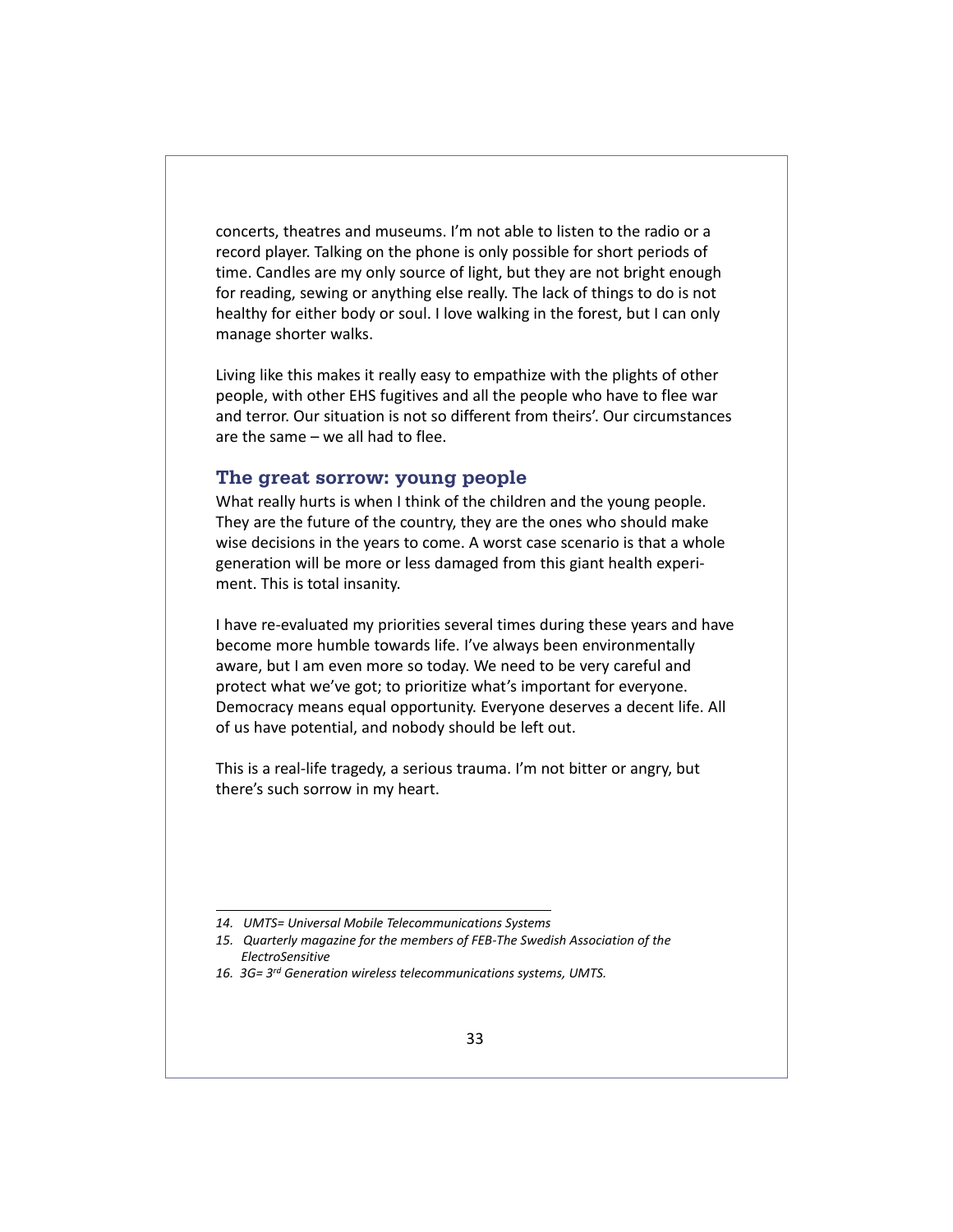## CHAPTER 6 **A hard life**

Can you imagine a life without the following: TV, radio, telephone, computer, record player, vacuum cleaner, washing machine, light bulbs? Only a wood stove for heating and candles for light?

Not likely. None of the people I interviewed could imagine this either before they were forced to live this way. One of the many barriers that make the life of an EHS fugitive so hard is all the things he or she has to do without.

Imagine not being able to walk around town or to go shopping, not even for groceries, or go to the recreation centre or play your favorite sport. Movies, concerts, libraries? Impossible. Even a doctor's or dentist's office.

Trying on new clothes in a store is off limits too. Shopping by mail order or wearing others' hand-me-downs becomes the norm. Get someone to do your shopping for you or, if you have no choice, write down a precise list of what you need, rush into the store, pick out your items quickly before the dizziness and disorientation overwhelm you, and then get out of there as quickly as you can. You can count on feeling sicker for a day or more afterwards.

You cannot travel by public transit because of the ubiquitous use of electronics in trains, buses and cars. You may be able to travel in an old car with basic electronics or maybe no car at all. Instead, you're being involuntarily stuck in one place, and not able to visit your aging parents or your children whenever they need you.

*Maria:* "It's a real sorrow not having access to movies, concerts, theatre, museums… Not being able to go to doctors or dentists and stores. I can handle one store in this community, but I always feel worse afterwards. I can't listen to music or the radio. Short phone calls are OK. I can only use candles. The light is too soft for reading or sewing, so I don't do much of anything."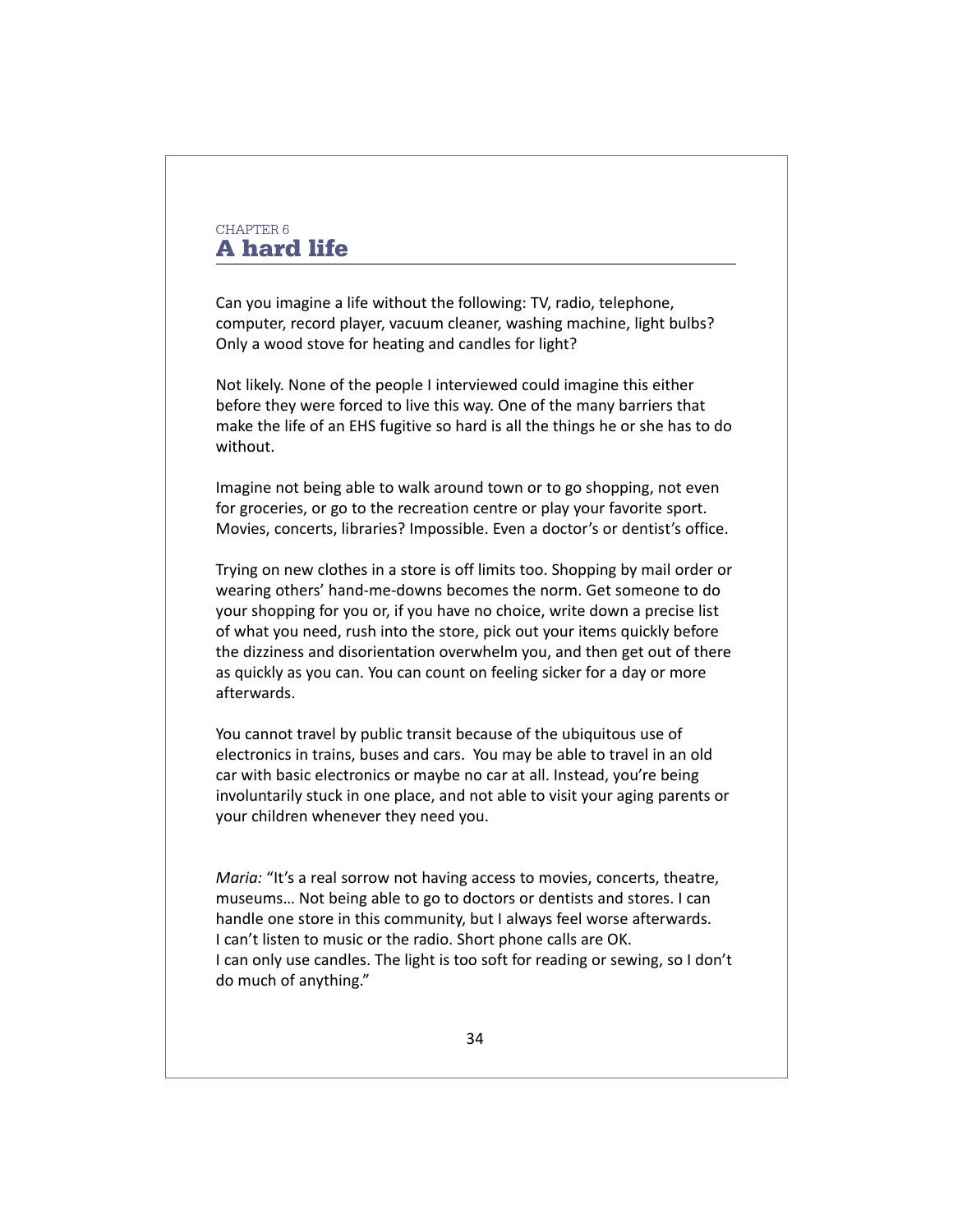*Mia:* "I moved here with my dog three years ago. It took a week to warm up the house. The first morning I woke up to +2 Celsius, the next morning it was +4, and the third +6. You get used to it. I only have cold water. I live alone and I don't have a phone. Despite this, it was a relief to move here. The electricity is turned off, so I can't use any electrical appliances."

*Siv:* "What I miss the most is not being able to listen to music."

## **"I slipped a few times"**

Sometimes the forced isolation gets to them, and EHS fugitives do exactly the things they shouldn't do.

*Inger:* "I 'slipped' and went to a couple of concerts, and to a Christmas buffet at a hotel. I am concerned though, because I know what can happen afterwards. Still I sometimes keep thinking, 'I don't care what happens, I'll manage somehow.' I need to meet people, be part of the world, because it's really important for my soul. I need to feel that I belong to this society. This excursion made me so much worse, that it will take a few months or so to recuperate. Next time I get that impulse I will be more careful."

EHS fugitives can only fantasize about things that most of us take for granted.

*Klas:* "I want to go to Stockholm and just walk around. I love that city."

## **The ongoing struggle**

Since EHS fugitives have to give up so many of the modern comforts, daily chores are a constant challenge. Imagine that the only suitable house you've found is dilapidated with mould in the basement, a leaky roof and sewage pipes that don't drain. You struggle daily to get out of bed, and you live on very limited financial means. This is how my hosts Siv and Björn live.

Siv tells me about other EHS refugees they know: "Some of us live in decrepit cabins, trailers, cars or tents. One man we know lives in a goat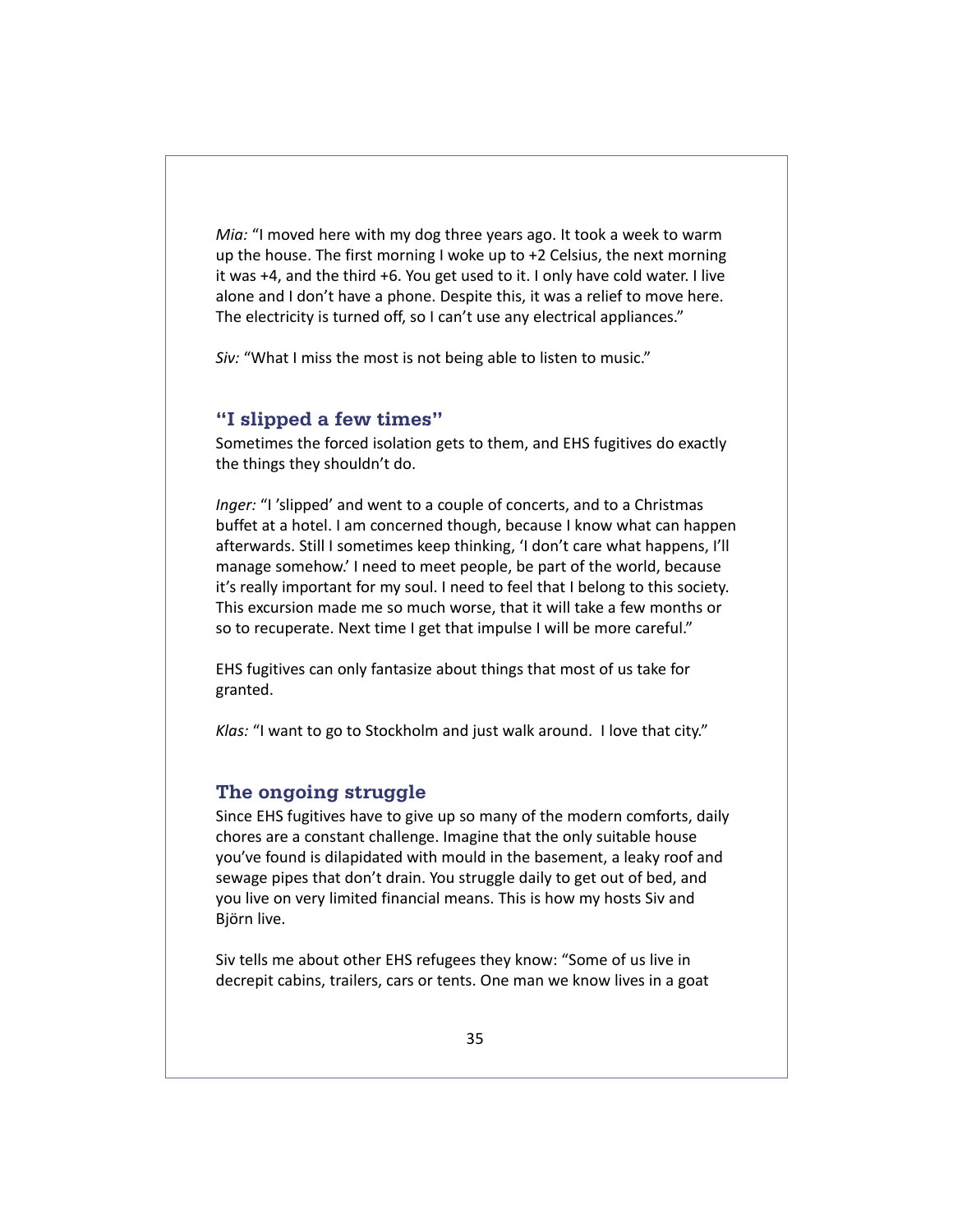shack. A reporter wanted to come to his place for an interview, but he cancelled it at the last minute. He was too embarrassed about his home and couldn't cope with the thought of having to show it."

"People wonder what we do all day, how we get the time to pass."

"Living as a fugitive is a very BUSY life!" Siv exclaims with her affable sarcasm, something I really admire in her.

This is what I notice during my visits to Siv and Björn's home: They bring in the firewood, rest from exhaustion, make a fire, pick up the mail, prepare food, rest from exhaustion, haul in the water, repair this or that, rest again, look for the papers they put somewhere to write yet another letter to the authorities, rest , once again, try to repair what they failed to yesterday, discuss with a neighbour what to do about the mounting threats of wireless internet in their community, try to write another letter to the editor again… For many days nothing at all can be done, the days just disappear in a haze.

#### **"I have to take just one more step…"**

*Siv:* "A couple of EHS fugitives lived here for a week before they could move into their own place. This took so much energy out of me that I practically counted every step I made. When this happens my only thought is, I have to take just one more step…"

"My sister called me a while ago and told me that she had been diagnosed with cancer. My first thought was: 'It is so unfair. I would much rather it had been me.' I don't intend to commit suicide, but I long for the relief. My neighbour down the road considers this an alternative and has said, 'I may have to resort to that if life becomes totally unbearable'."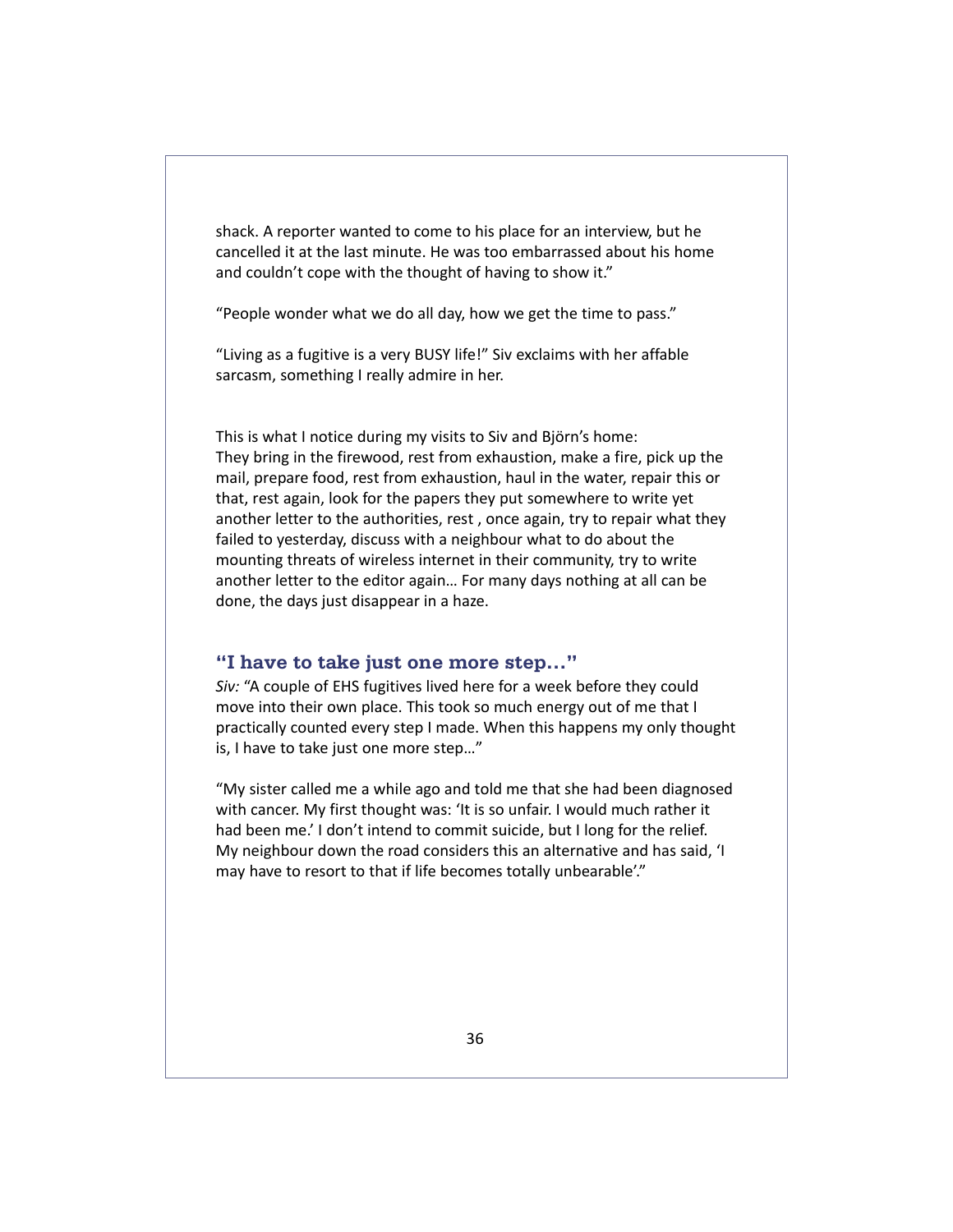## CHAPTER 7 **Kenneth: I thought it was psychological**

*Kenneth is in his forties and has just moved into a house, which he shares with three other EHS refugees.*

My symptoms started around 1994. But when I think of it, I reacted to fluorescent light and heaters long before that. My first apartment had oldfashioned heating elements, and I never felt well there. The same happened when I went into stores with a lot of fluorescent lights. At the time, I thought it was psychological. It took a while before I realized that the actual indoor environment made me sick.

I would get unfocused, forgetful and very tired. It felt a bit like being switched off from the world around. It feels so abstract and hard to describe. I felt something was wrong but couldn't figure out what it was. If you have the flu or a broken leg, it is obvious why you're not well. It was such a relief to finally get in touch with people who understood why I felt this way and could help explain what was going on. My other thoughts were…maybe I have a tumour or brain damage or something like that.

#### **My guess was mould contamination**

I also lived in a 1960s apartment building in Skara for a while, but felt sick there too. My guess was that the building was contaminated with mould or something like that. So I decided to move to a wood-framed house from the 1920s. I felt better there.

In 1999, I moved to another town to attend community college. I was determined to find a wholesome home that was clean from mould, radon and chemicals. I remembered hearing something vague about the effects of electricity, but back then I had no knowledge about that and I didn't make the connection with my own situation. I managed to find an attic apartment in town. After I graduated I did a live-in trial at my brother's house outside Skara. When I once again had to find another apartment in town, electrical heating was not an option for me.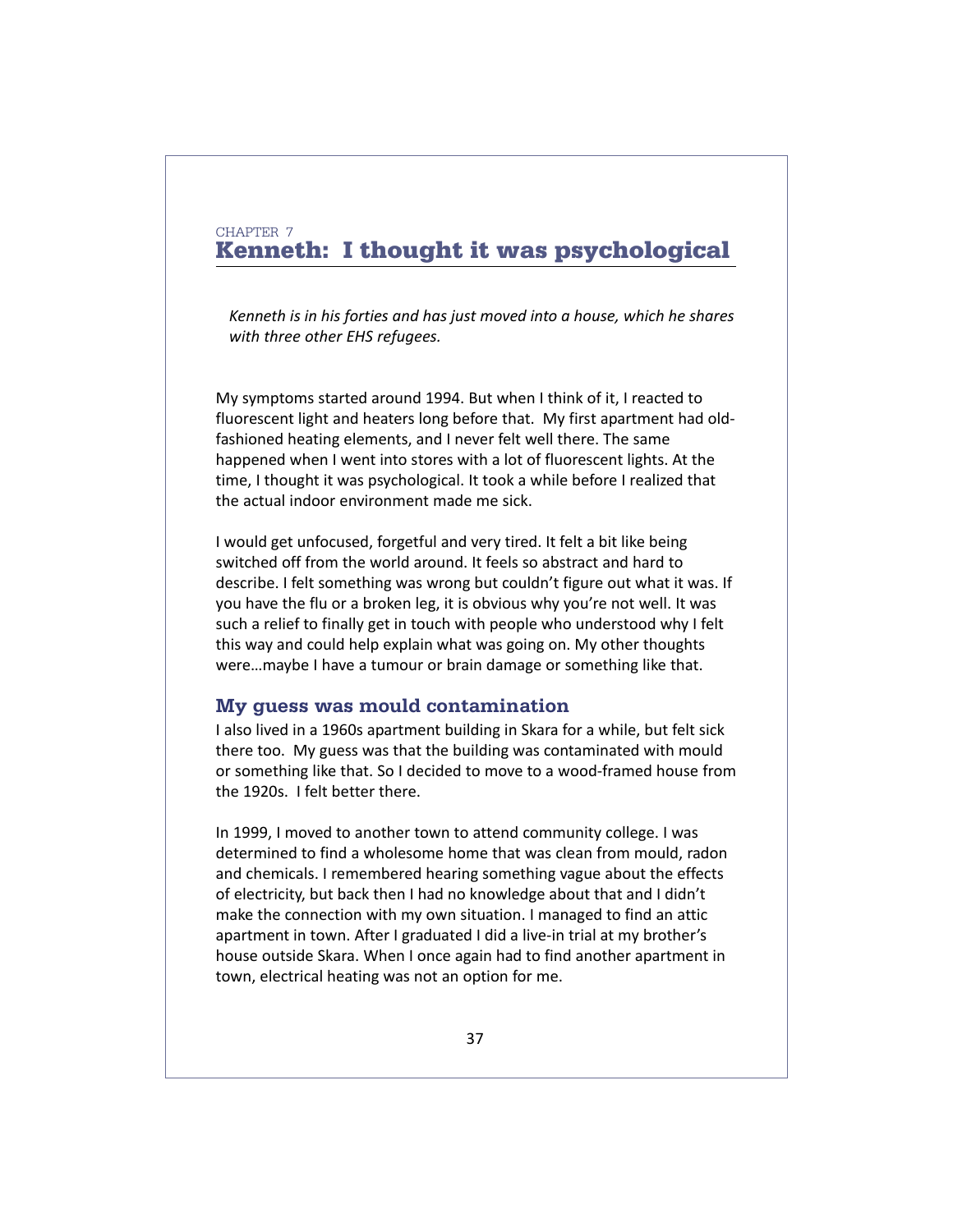I need to do live-in trials before I rent or buy a place. I have lived in 25-30 different places by now and slept in both cars and tents...Now I own a camping trailer too.

For a while, I lived in a tent in the woods. Later on I found a cabin, but unfortunately with electrical heaters. Still I talked myself into trying it out for a while. I turned the heaters on during the day and spent a lot of time outdoors, and turned them off when I got home. It didn't work anyway.

I wanted to find a self-subsistent farm in the country and I found my dream house in Dalsland County. But I felt really sick there too, probably from the electrical fences and the transmission towers in the area. It was so sad. I managed to last there from mid-June to October/November. That's when I moved here.

### **Wasting a couple of months each time**

My dream is to buy my own house. I had a lead on a cabin, and I tried it out for 2-3 weeks, but I soon realized that it was no good. Every time I do a live-in trial, a couple of months get wasted. I just lie around apathetic and don't even have the strength to read or do anything of value. I feel relatively OK here. Now I'm careful about not taking risks with my health.

I have moved so many times… it's a mental drain just to unpack my stuff. The only things I bring with me nowadays are my backpack and my guitar.

About working. Employers do not welcome requests like, "Please replace the fluorescent lights. They make me sick." The likelihood of me being replaced instead is very high…

## **Like a hobo**

This is a real tough life. I don't count on people to understand it. In the beginning, people asked: "What on earth are you doing?" Then they have disappeared out of my life one by one. I have no contact with my family, although my son still sort of keeps in touch. He doesn't want to come and visit me here though, and I don't want to force him. I have to continue my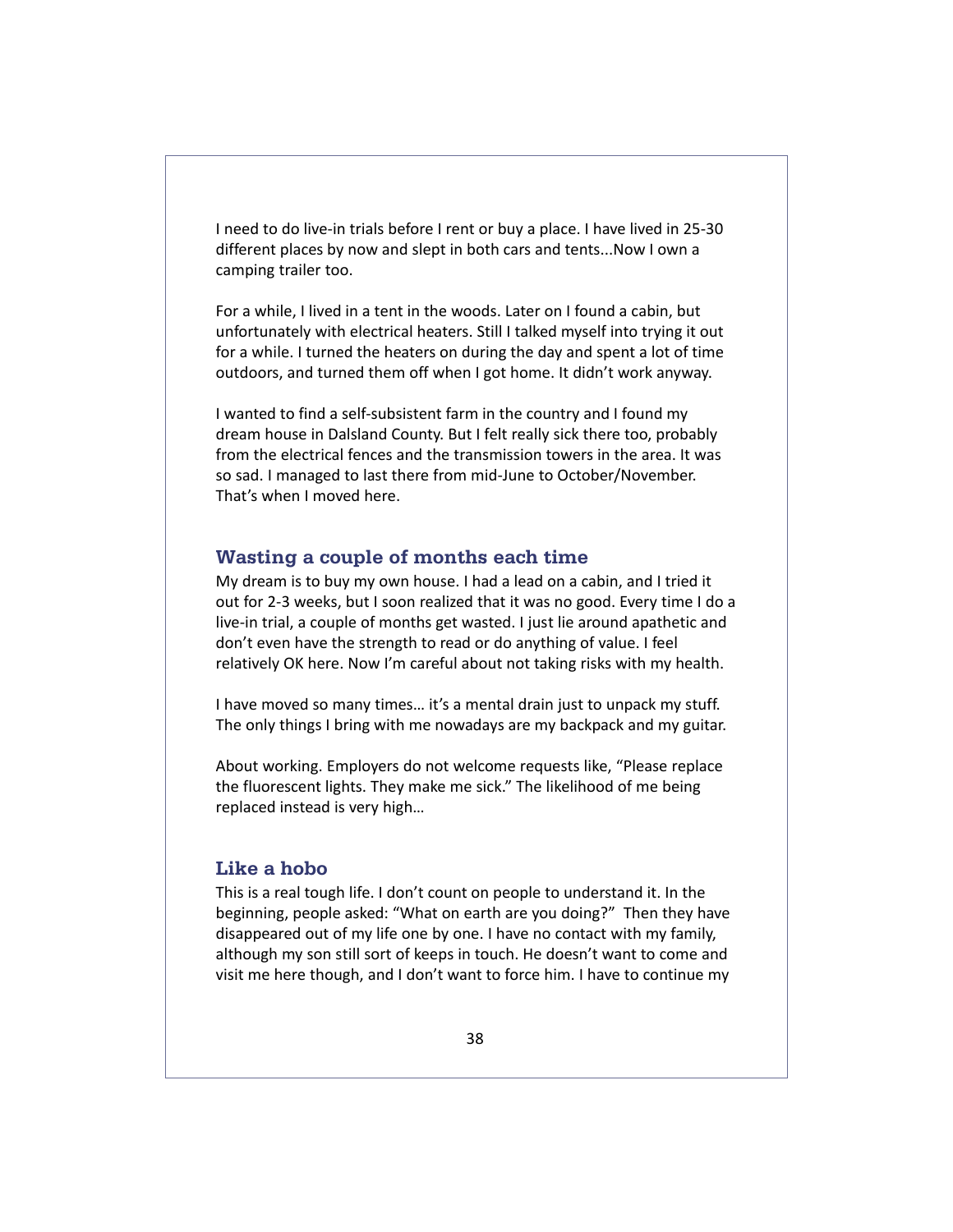live-in trial here to see if I can take it. I've been forced to give up a lot. I have no family to help me, and I have not had an intimate relationship during this whole time.

It feels like I now depend on the good will of others. I feel like the hobos must have felt years ago, not being worth as much as their fellow human beings.

Nowadays, people use a lot of medicine, sleeping pills and antidepressants. They suffer from fibromyalgia, headaches and muscle tension. When I watch people at work, I wonder: "Why are their bodies so tense?" What was it like during the Bronze Age, for instance? Did people suffer as much from headaches back then?

Today people are not allowed to get sick. If you suffer from what is considered a medically diffuse illness, you are out of luck. A cousin of mine once said to me, "Nobody would willingly live like you do. To call you a 'scam artist' is totally absurd!"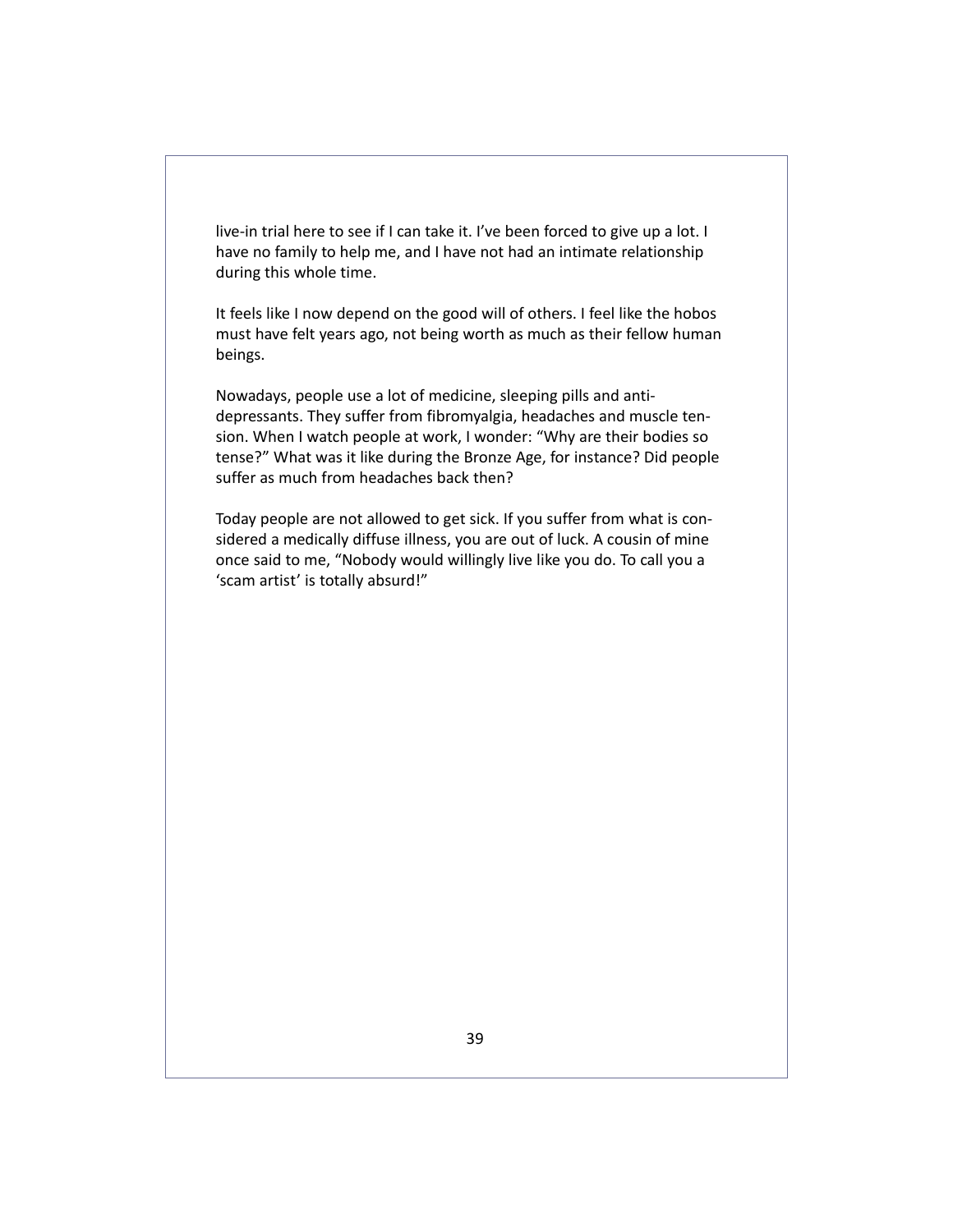## CHAPTER 8 **Losing family and friends**

*Being an EHS fugitive often means losing friends, and sometimes family too. Many EHS sufferers know what it is like to be misunderstood or abandoned by the people they love or used to trust. Inger's husband left her because he could not accept living like her. Kenneth no longer has contact with his family.*

*Those still in touch with their families have to live with the agony of not being able to help their parents or children in their time of need. Invariably, the whole family suffers in one way or another.*

*Eva:* "In 1992, my mother had a stroke and spent half a year in hospital before she finally let go. It was very difficult for me to visit her. I risked it a couple of times anyway, but I was not able to be by her death bed."

*Elisabeth:* "My mother is 88 years old. We haven't seen each other for a long time. She got really sick last summer and ended up in hospital with intestinal hemorrhage. And I didn't know anything about it. She didn't want to contact me, since I couldn't help her anyway. I got very upset. *I have to know!* I cried over that a whole day. Imagine if she hadn't survived and I knew nothing about it!

I got some psychological coaching to cope with this, and in September I managed to make travel arrangements to see my mother. I forced myself to go, although I was feeling poorly. I visited her and we had a good talk. I felt extremely relieved. We said things we hadn't said before, and I was touched by her love and concern. 'I will be with you all the time in my mind and spirit,' I said to her.

It's so painful to realize that I won't be able to just go and see my mother if she ends up in hospital again. Or if something would happen to my children. Travelling home to them to help out is not as simple as it sounds."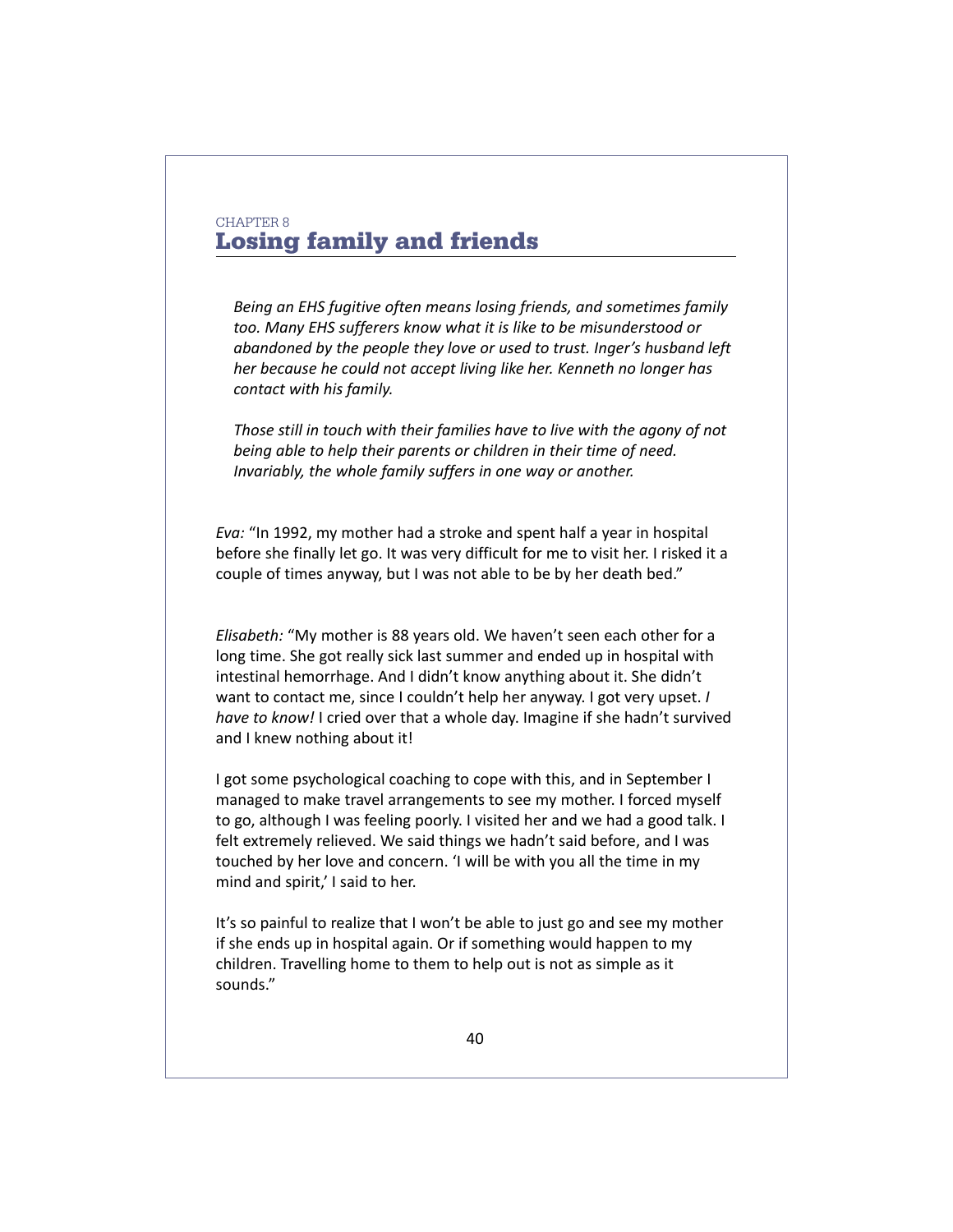*Siv:* "I have never met my nieces' and nephews' four children. They can drive here to see me, but I don't have enough physical stamina for such visits any more. Having children around is very draining on someone like me."

### **The EHS fugitive is not the only one suffering**

*The whole family is affected. Eva's husband Thomas is worn out with chronic pain in his hands from the many renovations he has had to make wherever they lived.*

*Thomas:* "I was a store manager for several years and worked alongside 20-30 year olds. Reducing my work hours was impossible with all my responsibilities at the store. The last few years were particularly exhausting. I left home around 7 a.m. and worked until 8-9 p.m. On top of that I had a long commute. During my time off I repaired and rebuilt our many homes. Sometimes I worked on the house until 1 a.m. and got up again at 6 a.m. I have done it all, including plumbing and electricity. It feels like I have removed miles of electrical wiring from walls."

*Eva:* "How have our daughters been affected? They've had a sick mom all these years."

*Thomas:* "Naturally, they have been upset many times, especially when Eva couldn't attend events that their friends' moms were able to go to. One time when Eva's brother and brother-in-law visited us, our oldest daughter blurted out: 'Can't you talk about something else? Just for once!'? "

*Eva:* "Another time she said, 'Mom, I pretend that you are well'."

*Inger:* "My daughter became clinically depressed a few years ago. I told her to get some professional help. So she went to see a psychologist to talk about her situation. Her problems were about having lost her mother, and thereby her given support system. Simple things like going shopping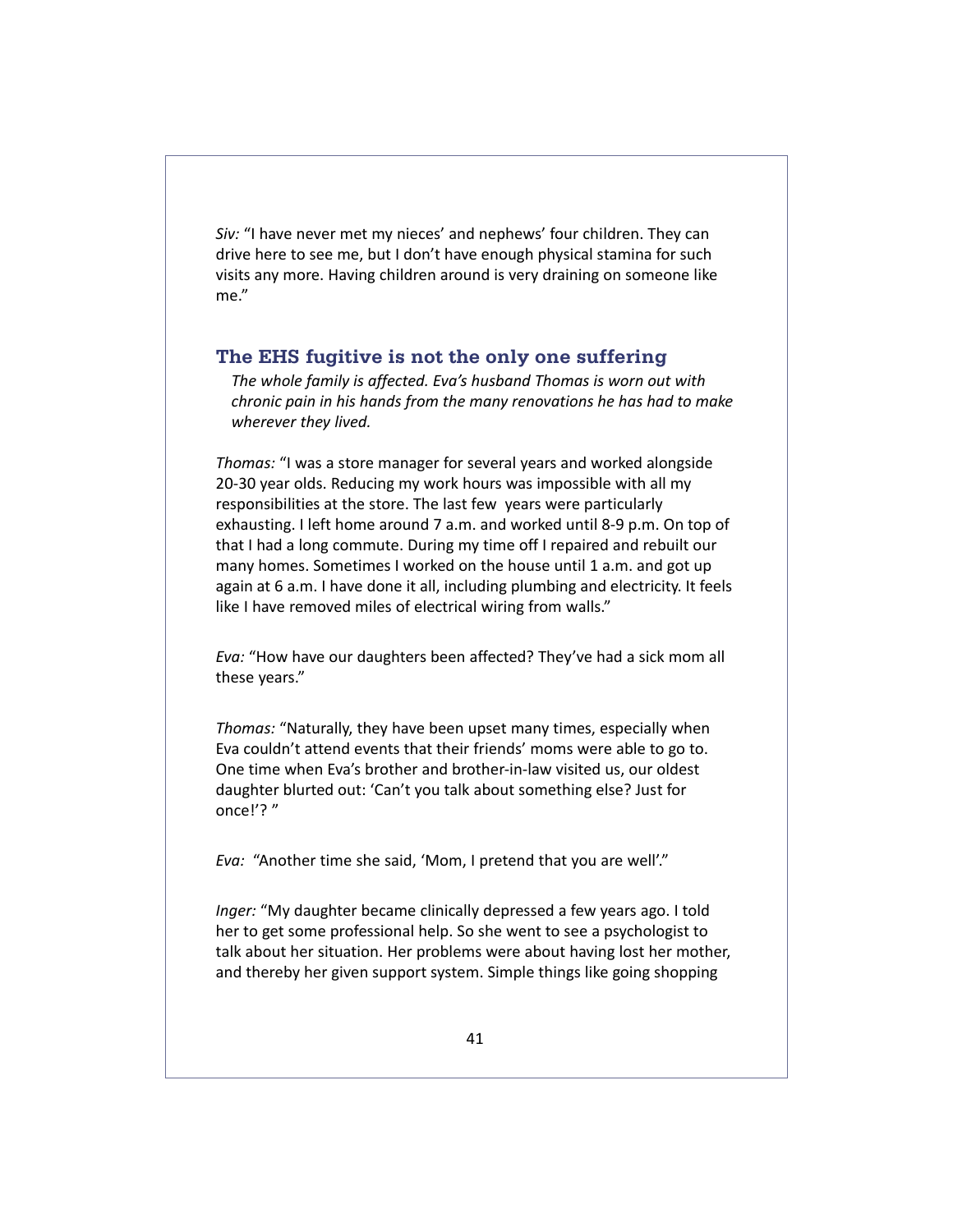together and other things mothers and daughters do. We've begun patching things up a bit, but there are still some missing pieces in our communication."

*Kenneth:* "People usually don't understand. In the beginning they asked, 'What on earth are you doing?' But now they have disappeared from my life one by one. I have no contact with my family. I have some contact with my son, but he really doesn't want to visit me here, and I don't want to force him."

*Eva:* "We become inconvenient. We lose friends. They simply disappear. We are unable to visit them at their homes, and people feel uneasy if they get no chance to reciprocate the visit."

*Inger:* "Old friends and neighbours who used to be a big part of my life have slowly disappeared one by one. They think that I'm strange. I met one of my old neighbours when I lived in another cabin. 'I haven't seen you for such a long time', she said. 'I was thinking of visiting you but it's so cold. I'm worried about my leg pains.' 'Thanks, but don't bother to visit. Oh, and where do you imagine I hurt? I live in freezing temperatures all the time.'

Where are all the people who cared about me? Where *are* they? My closest friend is still part of my life. She has not given up on me. But all the others… They know I have a phone, so they could give me a call. But do they? Not a chance…"

*Klas:* "Neighbours around here all react differently. Some think that we are a bunch of idiots, hypochondriacs, or that we abuse the social welfare system. They question things like: 'How are they able to go to a party in town, or go shopping?' They have no clue what price we pay. To use an analogy of alcohol consumption: If you drink too much you feel really sick the next day. For us, the effect of electromagnetic radiation is not limited to just the day after.

One neighbour believes that we are welfare bums and that we create a negative atmosphere in this community. She says that she would never be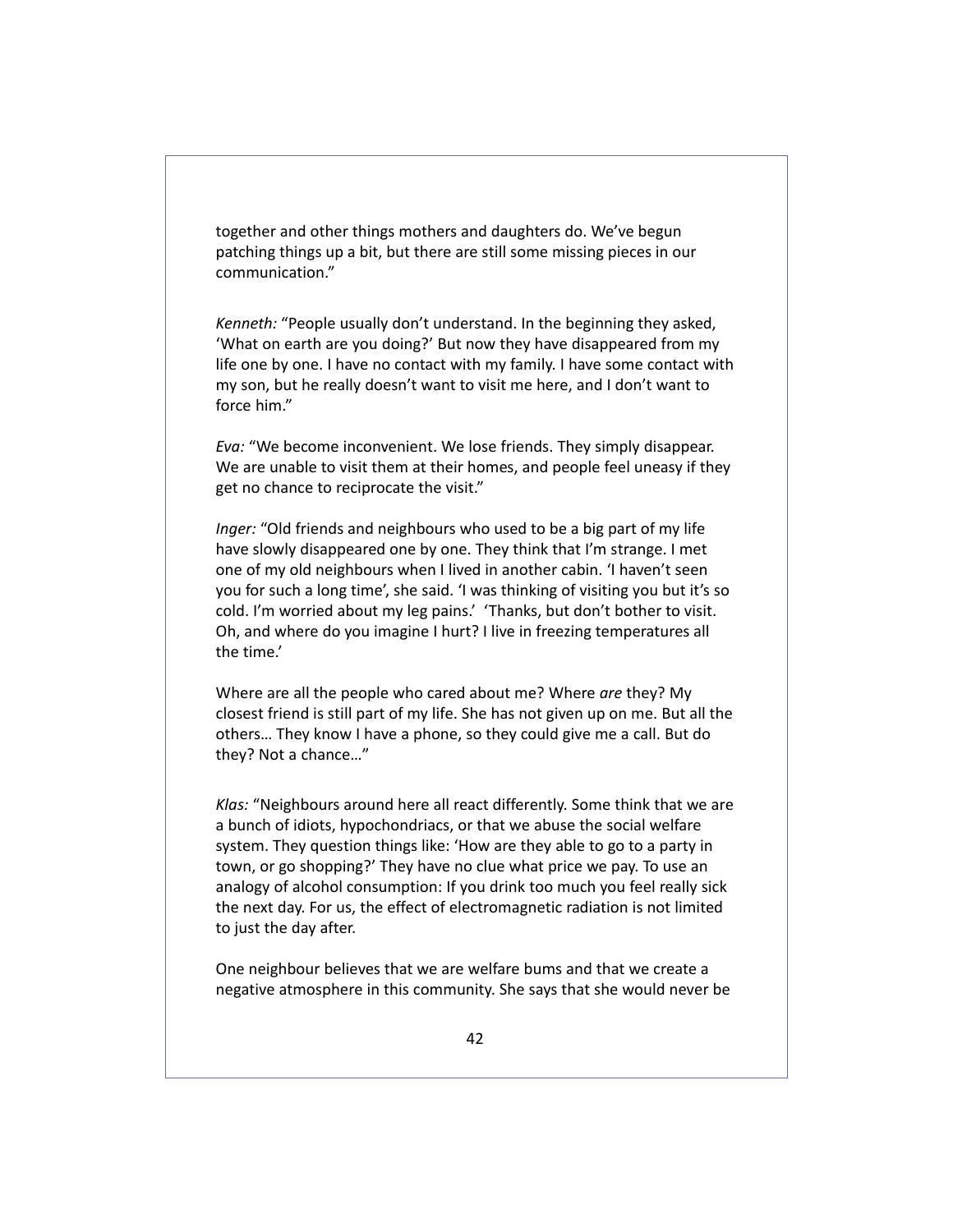able to get social benefits for 'vague' symptoms such as ours. Good things happen too. One time during the Christmas rush I was standing in a store lineup. The guy in front of me took out his cell phone and started talking. In those situations I often just grin and bear it, but that time I said: 'Sorry, but I have to step out of the lineup for a while, because I get sick from cell phones.' So I walked away. When I returned to my spot, the person behind me tapped me on the shoulder and asked: 'Excuse me, but what do you mean – you get sick? What happens?' The other people around us turned around and listened when I explained the symptoms. Afterwards the guy who asked the question wished me a Merry Christmas."

*Elisabeth:* "People have a really hard time understanding. Often when I've asked people to turn off their cell phones and unplug their digital cordless phones my requests have been respected. Sometimes they ask, 'How can my cell phone affect you when I'm not even using it?' The only answer I have is, 'I don't know exactly why, but I get symptoms just the same.' Among other things, my heart starts to beat irregularly.<sup>17</sup>

At that time I was not as sick as I am now, and then it was easier for people to understand. Nowadays when it is so much worse, people have a really hard time understanding."

*Naser:* "When our neighbour in the summer cabin next door arrives, we have to leave our home. He's promised not to use his cell phone here, but he does it anyway. No use getting violent, although I really feel like it sometimes!"

*Björn:* "Our neighbours and their friends are a constant threat to us, because we never know when they bring stuff around that we'll get sick from. At times someone will cut across our property with their cell phones turned on to test us. Can you imagine ever doing that to someone with a nut allergy; putting a few nuts in their food to see if they get sick? … We seem to be fair game for anybody."

*17. A cell phone in 'snooze' mode also emits microwaves. Its functions remain active with signals radiating to the nearest relay antenna.*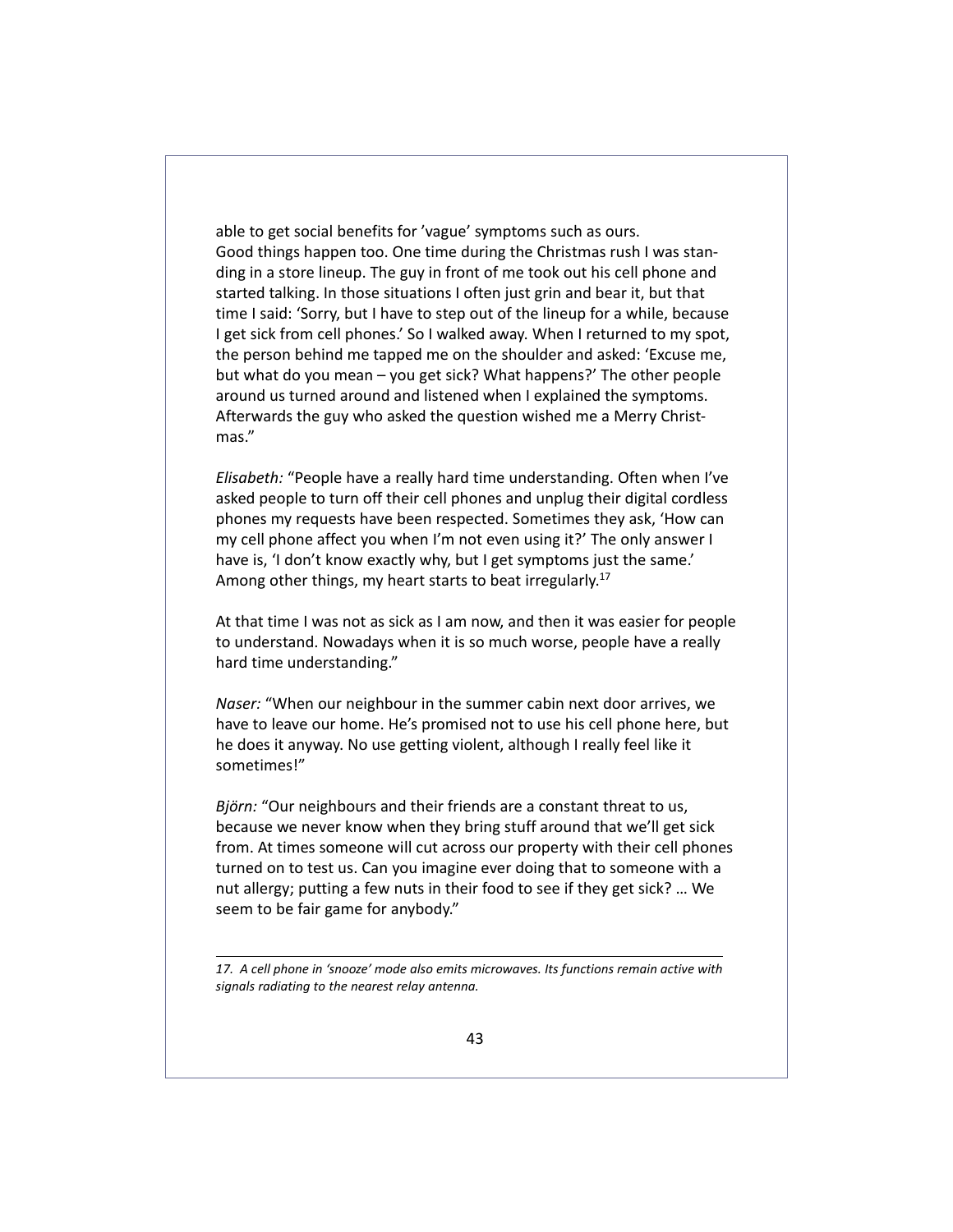## CHAPTER 9 **Not only adults**

*I have only interviewed adults, but children are also affected. Here are three stories about children, one baby and two elementary school students.*

#### BABY

## **Electronics and epilepsy**

A young couple was overjoyed about their newborn son, but their joy turned into fear when the baby started having epileptic fits. Life threatening attacks that resulted in several emergency trips to the hospital.

One day the baby's mother discovered a strange looking contraption on the roof of the apartment building across the street. Someone told her that it was a cell phone transmission antenna for the new  $3G^{18}$  system. She wondered if this antenna had something to do with her son's epileptic fits, so she asked someone well informed on the subject, who confirmed that there was research to support her conclusion.

The parents were advised to find an area with less radiation from wireless systems, and to not bring any electronic gadgets with them. They followed this advice, and their baby's symptoms disappeared.

They realized that they had to move from their home and leave their electronic gadgetry behind. After finding a new home in an acceptable location, they invited their friends to a house-warming party. They put the roast in the oven, and sat down on the sofa to relax before the guests arrived. All of a sudden their baby had another epileptic fit.

The mother yelled out in despair, but at the same time discovered that she was holding the receiver to the wireless oven thermometer. "Is this the reason?" she thought and quickly pulled the thermometer out of the oven, emptied out the batteries and threw everything in the garbage. The fit stopped. Tears of joy. The guests arrived and the party began.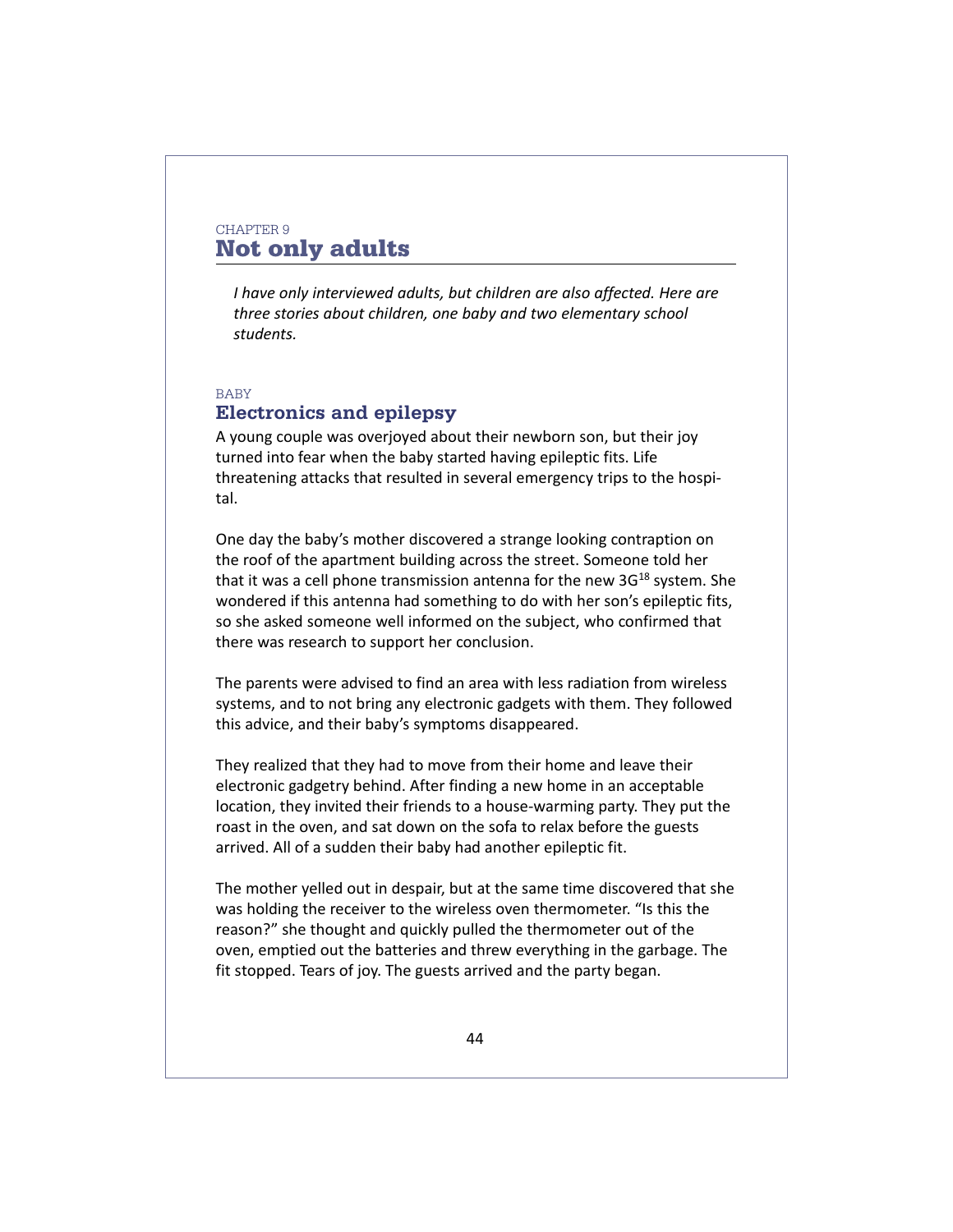Since that time there are no more wireless devices in their home. No more epileptic fits. The baby is well. "Spontaneous healing," the doctor called it, but did not want to hear the parents' explanation. The nurses, on the other hand, were all ears.

#### GIRL, 11

### **Johanna cannot attend elementary school**

*Johanna is 11 years old. Her dad tells her story:*

We moved to the countryside a year ago, when a 3G antenna was installed very close to our home. We lived in the town centre, in a community sold on wireless communication. There were wireless routers in every school. All of us started to sleep poorly upstairs, so we moved down to the recreation room in the basement and slept there for half a year. My wife has EHS since 15 years ago. She knows the symptoms and knows what to be wary of. At this time Johanna began to react to the overall radiation along our street as well. That's when my wife said: "This won't do. We have to move away from here."

#### *Headaches and abnormal fatigue*

In the spring, Johanna started having serious headaches at school and often felt abnormally tired. One day when my wife picked up the kids at school she noticed that Johanna didn't look well. We talked to the teacher about this and that Johanna mentioned feeling worse when she was near the computers.

The teachers tried to accommodate, but there was no noticeable improvement. That was when we contacted the school nurse. She got in contact with the principal, who in turn told her to ignore it.

During the fall term, Johanna became progressively worse. It turned out that the old computers had been replaced with wireless laptops. I made a fuss and the school staff became a bit anxious. Her teacher took on the task of calling a parent-teacher meeting. The principal participated, but concluded: "I believe there is something called electrohypersensitivity, but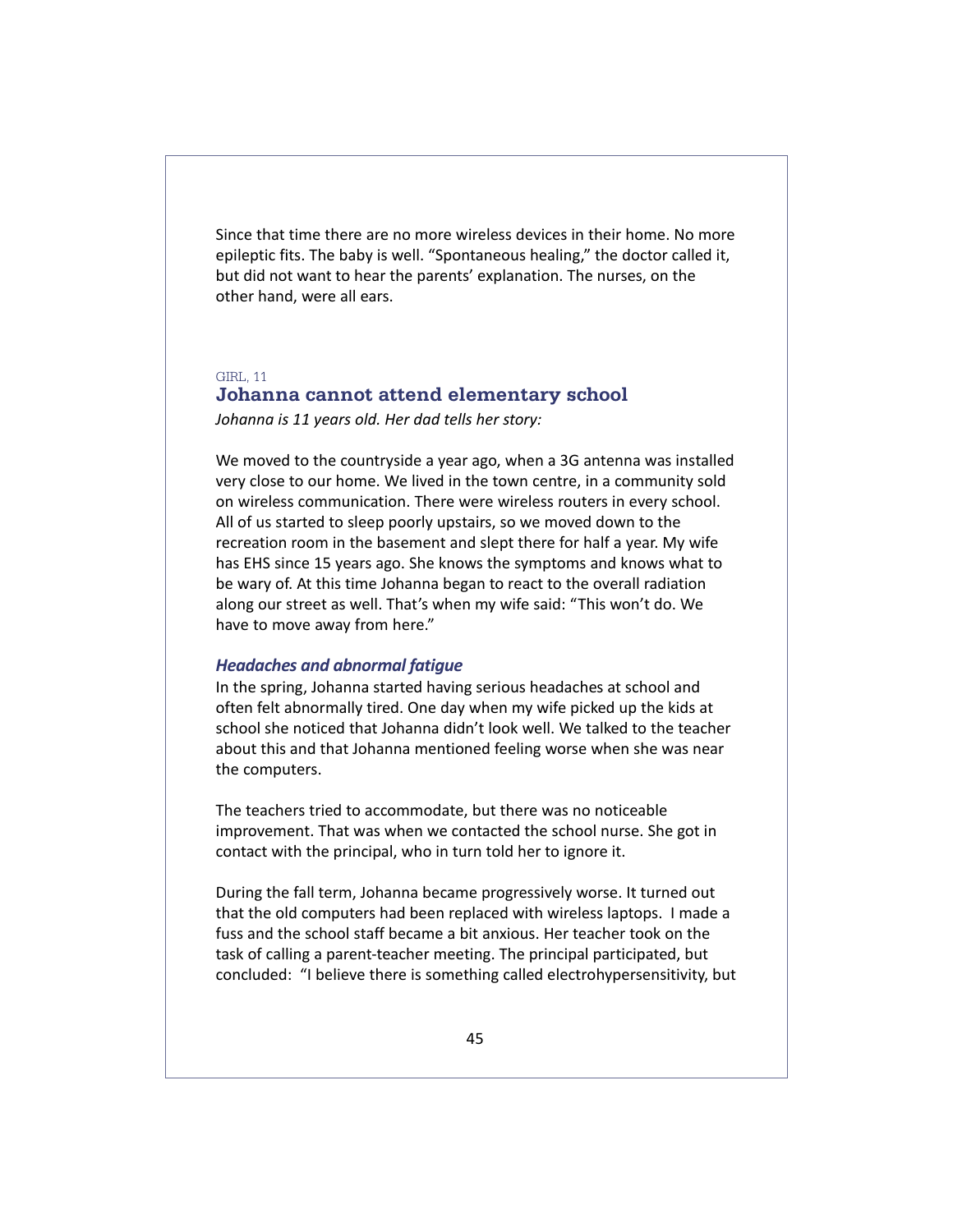that is not the case here. Among other things, we have problems with the ventilation system in this school." The principal blamed my daughter's condition on all kinds of things.

#### *Tipping point: the wireless film projector*

Johanna was still able to go to school, but in February she couldn't manage any longer. At that time the school started using a wireless film projector. During the first film screening Johanna's symptoms became so severe that she had to leave the classroom after only a few minutes.

We got very upset. Having tried so hard for six months to get them to listen to us, and instead they introduce yet another wireless gadget. We went after the teacher with our pleas: "Could you please turn it off?" But the teacher flatly refused. Obviously new technology is the Holy Grail of our times. More important than our kids' health.

We decided to get Johanna out of school, and I arranged for a job shadow at my workplace. This arrangement is still in place. We have the standard computer equipment there, but it is hardwired. She now surfs the internet without any problems.

#### *Legal battle*

We sat through yet another parent-teacher meeting and were treated very poorly, especially by the principal. This experience made us quite disheartened. Fortunately, we got some help from friends who are familiar with the law.

"You should report this as discrimination," they advised us. In March, we reported Johanna's school to the School Board, and the Board responded fairly quickly. An investigation took place with detailed questions about what had been done so far, and what was planned to enable her return to school. This was our first victory. Until then all the blame had been put on us, so we were overjoyed when we received the news.

#### *The physician reported us*

After the parent-teacher meeting, my wife was called for an appointment with the Occupational Health Authorities. Maybe they expected her to show up alone, but we arrived with a friend of ours, a psychologist.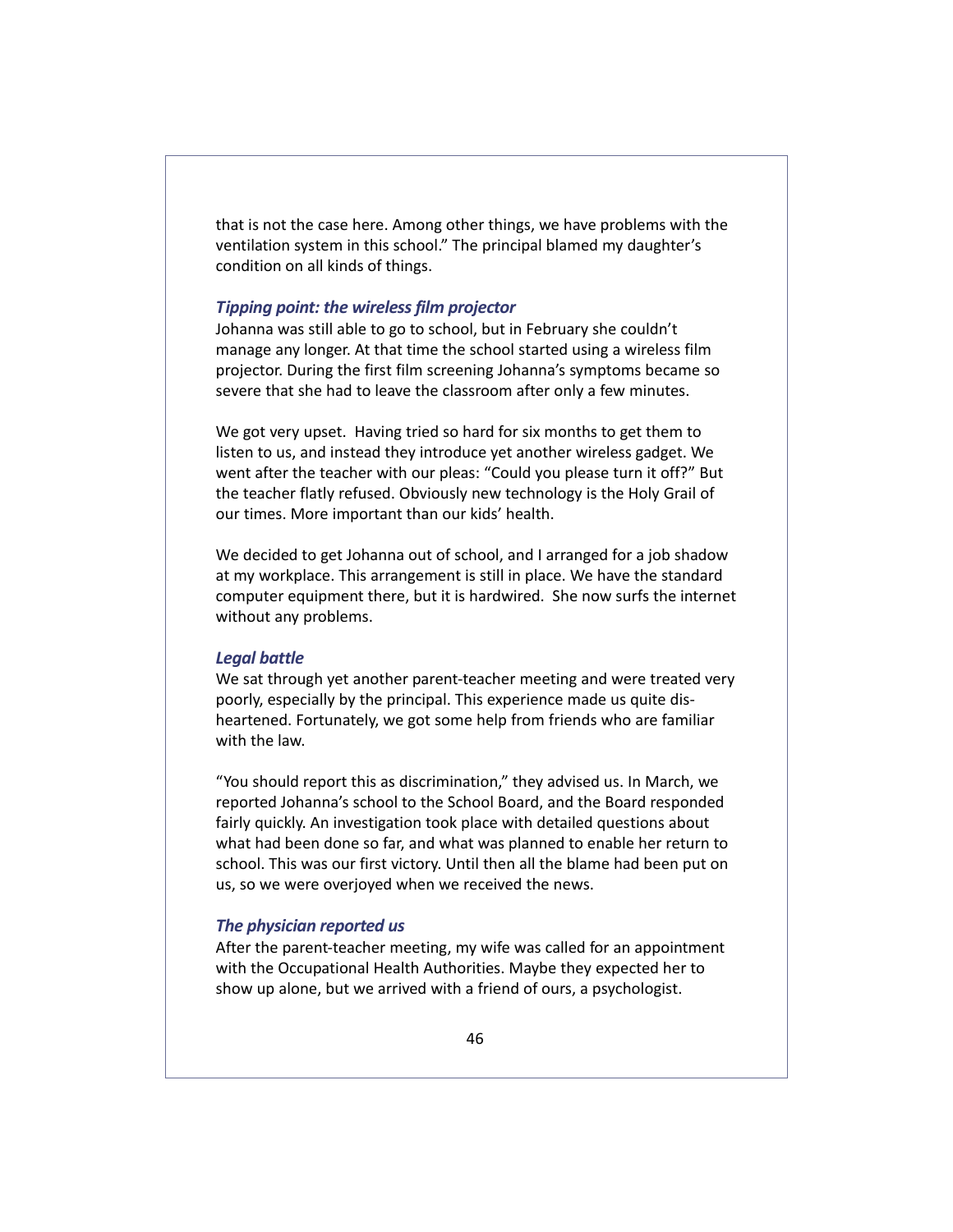Instead of two against one, we were four against two. They talked about Johanna, and the physician said that we should not worry about her. If she had a headache she could take a Tylenol. We said that we were not worried, because she was not going back to school. "l will report you to Social Services," the physician said. But we said: "This is a case for the school, and not your responsibility, so you don't have to be concerned."

Their reply came in the form of a formal complaint to Social Services.

#### *Johanna receives home schooling – finally*

After yet another parent-teacher meeting, Johanna finally received home schooling in her core subjects four hours per week. Earlier on, from February to the end of April, she had no formal education. Instead we picked up her homework at school once a week.

Over time the principal became friendlier and more restrained. We thanked the School Board and told them that their involvement had made Johanna's school a much friendlier place.

Soon after the letter exchange started in earnest. The principal attacked us by responding to the letters from the School Board. This barrage continued until the summer holidays, when we ended up with the 'last word,' with the principal more subdued. She finally said, "Now I won't write any more."

Instead a new letter exchange started about the home schooling, because the principal maintained that Johanna received four hours of education per day. In fact it was only three hours. We also questioned the principal on why she deemed it more important to contact the Occupational Health Authorities than the School Board for advice. It didn't make any sense.

#### *School attendance on certain days*

Johanna now goes to school on certain days. When she joins her friends in the lunch room, the staff removes the cordless phone. She also attends gym class and school trips, so she won't miss out on the social contact. But she is not able to attend on a full-time basis, because she gets too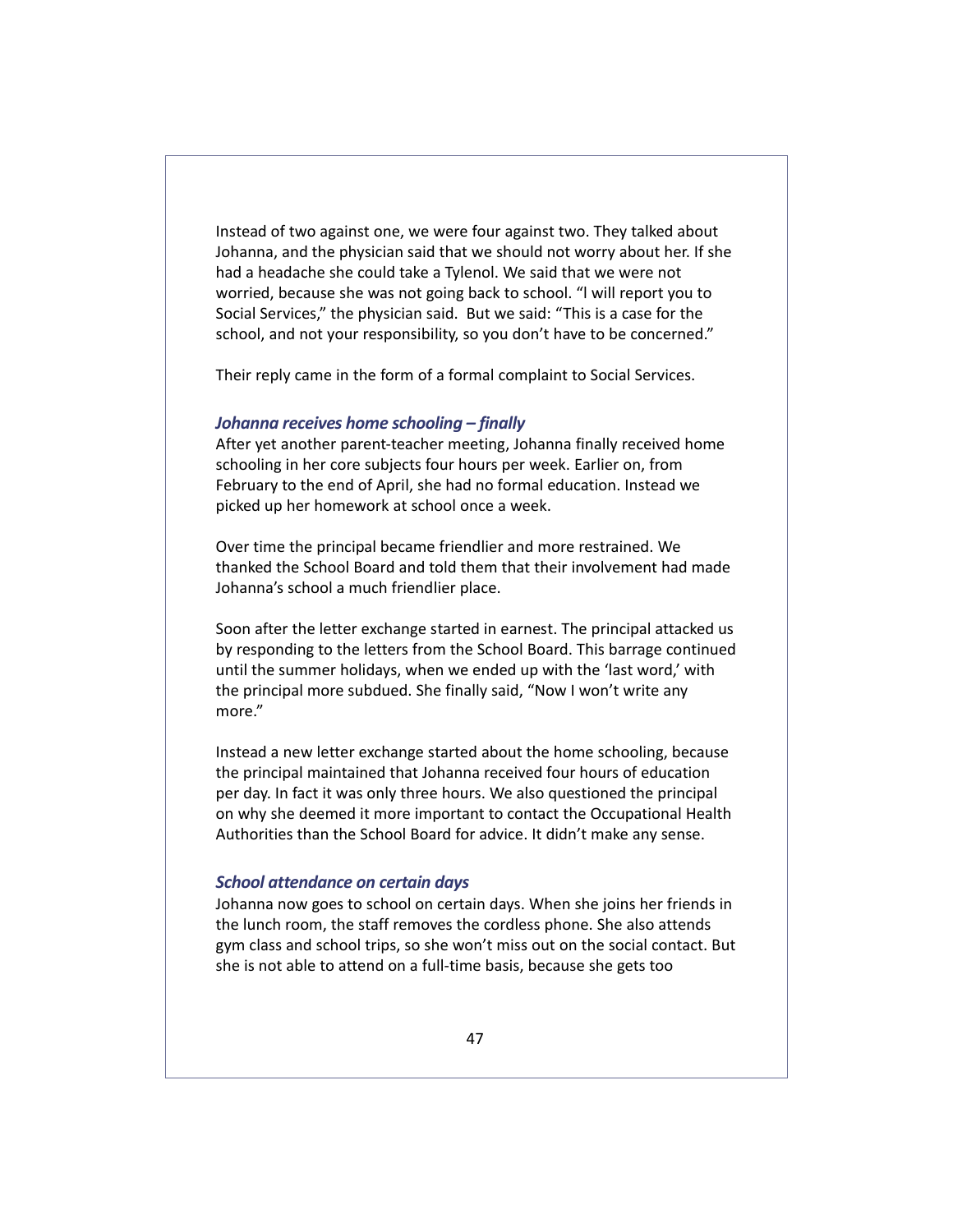debilitated there. We already know that electrohypersensitivity is a progressive condition. And it doesn't really matter if a student ends up with good grades. If he or she suffers from EHS, the chances of getting hired are almost nil.

#### *The 'big picture'*

Johanna is sensitive to all kinds of wireless devices and also to the digital cordless phones. Once she stayed overnight at a friend's place, and woke up with a headache. The reason was the cordless phone in the house. Next time she stayed over there we asked the parents to unplug the phone. She slept well and did not wake up with a headache. But she has not been invited again.

There is quite the turnover of friends for people in our situation. Some stop calling, but sometimes a new, more caring friend turns up. We have been very fortunate to have the support of some knowledgeable friends.

This community is totally sold on wireless. We have suggested that the school should replace it with fiber-optic cable instead. "No we can't," they reply." – You can't?! My workplace did, why can't you?

As I see it there is no well-grounded knowledge to support that. It looks more like a cult phenomenon to me. For the time being Johanna comes to my workplace three times a week.

#### BOY, 11

#### **Jonas' refuge is the summer cabin**

*The mother of a family with four children tells her story:*

All of us are sensitive to electromagnetic radiation, although I don't know if it affects my youngest child. Jonas is turning 12 and has the most pronounced symptoms. He suffers from recurring headaches and pressures over his heart. His heartbeat is irregular. The school nurse detected that too, when it increased from 78 to over 100 beats per minute. He describes the symptoms as having a hot frying pan placed on his chest. At times he gasps for air, gets dizzy, his arms and legs get numb, and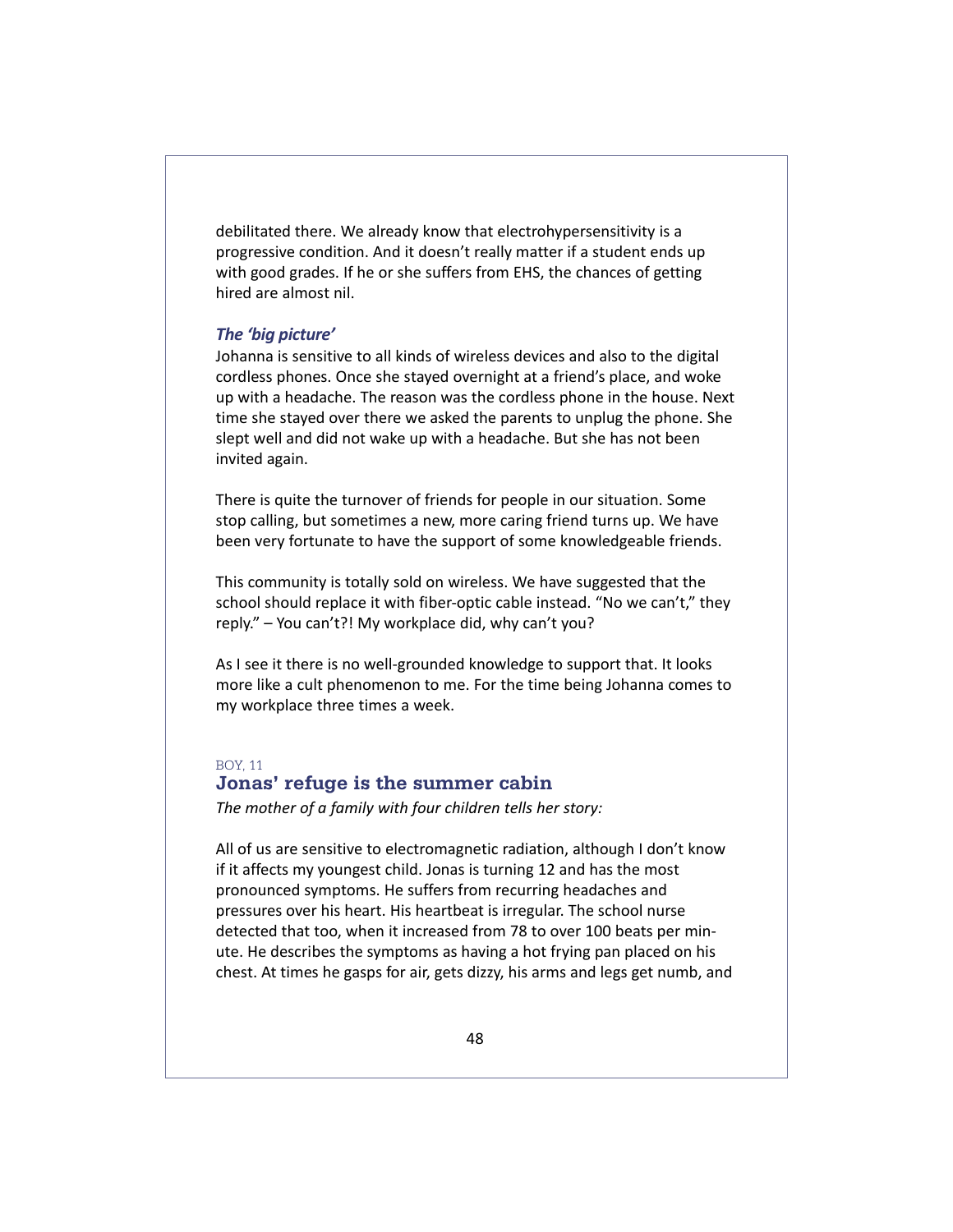his stomach acts up. We notice immediately by the look in his eyes when he is affected.

#### *Fewer headaches in the country*

Jonas has not attended school for almost a year. He gets home schooling. For his sake, we moved to a summer cottage without electricity and telephone. This valley acts as a natural shield from microwave radiation, and it's not too far from town. Jonas' headaches disappear when he is here. We still have our house in town and we return from time to time, especially to take showers and do the laundry.

It all started in 2003, when the 3G towers were installed. We returned from our holidays, as the transmission from two towers had just started. They are located 3.5 and 4.5 kilometers respectively from our house. Our immediate symptoms were poor sleep, and our 7 year old daughter kept waking up screaming in the middle of the night. She had never done that before. She complained of pains in her legs.

One of our neighbours also has EHS, so we understood right away what was going on. He was diagnosed with burnout and lives on disability benefits. But he had to flee from this place.

#### *Suddenly we slept through the night*

When the nearest 3G tower was shut down for a week, I started sleeping through the night again. All of us actually slept well, and Jonas became his old self again. At the time we didn't understand why. That's when we happened to meet our old neighbour again. "Oh, so you are back?!" we asked. "Yes, have you noticed how great it feels here now when the 3G tower is shut down?" He had brought a radio frequency meter with him and showed us how low the measurements were. A week later the transmission started up again and our symptoms returned.

Jonas was in the first grade at this time, and a WLAN<sup>19</sup> router had been placed directly outside his classroom. This ended with us carrying him home from the school bus. He tried very hard to stay focused at school, but collapsed when he stepped off the school bus. His class later moved to another room a bit further away from the router. He felt a bit better there.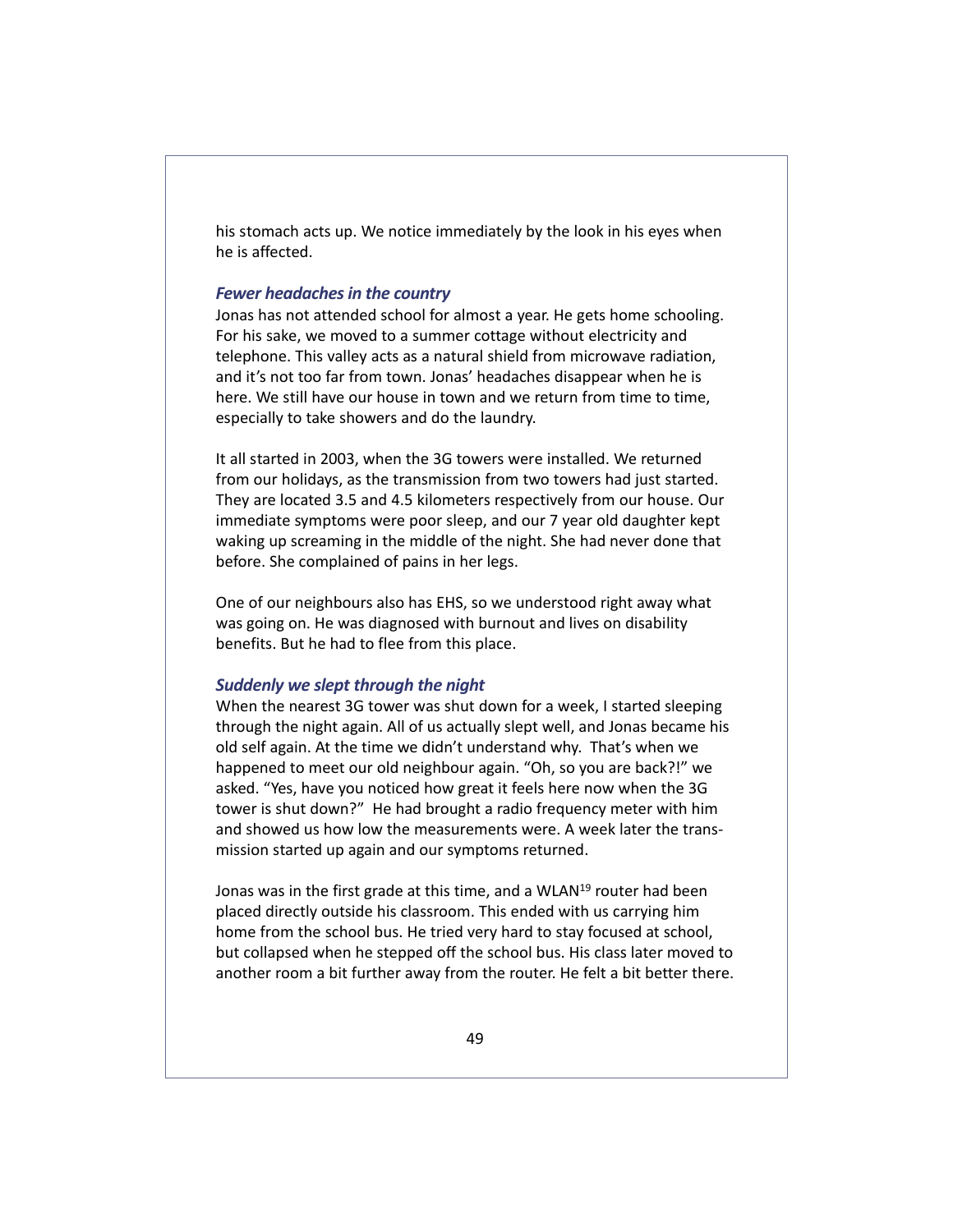#### *The teacher refused to listen*

In fifth grade he got a new teacher who simply refused to understand. She claimed that his symptoms would pass, despite the fact that we had had a parent-teacher meeting with her and Jonas and he had felt pretty sick at the time. She kept talking about how it is normal to feel anxious about anything new. Not true. Jonas loves going to school. He has very good grades and he gets along well with his classmates.

Our oldest son goes to another school. He has a hard time concentrating when the wireless film projector is turned on. Fortunately for him, his teacher understands. The microwave oven in the cafeteria also affected him, but the staff has kindly removed it.

#### *Our wireless rural community*

Many people are puzzled by the fact that you can get EHS symptoms in a rural community. But our municipality has been very active in the introduction and promotion of hi-tech, and it is everywhere. Each school is well equipped.

The Superintendent of Education did not want to hear what we had to say, and he did not know that EHS is recognized as a functional impairment in this country.

#### *Catch-22*

We have now been given an ultimatum. The School Board believes that it has done its due diligence, and we must either take Jonas to the hospital for a check-up or face legal consequences. The problem is that Jonas is not able to cope with the electromagnetic environment in the hospital either, or the travel there. We promised him not to put him through that ordeal.

*18. 3G= 3rd Generation wireless telecommunications systems, UMTS*

*19. WLAN= Wireless Local Area Network*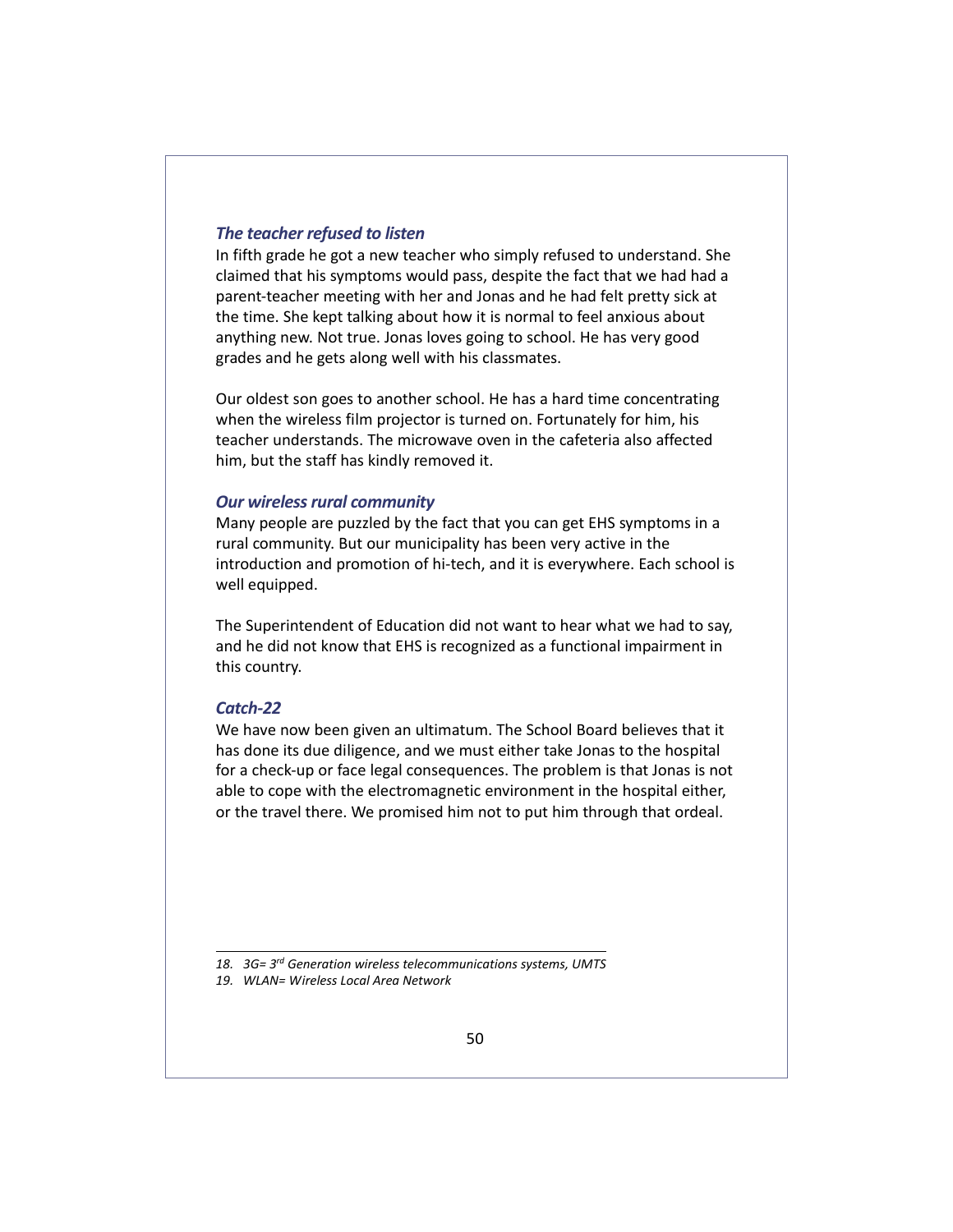## CHAPTER 10 **Contradicted, and not trusted**

How are EHS people treated when they seek help from doctors, authorities, civil servants and so on? As you might expect, it varies. Some people have positive experiences. They have received help – or at least some understanding*.*

*Kenneth:* "I was lucky to find a doctor, someone who knew about EHS and treated me with respect."

*Maria:* "My doctor believed me but couldn't help me. He said that our society doesn't have the necessary resources."

However, the prevailing answer is this:

*Inger:* "I went to Social Services about my housing needs. After I told her about my plight, she hissed at me: "EHS is not scientifically proven. If you apply for services, I'll make sure that your application gets rejected!"

## **'Delusional thinking'**

Before I met the EHS refugees, I knew of a 25 year old man who also suffered from EHS. His most debilitating symptom was severe body pains. When he finally realized that his attacks were linked to electricity and cell phones, he tried to explain this to his doctor, who immediately started talking about drugs. After the appointment he happened to glance at the file. His diagnosis was: delusions.

*Elisabeth:* "The doctor dismissed my complaints. 'EHS doesn't exist!' How could he say so?! My symptoms so evidently displayed in front of the computer. He just didn't want to hear me, and instead prescribed a week's sick leave for 'inexplicable dizziness.' He also referred me to another physician. Great, I thought, hopefully a smarter doctor. But he was even worse.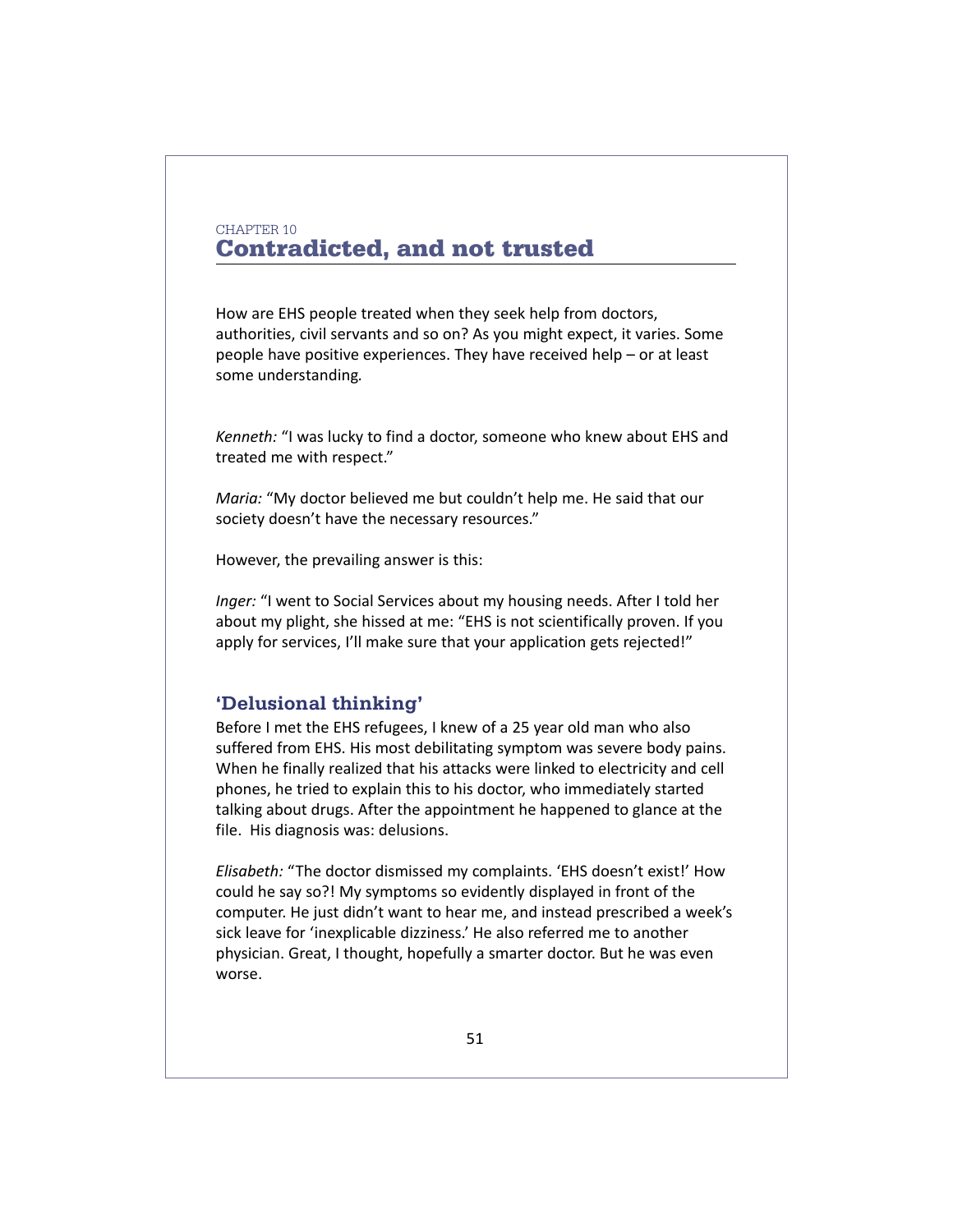He allowed more time for the appointment and spent that time giving me a lecture. 'People have always been afraid of new technologies. When trains were introduced, people believed that the speed of the train was really dangerous. Today people think computers are dangerous.'

After that he launched into what he described as mass psychosis, similar to the 19<sup>th</sup> century 'frog illness', when people believed they had live frogs in their stomachs. He drew a parallel between 'frog illness' and the debilitating symptoms from mercury amalgam and electromagnetic hypersensitivity. He called all that mass psychosis.

He also asked me if I disliked my job. I loved my job. He didn't allow for sick leave, but insisted that I continue with computer work, at least parttime. The only help he offered me was a referral to a psychologist. When I politely asked him to turn off the fluorescent lights in his office because they bothered me so much, he simply ignored my request.

I went to see the doctor because I was in desperate need for help. I didn't understand my body's reactions. It was a terrible insult to be questioned and not believed. I felt completely unnihilated. I cried and cried."

### **Dolls and baby shoes?!**

*Mia:* "National Insurance wanted me to travel to Nynäshamn for a 4-day examination and stay at a hotel that was 50 meters from a 3G tower. This was obviously impossible. As an alternative they contacted a consultancy for the job assessment. I then had a visit by a doctor, a physiotherapist and a psychologist.

The psychologist had brought dolls and a pair of baby shoes. She started our session by talking about how things sometimes happen during childhood, and how these memories can keep festering inside.

I didn't understand a thing. I said: 'I thought this was about why I am not able to work. Have you read my report?' No, she had not received it.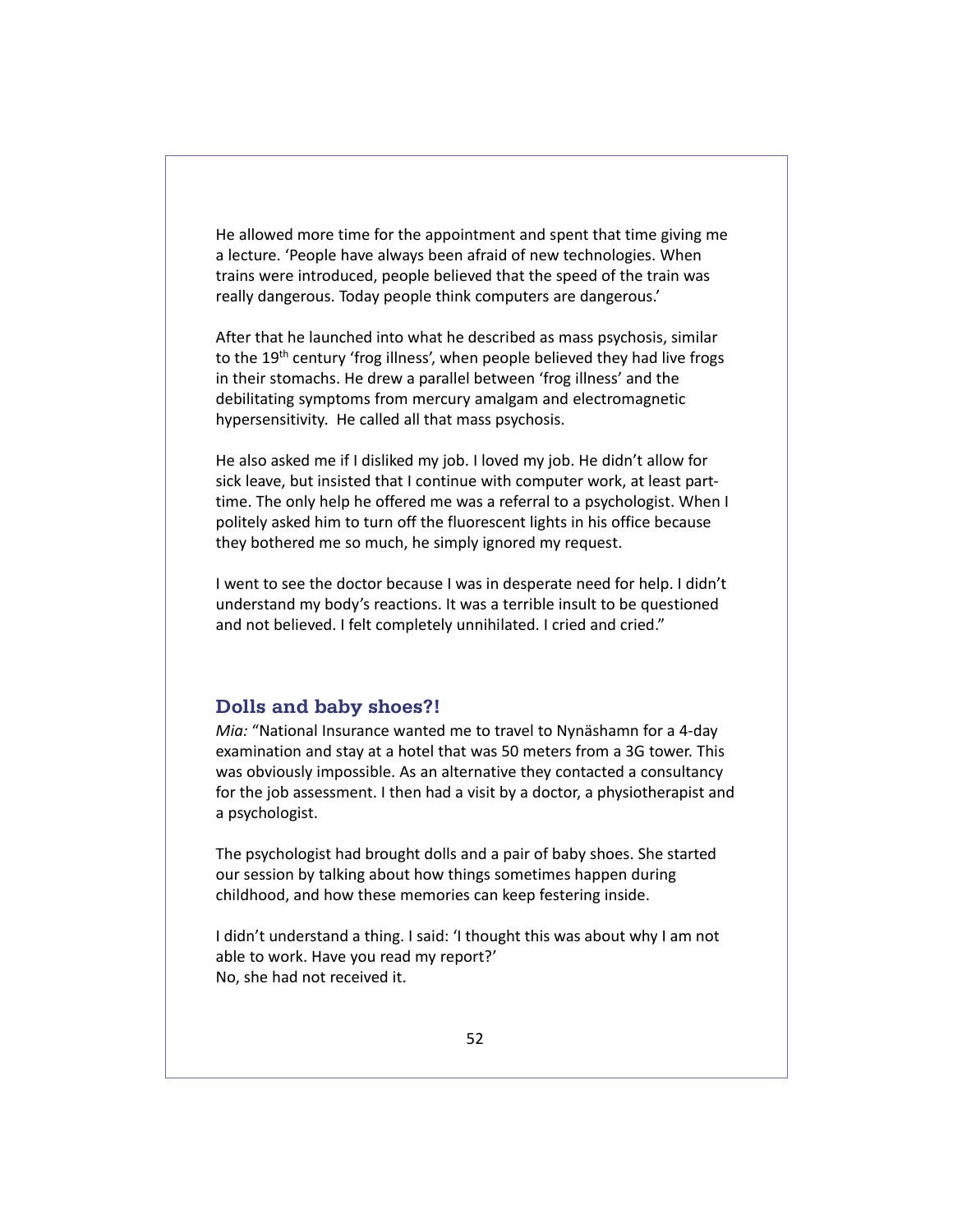'What do you know about me?'

'That you have lived in this cabin for a few years, that your husband died, and you are a widow.'

She knew absolutely nothing about my background. She presumed it was psychological. My childhood experiences and my husband's death…"

### **"You don't live in reality"**

*Eva:* "We have to be very resilient psychologically to cope with the world around us. Even after all these years,<sup>20</sup> there is still little understanding, but plenty of doubt and mistrust.

When doctors don't know what's wrong, they send us to psychologists or psychiatrists. I was sent to a psychiatrist with a bizarre approach. He sat with his feet on the table and challenged me: 'So you can feel electricity. Describe it!' I did, and that's when he pounded his fist on the table and yelled: 'You don't live in the reality. We have had electricity for over a hundred years!'

Our health care system is appalling. It seems like it's perfectly okay for physicians to talk to us with contempt. Even today I won't tell a doctor that I suffer from EHS. It gets too complicated. I've been called for a mammogram, and I won't tell them either. I just have to endure.

Yet, it is not healthy to stay silent just because health professionals have unprofessional attitudes."

My thoughts precisely.

## **Scared of new technology? No, delighted**

One common belief my new friends constantly hear is that they are afraid of new technology, that their symptoms are psychological. My interviews reveal a different story. Many of them have been totally immersed in new technology. Like Inger who spent many nights in front of the computer, or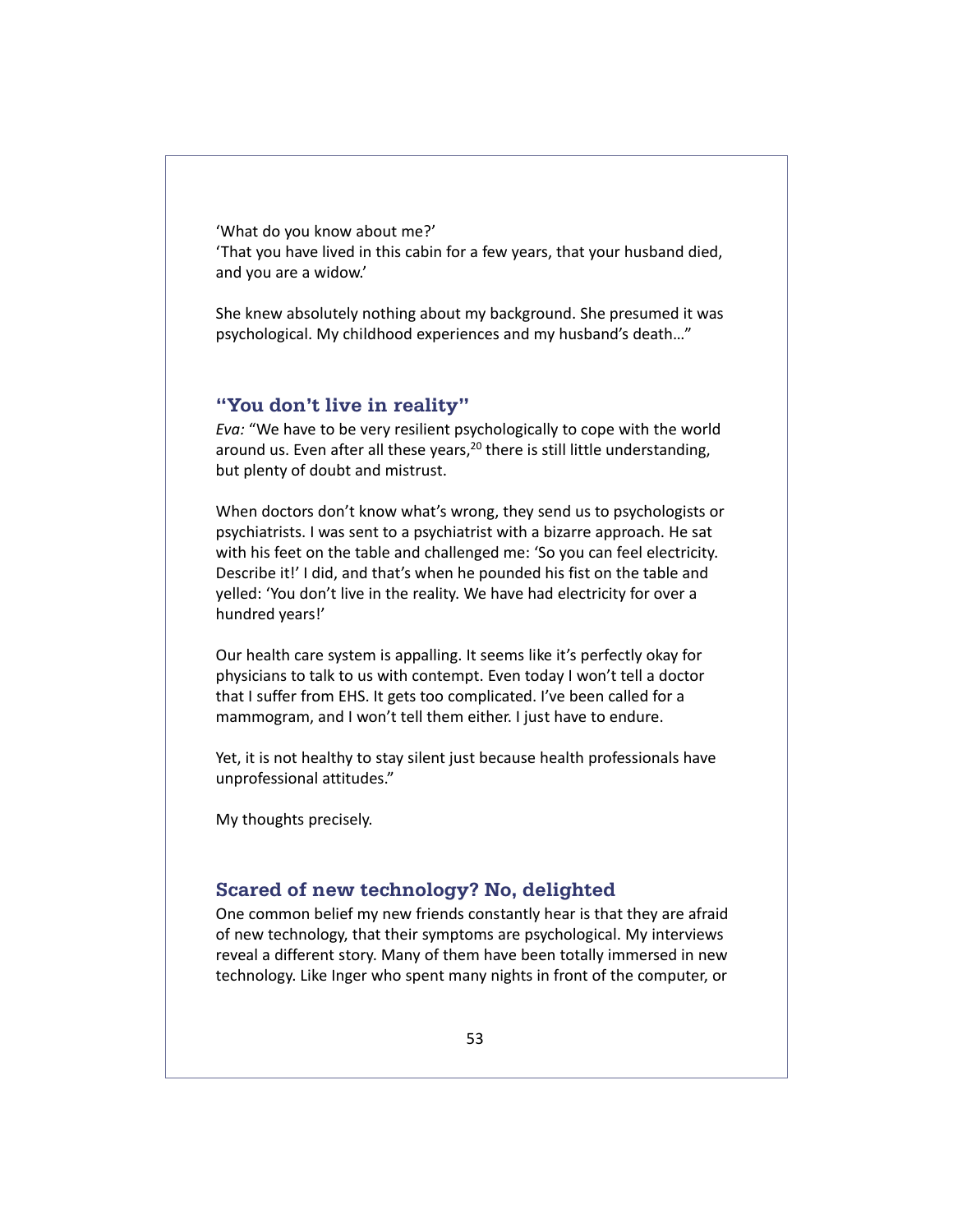Klas who worked as a multimedia producer. Maybe that's the reason why they got sick.

Elisabeth tells me how it all started for her.

"I worked as a preschool teacher. It was a lot of fun, although quite the strain on my body. I ended up on part-time sick leave because of pains in my shoulders and neck. I realized that it would be hard to return to work full-time. So instead I took a course in graphic design. I worked on a computer and my new-found career was so much fun!

When I finished my education, I got an apprenticeship. After three weeks I felt burnt out. I was dizzy and really tired, had heart trouble, skin and eye problems, headaches, and felt so unfocused. One morning I experienced those symptoms as soon as I turned on the computer. 'I can't make it,' I thought and went home and spent a couple of days in bed shivering.

I was quite sick but had no idea that it could be EHS, because I didn't know what it was."

## **A phobia? Quite the opposite!**

Calling EHS a phobia is not too unusual. However, nobody I've talked to displays phobic reactions. A phobic individual categorically avoids situations and places that present as frightening, often beyond reason.

My friends proved the opposite to be true. They deliberately tested locations, where they had noticed that their symptoms got worse. They valiantly walked towards cell phone transmission towers and electrical fences to verify their symptoms. By doing so they found out what they can tolerate, what causes discomfort, and what is disabling for them.

Many also keep on doing what they know they should avoid. They go into stores, although this makes them worse, or go to a concert or a restaurant, because they can't stand being isolated all the time. They visit relatives, although they always get struck by overwhelming fatigue. This is the direct opposite to phobic behaviour.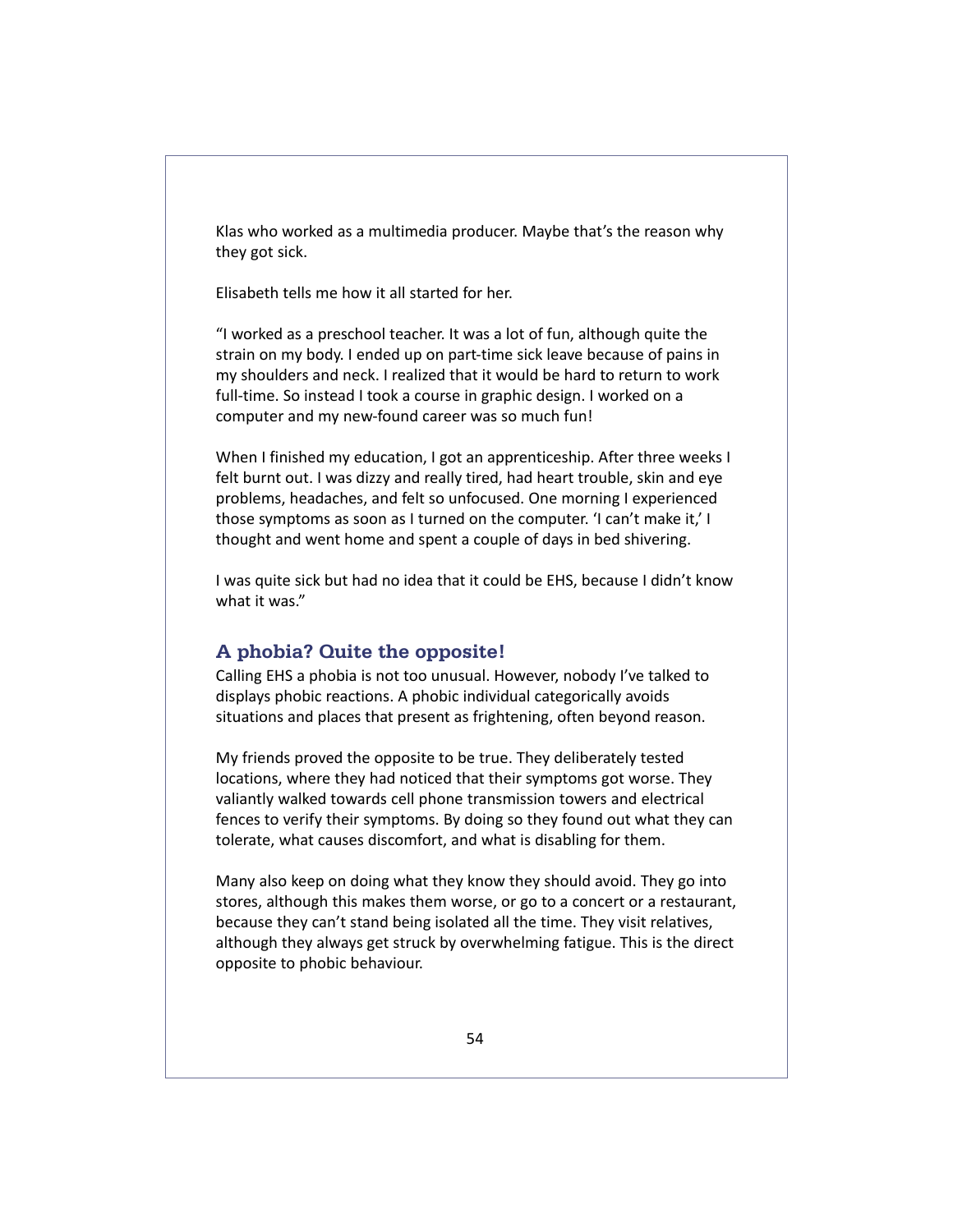*Eva:* "I get stubborn sometimes. I don't want to be affected by EHS. I want to be normal! That's when I do things I shouldn't be doing, like traveling somewhere just to get the opportunity to mingle with people. And that's how I get sicker."

Many of the people I interviewed knew they were sensitive to something, although the explanation came later. Eva talks about how her husband detected how she got increasingly worse in the cottage museum, while she wondered if she was imagining things.

My conclusion is that all the people I interviewed are very rational and tell their stories with remarkable insight. It makes no sense that a physician or anyone else listening to them should even consider that their symptoms are just imagination, psychological weakness or a mental aberration. Unbelievable really. It makes me wonder – with a grain of sarcasm: Is the medical profession delusional?!?

\*\*\*\*\*

## **Why the denial?**

*Björn:* "We are not treated as regular human beings in our full right, and our experiences do not count."

I keep wondering why these first-hand experiences are so hard for society to accept. I presume there are a number of contributing factors.

One reason is likely the powerful economic interests surrounding the telecommunications industry, supported by our government. History tells us that this is nothing new. The same happened with the tobacco and asbestos scandals, with several pharmaceutical drugs, with pesticides, and herbicides too. The industry resists the spread of vital facts by covering up with disinformation, until the facts are too obvious to ignore.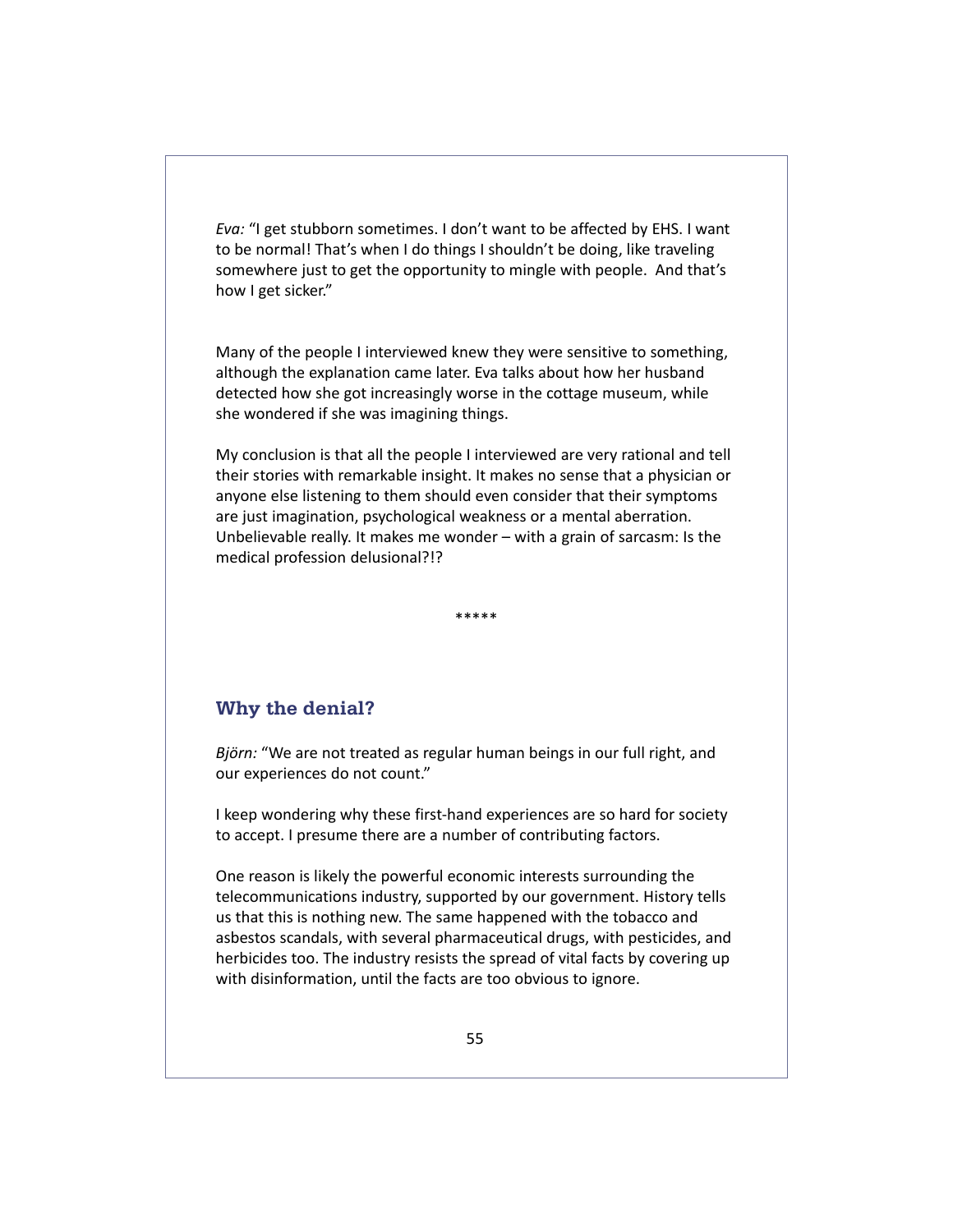#### **The consequences**

When it comes to family and friends, there are other reasons why they choose to avoid the truth. Acceptance of this insight may entail a need for major lifestyle changes. Many of them are so accustomed to electrical gadgets, cell phones and cordless phones and are simply reluctant to take in new information. The consequences are too serious and may hamper their routines, relationships and their entire lifestyle.

*Mia:* "My family is willing to help me, but they don't really get what this is all about. It is not only the industry we are up against, but all the people around us as well. Few are willing to live without their wireless gadgets. Most of our relatives won't, and that's very hard on us. Everyone has surrendered to the marketing trends. I'd probably do the same if this hadn't happened to me. I'd likely be stuck in the same mess too."

#### **Provocations**

*Björn:* "Before we bought this cottage, we went and talked to our neighbour-to-be in the summer cottage next door. We told him that we would buy this property, provided that nobody uses a cell phone around us. So we would appreciate if he spoke his mind on the subject. We asked if he would be willing to leave his cell phone at home when visiting his cottage. 'Sure, of course.' After all, he already had a landline there. Again we asked: 'Are you sure? We don't want to pester you.' 'No problem,' he assured us.

Nowadays, when he and his family arrive, they always bring their cell phones along. When we mentioned it again, he blurted out: 'Enough already.' 'But don't you remember your word?' 'Yes, but that was three years ago!' Now we have to flee whenever they come around.

We are always on guard, and when they arrive we take off right away. As soon as we hear a car we check out who it is. If we ignore their arrival, we may be too debilitated after a few minutes, which makes it harder for us to escape. One time our neighbour arrived with his family while I was out for a walk in the forest. When I came back I found Siv on the ground beside the wood pile. She had fainted.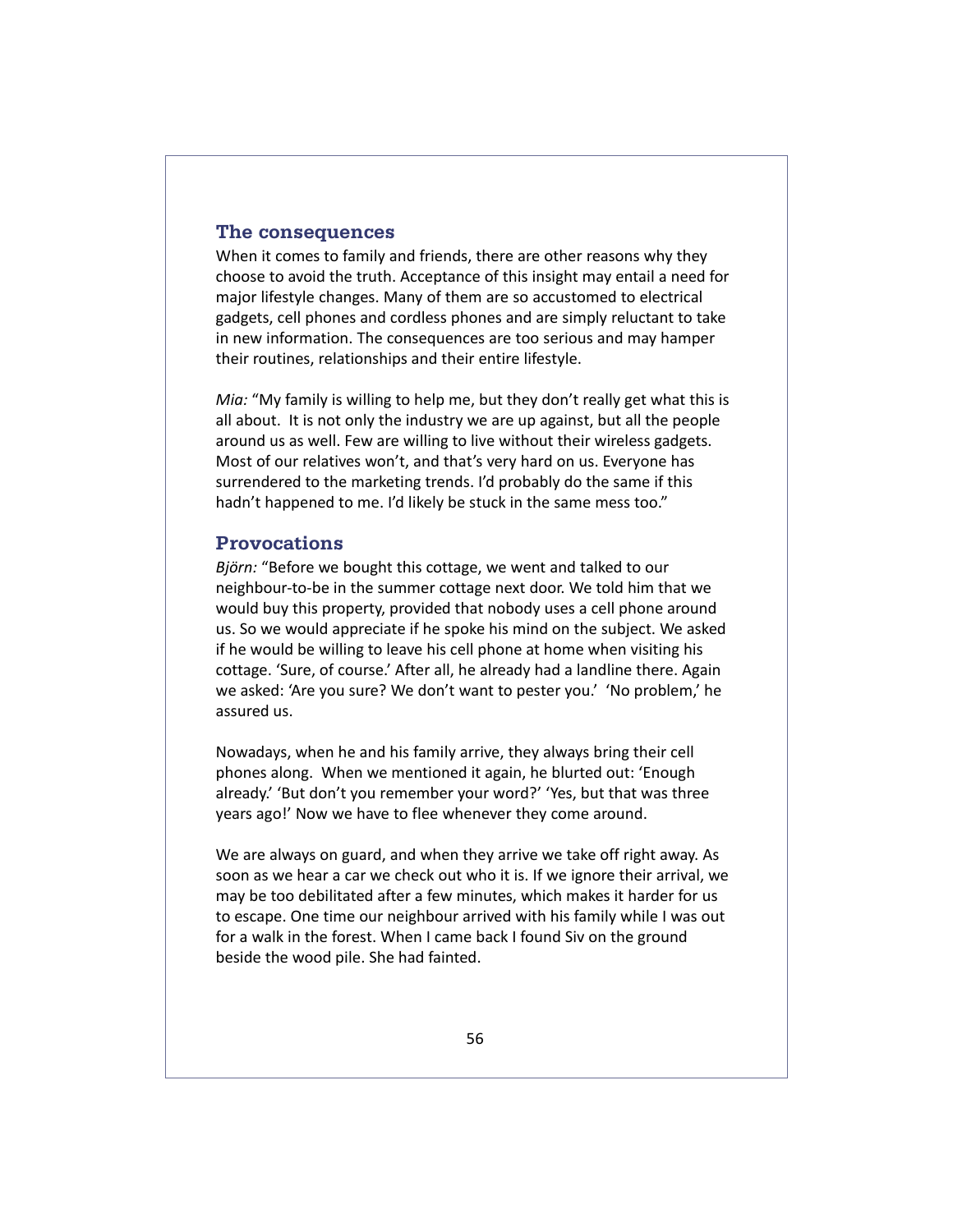Neighbours and friends become 'enemies', because we never know when they bring something along that could make us sick. Sometimes people in our community cut across our property with activated cell phones just to test us, to see if we really react!! We are treated as fair game."

*Siv,* who could sense my digital camera, comments:

"Several provocation studies have been done on EHS sufferers and cell phones. This type of testing is supposed to reveal if we can detect if the phones are on or off. The problem is that these laboratory studies are carried out in locations that are already heavily infested for people like us. When I go into town I don't notice right way when someone turns on a cell phone, because I already feel sick by the overall radiation. It's like being in a smoke-filled room and asked to detect when someone lights up another cigarette."21

Other studies have focused on identifying psychological differences between EHS sufferers and 'normal' people. It should come as no surprise that these tests have failed.<sup>22</sup>

### **World concept threatened**

Maybe EHS threatens our perception of the modern world too much. Maybe that is why physicians are able to say this condition does not exist, or that EHS is a form of delusion? It seems very difficult to accept that human beings can be affected by electromagnetic signals, despite the fact that our body, heart, nervous system and brain in fact function on such signals.

Also EKG and EEG are electrical phenomena. And although other forms of electromagnetic waves, such as x-rays, radioactivity and radar have been proved extremely detrimental, people still buy into the notion that these particular waves are harmless.

Fact remains that the physiological functions in living beings are controlled by subtle electrical impulses and waves, all the way down to the cellular level. Since electromagnetic fields have a synergistic effect on each other, it should be easy to understand that our body's electrical system can be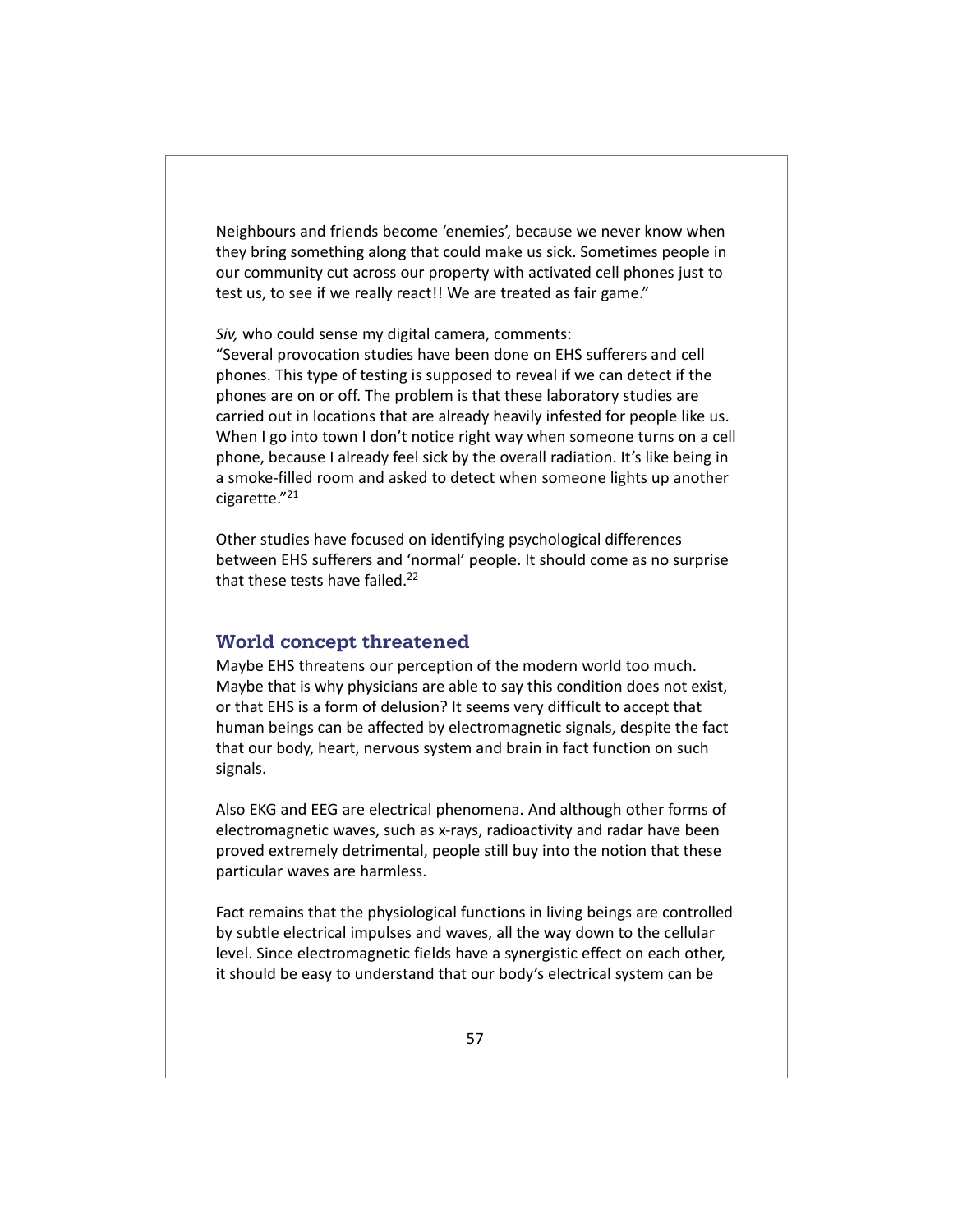negatively affected by man-made electromagnetic fields, especially microwave radiation. Nowadays, each one of us is subjected to artificial radiation a billion times stronger than the natural background radiation that we are biologically built to withstand.

### **Biased expert**

In August 2007, the Swedish television news program Aktuellt exemplified how skepticism surrounding this issue plays out in this country. The report began with the argument that municipalities have spent millions on electromagnetic mitigation efforts for EHS sufferers, despite the lack of scientific proof that these efforts solve any problems. An odd statement considering that very few municipalities spent any money at all.

Professor Lena Hillert delivered the scientific commentary. She is known for her opinion on EHS, namely that it can be cured by using cognitive therapy. Worth noting is that the Auditor General's Office deemed her a biased expert in 2000, $^{23}$  since she also works for the telecom industry. During the television interview she was once again asked: "Is it dangerous to do electromagnetic mitigation?" She answered, and I quote:

"There may be a danger insofar as the individual may subject himself or herself to limits; that he or she feels a need to isolate from society, family and friends. There may also be a risk that others begin to wonder if certain environments are harmful, since they are being tested and mitigated for people who feel sick. Maybe thinking, 'Is it dangerous for me too?'"

In other words, health and safety precautions are a threat to people. *I could hardly believe my ears.*

All over the country, EHS sufferers are continually searching for tolerable living environments. One such group, Frivolten, has been working for a few years on locating areas where the overall radiation is low enough to build EHS housing. Suitable areas have been found, and a few municipalities have expressed their interest. However, existing laws make it difficult to protect these locations from the wireless build-out. Frivolten continues tenaciously to look for options, despite the many barriers.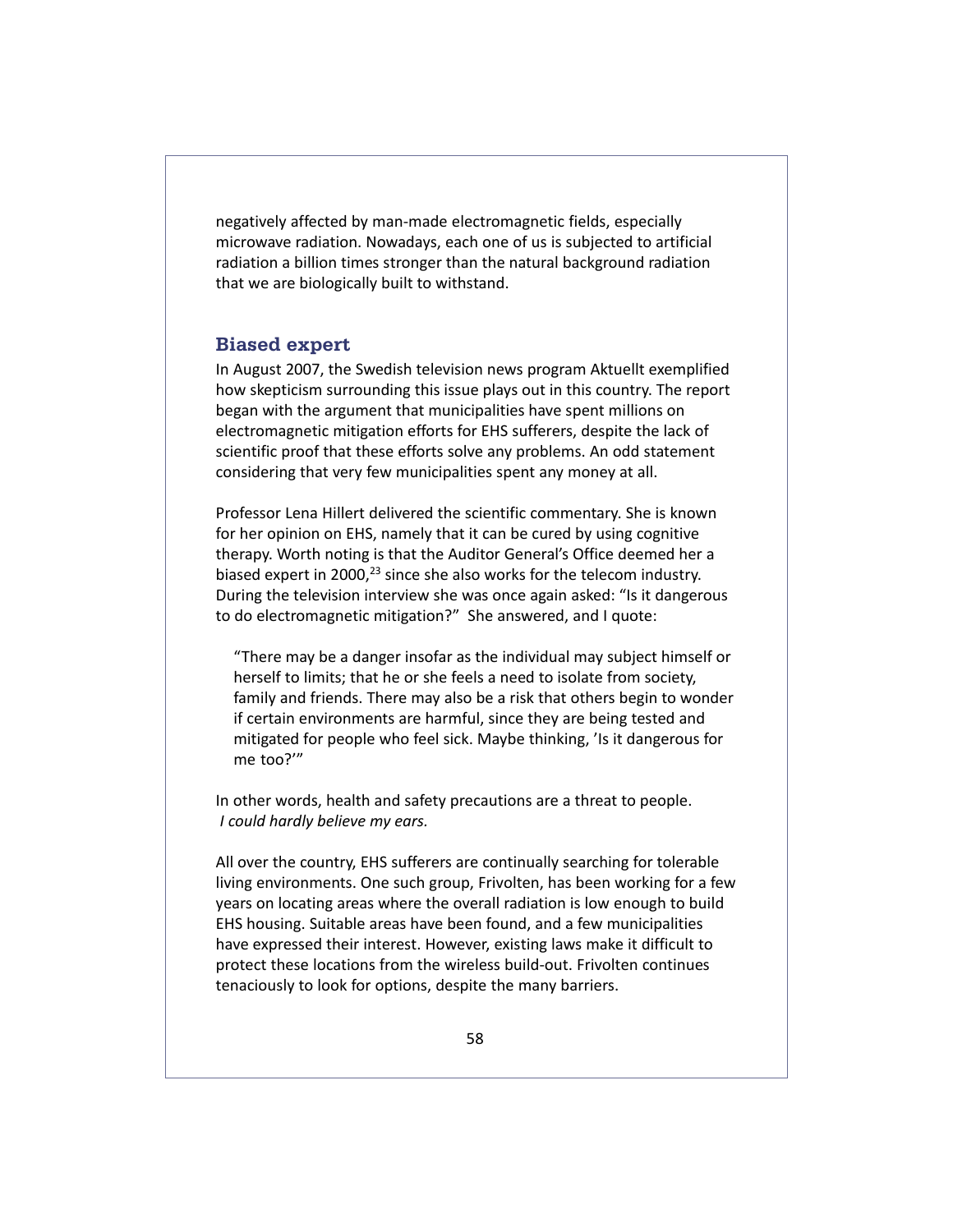A group in the town of Degerfors actually found a suitable apartment building for EHS. A plan also went ahead for electromagnetic mitigation, with the financial support from SBO (National Mortgage & Housing). The response from the municipality was positive, and 150 people applied for the apartments. That's when the Industry weighed in on the matter with an e-mail from MTB (Telecom Industry Association) Chief Executive Mats Holme. He insisted that no proof existed that electromagnetic mitigation could improve anybody's health. Alas, the municipality changed its position – no EHS-friendly building in this town.

## **Not only in Sweden**

Sometimes the public debate argues that EHS exists only in Sweden, and thereby alluding to it being an imaginary illness. This is absolutely not true. In every country where this issue has been raised, the same symptoms have been found: dizziness, severe headaches, nausea, poor short-term memory, confusion, tinnitus and disturbed sleep.

In Austria an estimated 3,5 % of the population suffers from EHS, a number that has doubled in the last ten years. In Germany it is 9 % and in Switzerland 5 %.

Support groups for EHS sufferers exist in Germany, Austria and several other countries. EHS sufferers are reaching out across the borders to help each other. The primary issue is to find tolerable living environments.

Irish doctors (IDEA) has released public alerts, and so have physicians in the US, Austria and Japan. German doctors are very active. They also pioneered with the Freiburg Appeal in 2002.

#### **The Freiburg Appeal:**

*"Our great concern – the health of our fellow human beings"*

In 2002, 60 German physicians began their appeal with: "As established physicians in all fields, especially in environmental medicine, we turn to the medical establishment and that in public health,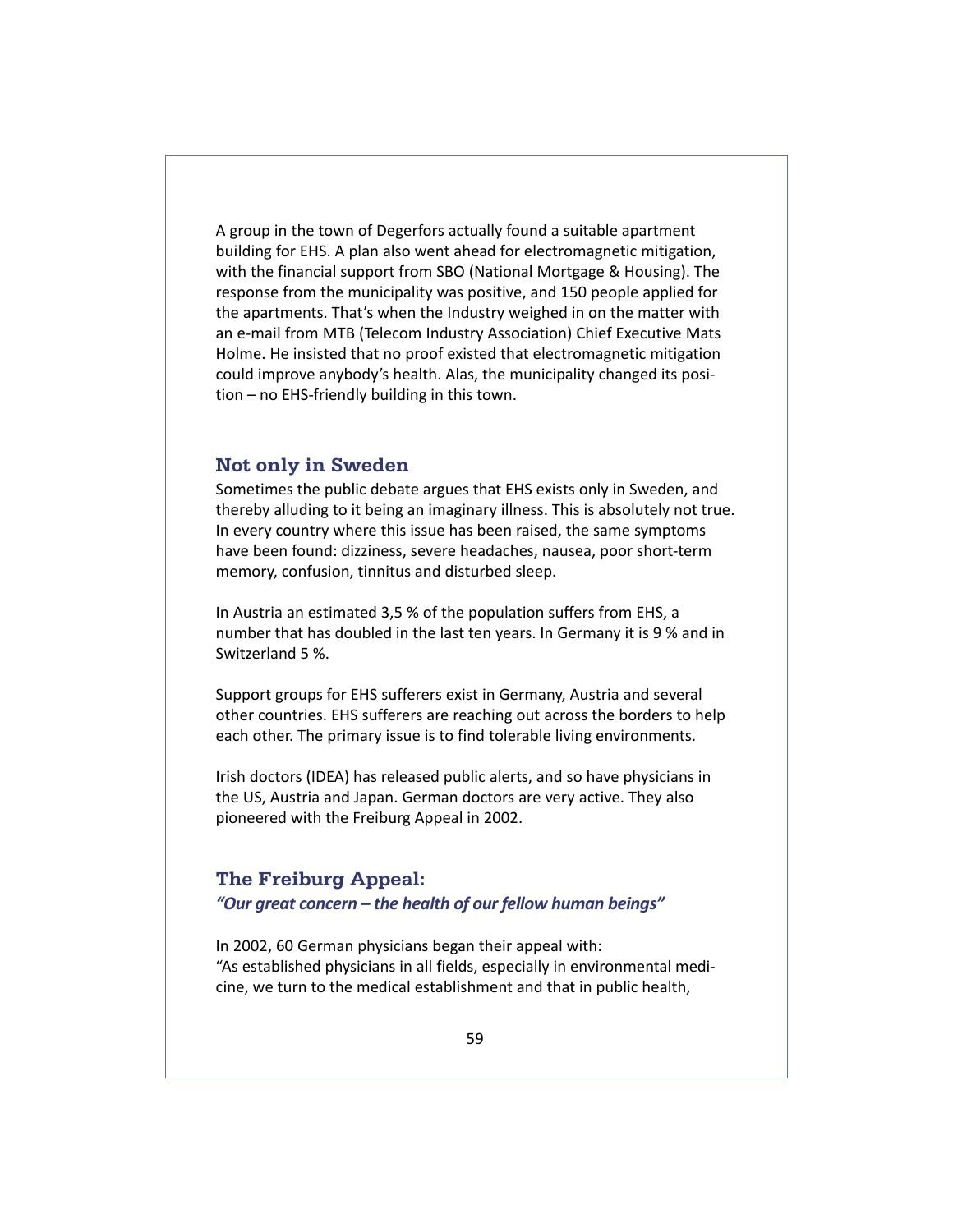political domains, and to the public to express our deep concern for the health of our fellow men."

These doctors had in recent years noticed "a dramatic rise in chronic and serious diseases", including:

- Learning, concentration, and behavioural disorders ( attention deficit disorder, ADD)
- Extreme fluctuations in blood pressure, not responding satisfactorily to pharmaceutical treatment
- Heart rhythm disorders
- Heart attacks and strokes among an increasingly younger population
- Brain-degenerative diseases (Alzheimer's) and epilepsy
- Cancer: leukemia, brain tumours
- Headaches, migraines
- Chronic fatigue
- Agitation, anxiety
- Night-time sleeplessness, day-time sleepiness
- Tinnitus
- Susceptibility to infection
- Unspecific nerve and muscle pains.

The German physicians conclude that microwave radiation in their patients' living environments is the culprit. They write:

"Very often long-term disease or affliction improve or disappear in a relatively short time after the reduction or elimination of microwave radiation in the patient's environment."

The Appeal continues:

"Our therapeutic efforts to restore health are becoming increasingly less effective. The unimpeded and continuous penetration of radiation into living and working areas – particularly bedrooms, an essential place for relaxation, regeneration and healing – causes uninterrupted stress and prevents the patient's full recovery."

Several thousand German physicians have now signed the Freiburg Appeal.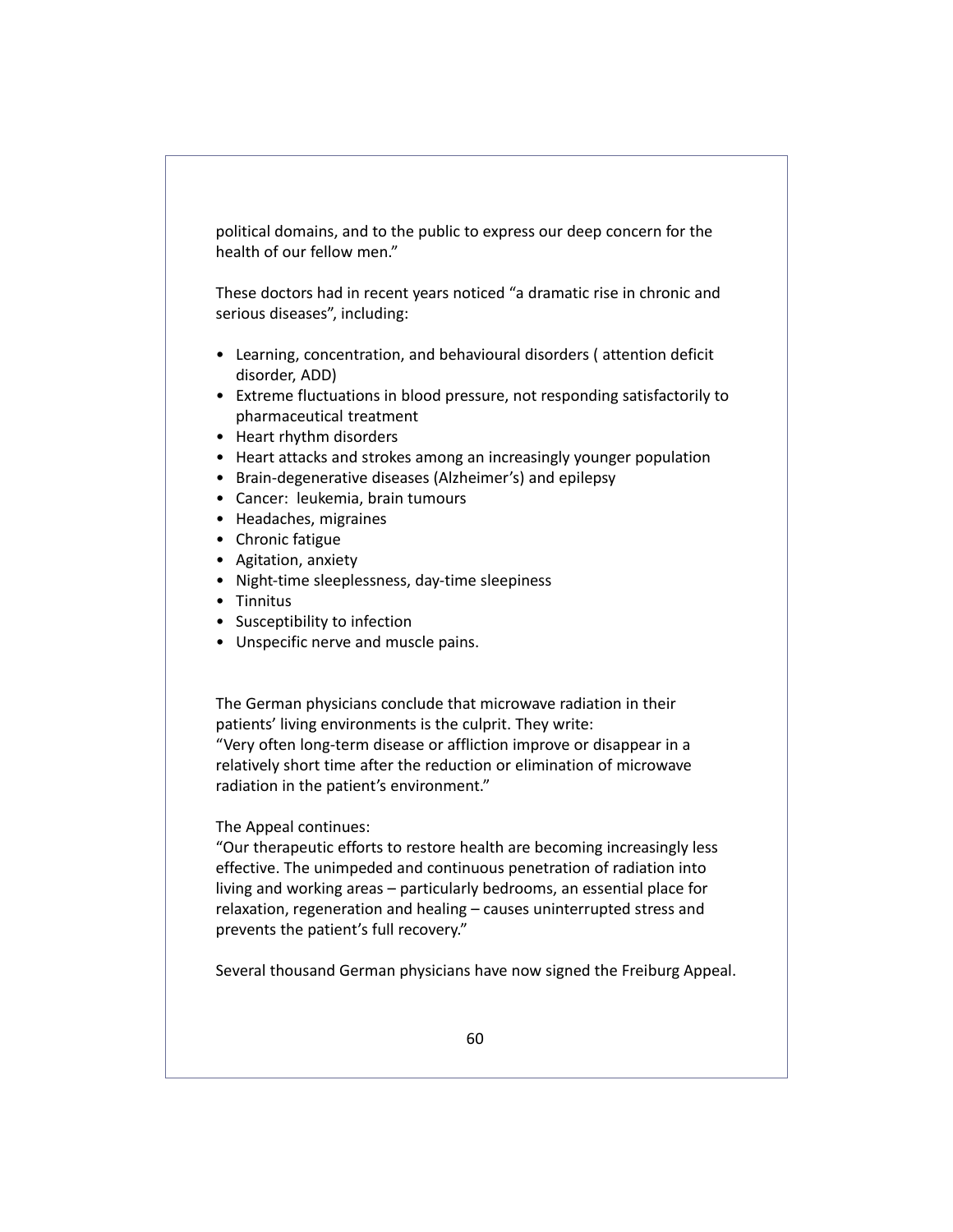## **The Bamberg Appeal:** *"We demand immediate action"*

A couple of years later physicians in the German town of Bamberg initiated a more systematic survey on how people are affected by, for example, radiation from cell phone transmission towers.

This study resulted in a letter to Germany's Environmental Health Minister in 2006:

"There is an acute health risk for people living close to the mentioned mobile base stations. It is necessary for authorities to act immediately."

#### *More quotes from the letter:*

"From October 2004 to January 2006, over 900 individuals were interviewed at 184 locations with transmission towers. Measurements were completed in homes or at workplaces."

#### *Summary of physicians' clinical observations:*

"A new, very complicated disease profile with characteristic symptomatic combinations is observed from digital high frequency electromagnetic fields (from relay antennas, digital cordless phones, WLAN,<sup>24</sup> etc.), far below current safety standards."

*This description is followed by a list of symptoms similar to that of the Freiburg Appeal.*

 "The harmful health effects affect us all, our children and yours. We cannot ignore this fact. We ask you therefore to take action immediately."

#### **The BioInitiative Report**

In September 2007 the BioInitiative Report was released by *independent* researchers, who had reviewed thousands of reports and articles, and concluded that electromagnetic fields cause numerous health problems.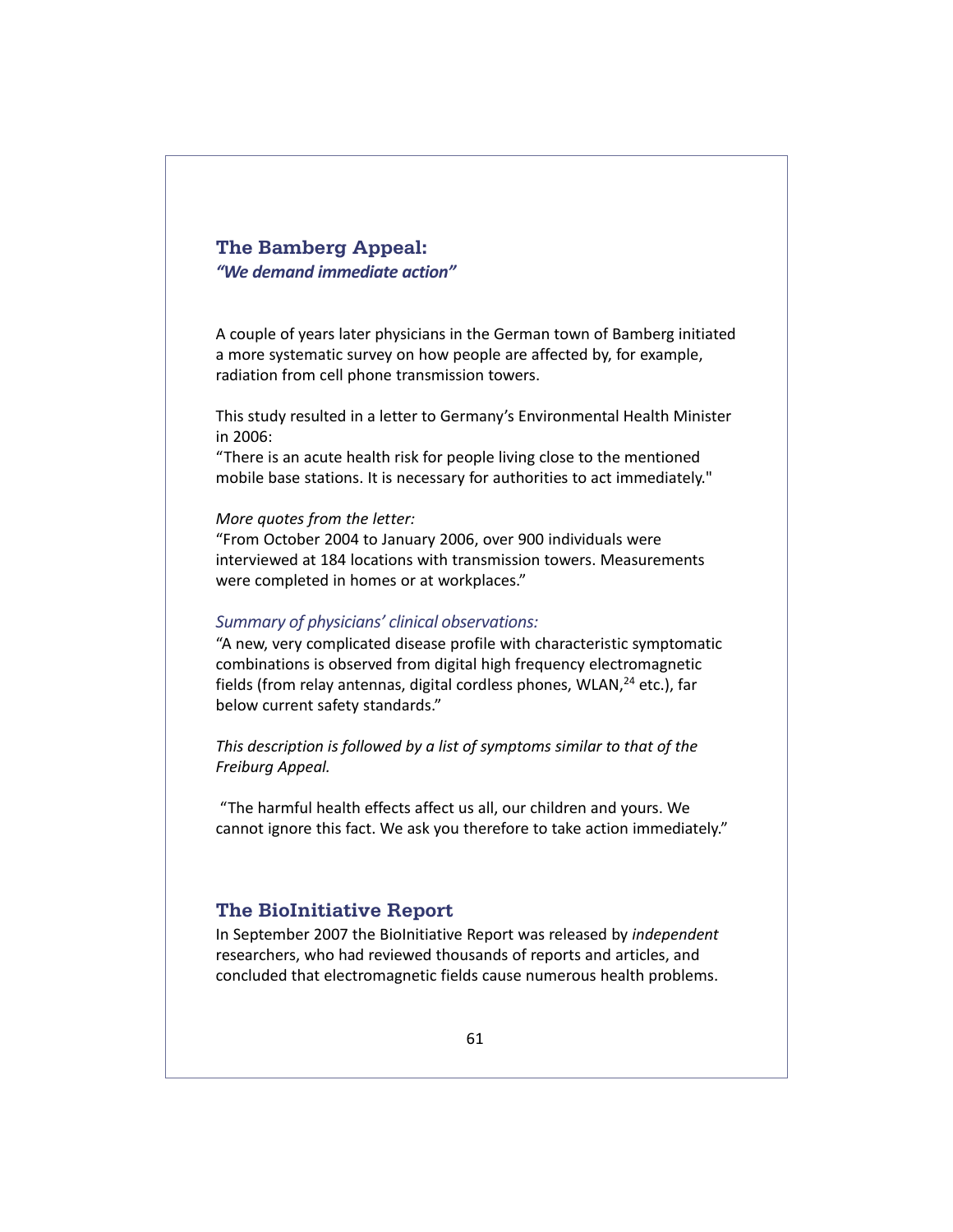#### *Quotes from the BioInitiative Report:*

"There is little doubt that electromagnetic fields emitted by cell phones and cell phone use affect electrical activity of the brain."

#### **Official warnings**

- In August 2007 the German Environmental Minister published a warning on the installation of wireless internet in schools.
- EEA European Environmental Agency also published a warning about the health effects from wireless technology based on the BioInitiative Report. EEA demands immediate action for the reduction of exposures to cell phones, transmission towers and wireless systems.

And in Sweden???

- *20. Swedish Association for the ElectroSensitive (aka FEB) was founded in 1987.*
- *21. Commentary: Excerpt from Swedish book* About Elctrohypersensitivity *Hélène Aastrup-Samuels): One research study by Dr W. Rea and his colleagues at the Environmental Health Clinic in Dallas, Texas tested individual sensitivity to electromagnetic frequencies. They examined the pupils of EHS sufferers during various frequency exposures and identified the frequencies the subjects reacted to. Other provocation tests confirmed these findings.* Evaluation of the Anatomic Nervous System Response by Pupillographical Study in the Chemically Sensitive Patient.
- *22. Professor Bengt Arnetz, Chief Physician, Centre for Occupational and Environmental Medicine, Huddinge Regional Hospital:* "The psychological model or that electrohypersensitives are more prone to psychiatric
	- conditions is unfounded. *Cancer & Allergy Foundation Magazine, #1, 1996.*
- *23. In connection to the RALF survey, 1997 (Council for Work Life Research). Now defunct.*
- *24. Wireless internet (Wireless Local Area Network)*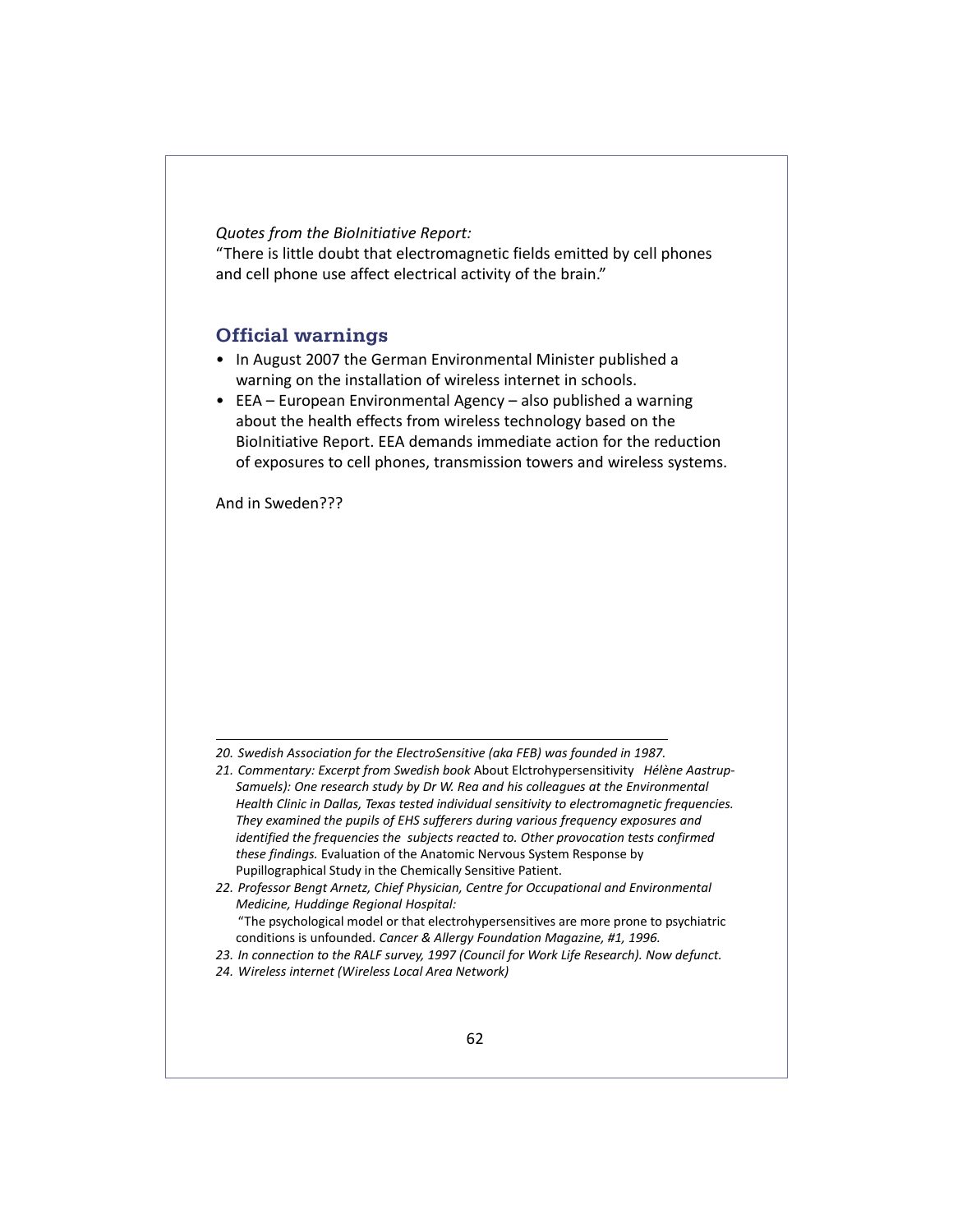## CHAPTER 11 **Human Rights: in theory and practice**

*Before I got to know the EHS sufferers I thought that Sweden was a country where, as a rule, laws and human rights were respected. I've changed my opinion on this matter.*

### **A recognized functional impairment**

In Sweden, electrohypersensitivity (EHS) is recognized as a functional impairment. According to Swedish law, the municipalities are required to assist people who are unable to manage daily living as a result of their functional impairment. Your needs are supposed to determine what assistance you are entitled to, nothing else.

*Elisabeth:* "I was unable to go shopping, do laundry or use the telephone. I needed help because I was disabled. A social worker came here to talk to me about my needs for assistance with shopping, laundry, post office and bank errands, and someone to make phone calls so I could find a new place to live. A week later he came back and asked: 'How do you feel?' 'Getting by, better than at my previous home but I'm far from well,' I said. 'Well, I can't understand how you manage to live here. It's just 14 kilometers to the radio and television mast, and it emits so and so many kilowatts. How can you handle that?'

In other words, he questioned my disability. Instead of evaluating my need for assistance, he had checked the transmission data for the television mast. According to the law, the individual's needs determine what assistance is required. He did not follow the national policy protocol.

His reasoning against my eligibility for assistance also attacked my ability to drive, which I sometimes do when I feel a bit better. He said: 'Our rules are such that if you can drive the car to the store, you cannot get shopping assistance.' Yet, I was unable to go *inside* the store! In other words, he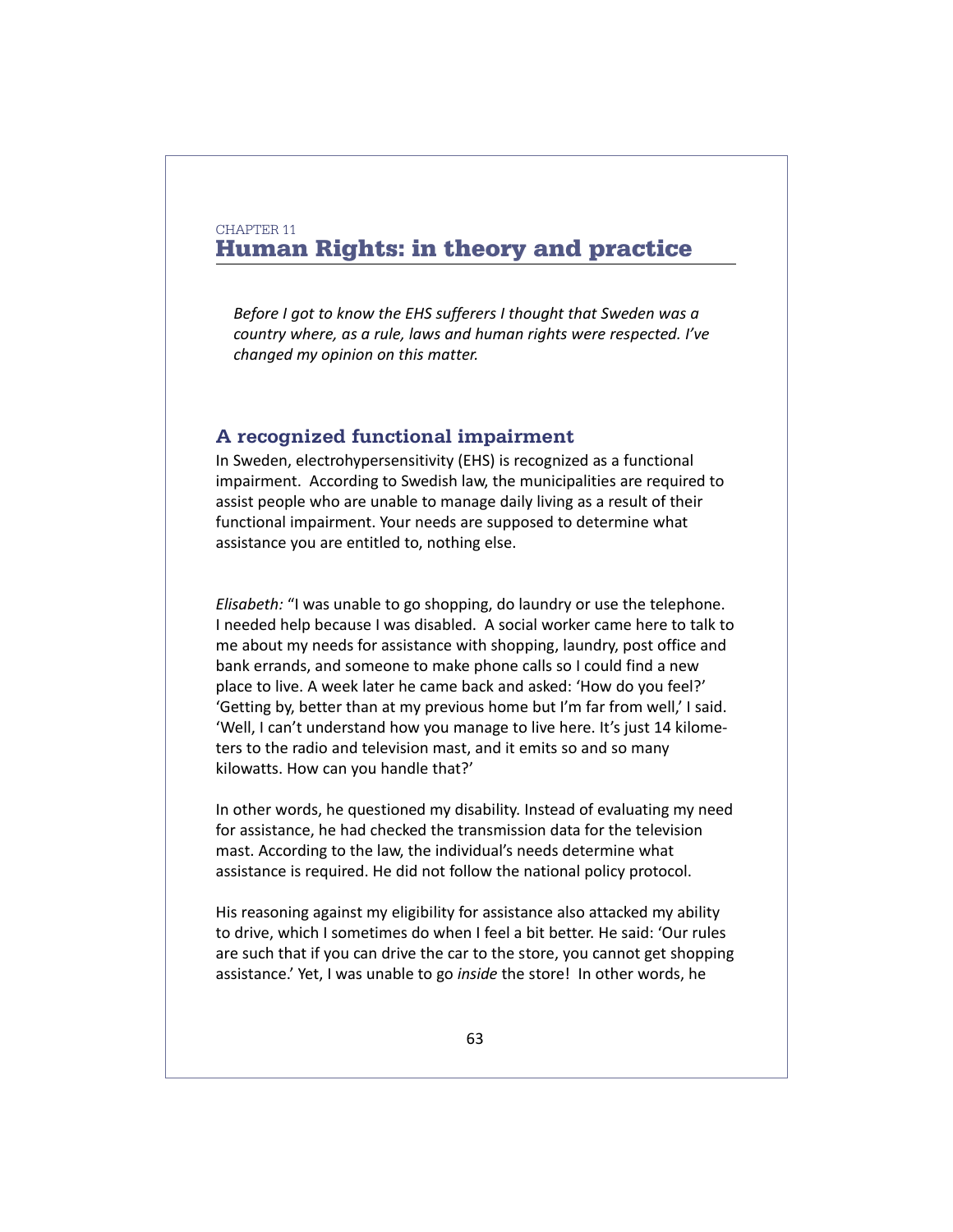didn't bother to put my needs in context to *my particular problems and difficulties.*

After that National Insurance rejected my request, despite my doctor's personal conversation with the social worker for over an hour. I was flabbergasted when I received the rejection letter! That I should get no help at all was totally inconceivable to me."

Elisabeth adds, after recounting her experiences: "During my stay at the campground, Social Services in that municipality helped out right away. A female social worker came by to find out what I needed. 'What do you need help with?' she asked. 'Food, laundry, post office and bank errands a couple of times a week,' I replied. 'Will two times a week be sufficient? You have such a small fridge. I think you need help three times a week', she said.

She believed me. It felt so amazing."

It is appalling that we have to argue about basic human rights in our country.

According to our national Social Services legislation, a person unable to manage daily routines has the right to receive assistance.

*Siv's commentary:* "Rights?! Politicians often remark to us: 'You have the same rights as all of us.' That implies that we are entitled to home assistance with no electromagnetic hazards. The pain and dizziness render me unable to manage my daily routines.

It would mean that the home care workers must not use cell phones or other wireless technology and arrive in cars without advanced electronics. They would have to clean without a vacuum cleaner and cook on a wood stove. So far, I'm not aware of anyone receiving this kind of home assistance."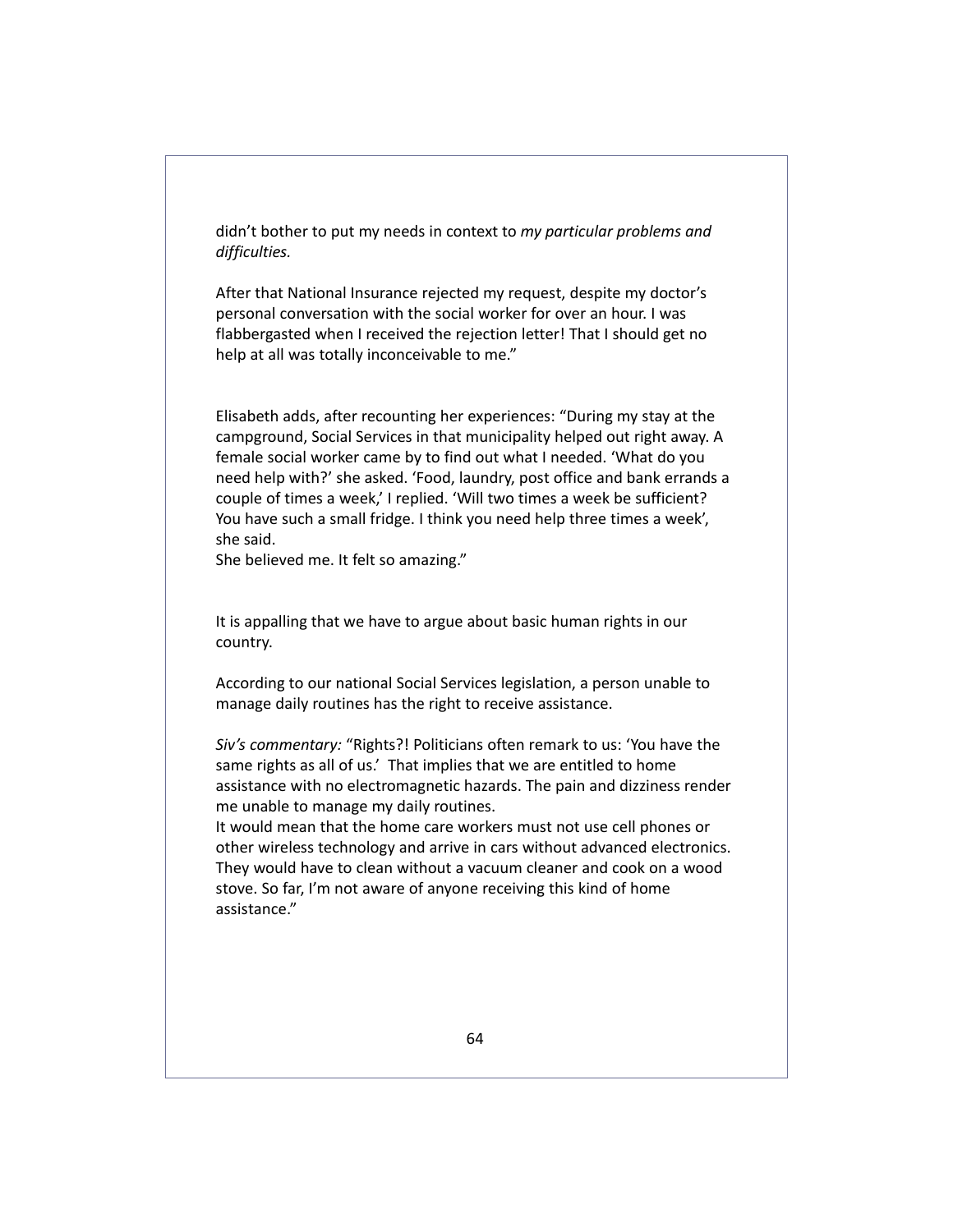## **The Universal Declaration of Human Rights**

Sweden has ratified the UN Ruling on Human Rights. Here are some citations:

### *Article 3*

Everyone has the right to life, liberty and *security of person.*

#### *Article 5*

No one shall be subjected to torture or to cruel, inhuman or *degrading treatment* or punishment.

#### *Article 12*

No one shall be subjected to arbitrary interference with his privacy, family, home or correspondence, nor to *attacks upon his honour and reputation*. Everyone has the right to the protection of the law against such interference or attacks.

#### *Article 13*

Everyone has the right to *freedom of movement and residence* within the borders of each state.

What do these rights mean to the EHS sufferer? *Personal safety* when constantly exposed to harmful electromagnetic radiation? *Freedom to travel* when unable to use regular transit? *Freedom to choose* when there are hardly any places left to live with low radiation? Nobody should be treated *disrespectfully*. What should we call the conduct demonstrated by physicians and other authorities towards several of my friends?

## **Savings wiped out**

Many of my new friends have had their savings wiped out, and their rights to obtain financial assistance is constantly questioned.

*Inger:* "I wrote a letter to Social Services and told them about my situa-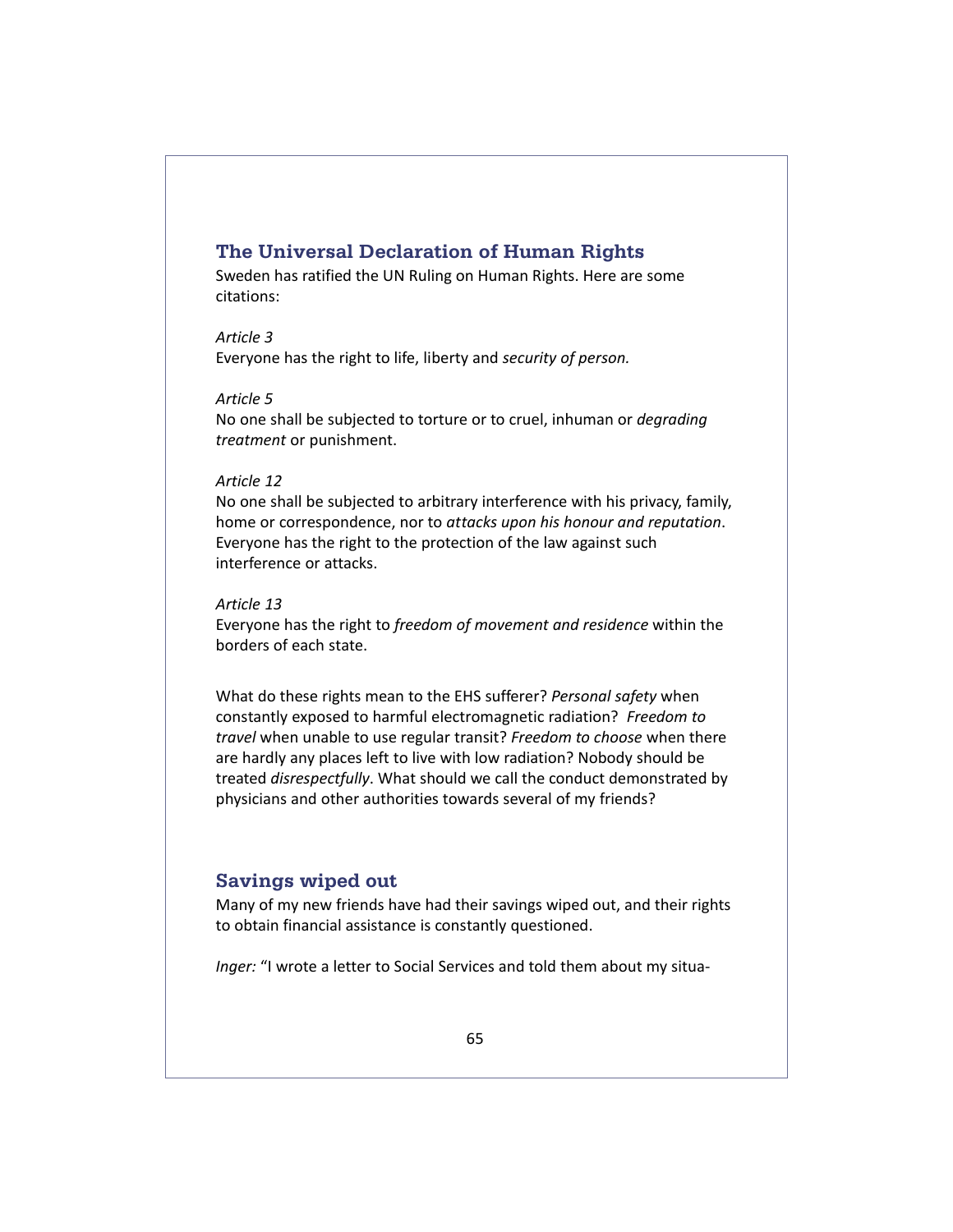tion, but my application was turned down. The social worker never visited me in any of my homes: in the trailer, the cabin, or by the tree stump."

*Mia:* "They terminated my disability benefits. It was so surreal to get this news. After some time I got it reinstated. Right now they are reassessing everyone on disability in this district. The pressing question is, will I keep my eligibility? If not, how will I get enough money to move? Where will I be able to live?

This pressure is relentless: Will I get financial assistance from National Insurance? What happens if I don't? We are constantly questioned and scrutinized."

Mia's claim was rejected. The authorities maintain that she is fit to reenter the job market.

*25. United Nations Standard Rules on the Equalization of Opportunities for Persons with Disabilities, December 20, 1993*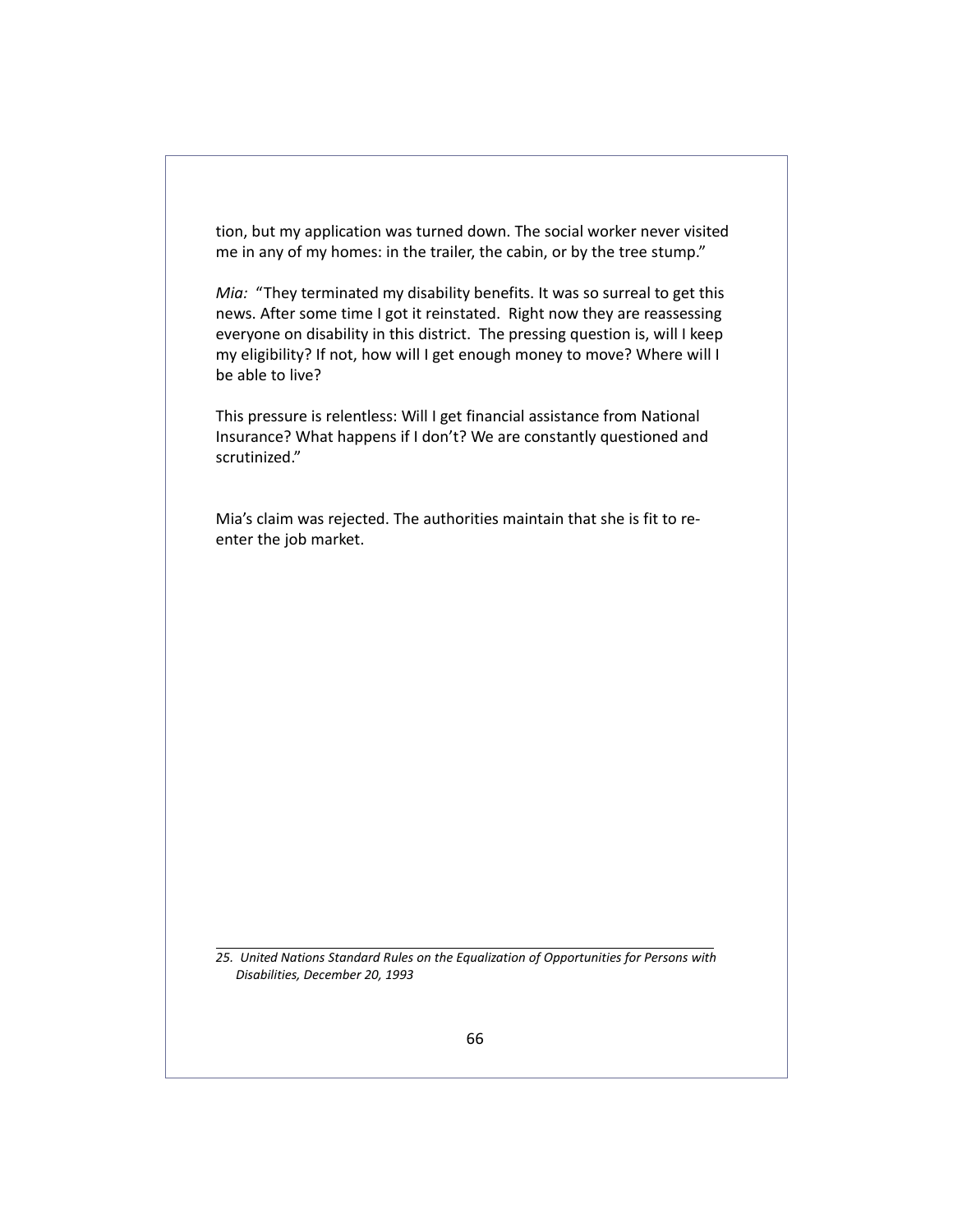## CHAPTER 12 **Listen to them!**

While I was traveling around to visit the EHS refugees, I kept mulling over many questions. One of them was: Why don't people believe them?

I returned home with many more questions. Why don't people listen to them? I had met several exceptionally lucid, wise and pragmatic individuals. If someone is able to clearly describe his or her symptoms and what actually happens to them in specific locations, why don't people believe them? If several hundred people experience basically the same thing, why don't people believe them? If millions of people in other countries also experience the same symptoms, without any contact with each other, why are they still not heard?

People with EHS have learned a lot about their condition and their symptoms. And also about how they can get better or worse. They also know how it is possible to live a better, or at least a more tolerable life. We need to learn from them instead of doubting them. They have a message for us all: EHS can happen to anyone!

There is no logical reason to believe that these people's physique, central nervous system or brain are any different from yours or mine. What happened to them can happen to you or me. During an epidemic, not everyone get sick. Some people are more susceptible and/or are subjected to more harmful exposure. They get sick. Next time others will get sick. The question now is: Are we at the beginning of a new epidemic?

Clearly, we should be creating low radiation areas for people with EHS, where they can live with dignity. For the sake of our children and future generations, instead of escalating electromagnetic pollution, we must reduce it!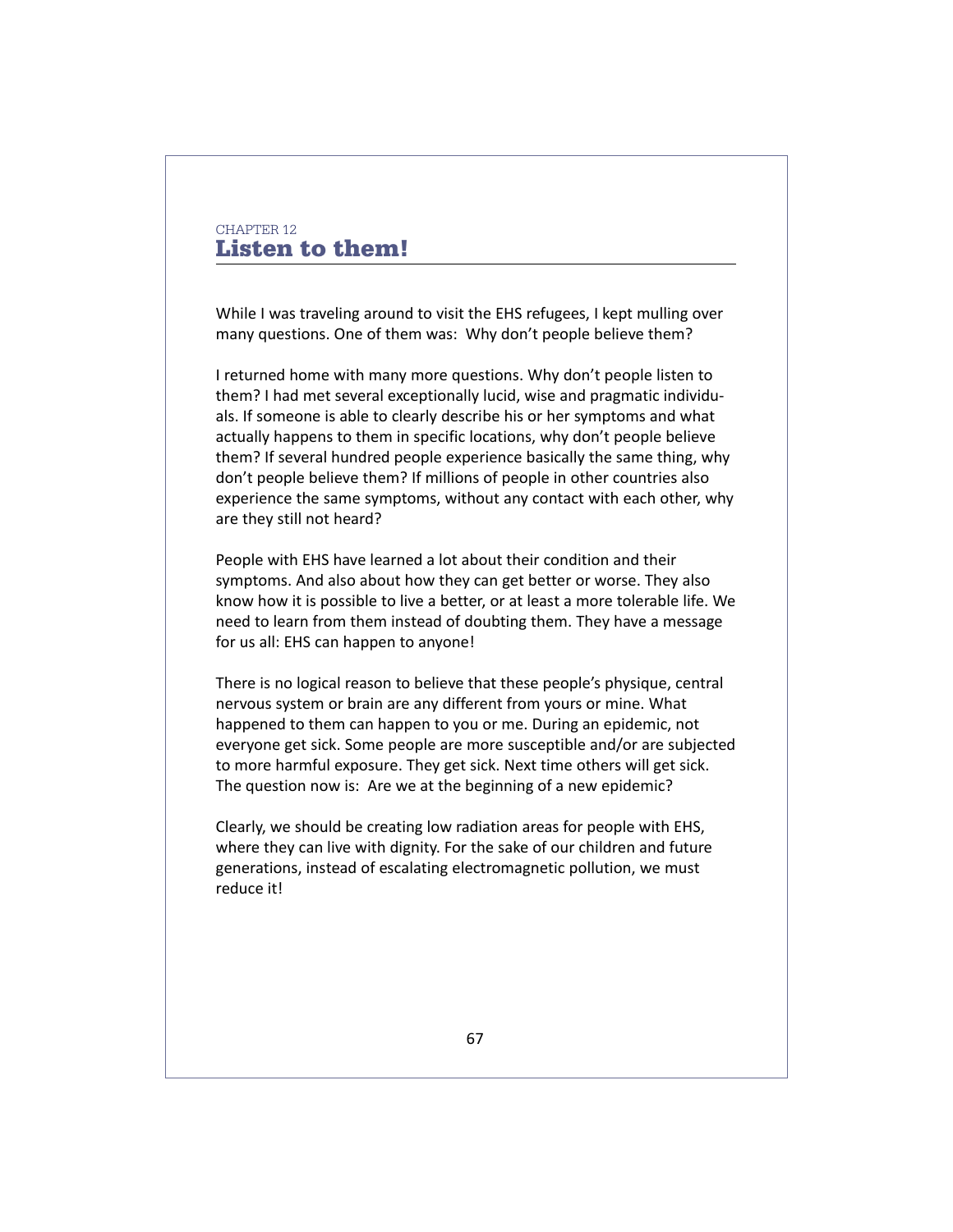## APPENDIX A **References and Recommended Reading**

### **Scientific Mega Studies & Reviews**

#### *The BioInitiative Report.*

Published in 2007. An independent mega review by scientists, researchers & public health policy professionals advocating for biologically-based exposure standards of electromagnetic radiation. *[www.bioinitiative.org](http://www.bioinitiative.org)*

#### *REFLEX study.*

Released in 2005 and financed by the European Union. Between 2000- 2004, 12 research teams from 7 European countries found that electromagnetic fields have a genotoxic effect on human cells, i.e. harmful effects on the DNA far below current Swedish safety limits. The results show that the effects damage the DNA and also impede body systems.

### **Physicians' Appeals**

*Freiburg Appeal. 2002 Bamberg Appeal. June 2006*

## **Books in English**

- *Black on White*. The Swedish experience of EHS. This hushed up governmental EHS survey of 1997 was revised to book form and published in Swedish 2001 . Rigmor Granlund-Lind & John Lind. English translation, 2005.
- *Cellphones: Invisible Hazards in the Wireless Age.* George Carlo & Martin Schram. 2001.
- *Cellular Telephone Russian Roulette.* A historical and scientific perspective. Robert C. Kane. 2001.
- *The Body Electric*. Electromagnetism and the Foundation of Life. Robert O. Becker & Gary Selden. 1985.
- *The Invisible Disease*. The Dangers of Environmental Illnesses caused by Electromagnetic Fields and Chemical Emissions. Gunni Nordström. 2004. [www.johnhunt-publishing.com](http://www.johnhunt-publishing.com)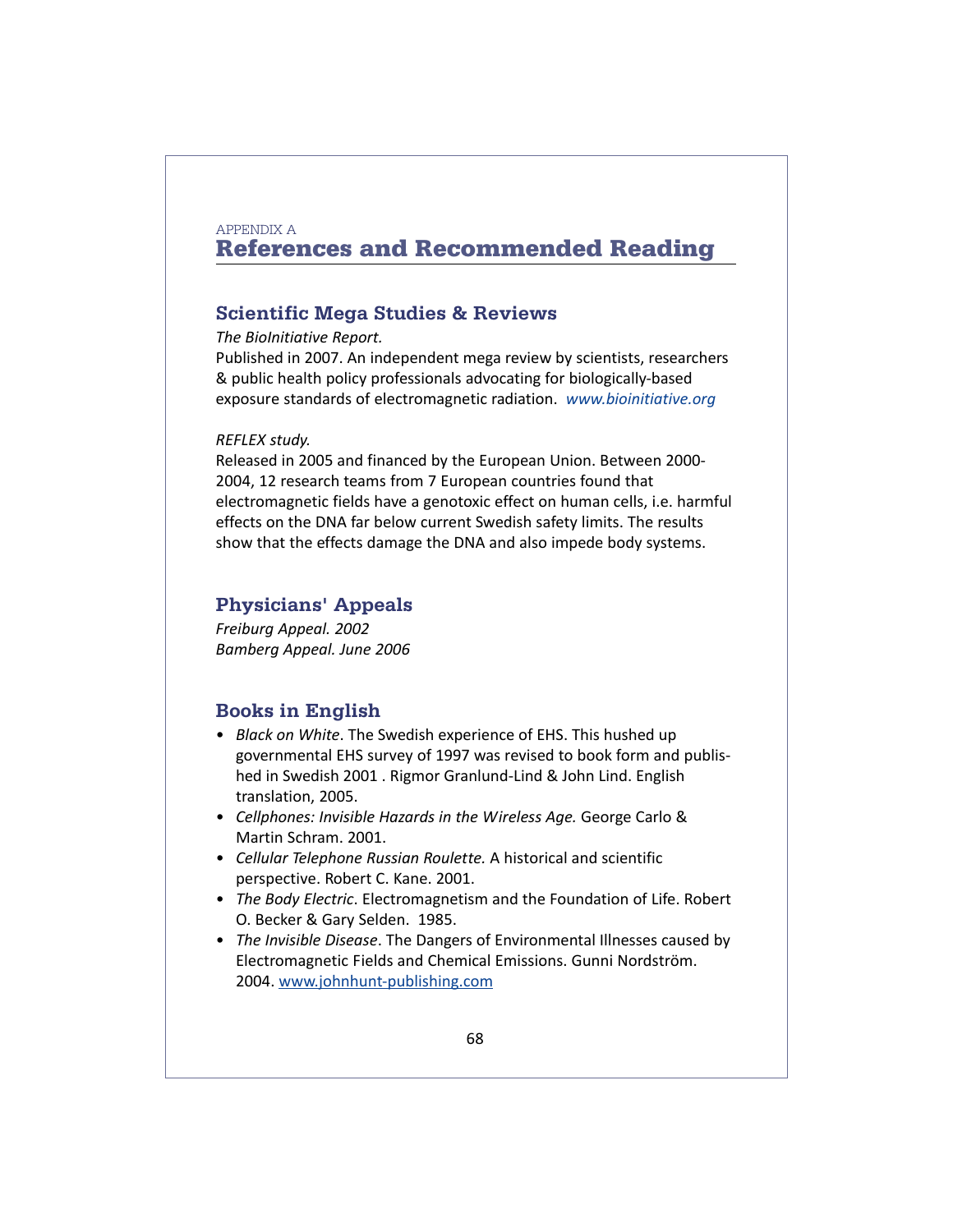## **Books in Swedish**

- *Mörkläggning*. Elektronikens rättlösa offer *(The Cover-up)*. No legal rights for the injured and sick from new technology. Gunni Nordström. 2000. Hohforlag.se
- *Något som finns men inte syns (It exists but cannot be seen)*. Personal experiences and reflections on declining health from EMR. Christine von Hedenborg. 2006.
- *Nödbroms (Emergency Brake)*. A handbook for forward-thinking retros. Sture Hegerfors & Lasse Åberg. Forum 2001.
- *Om elöverkänslighet (About electrohypersensitivity)*. Facts about a serious functional impairment. Hélène Aastrup-Samuels. FEB – The Swedish Association for the ElectroSensitive. 2005. [www.feb.nu o](http://www.feb.nu)r [www.feb.se](http://www.feb.se)
- *Spelet om 3G (The Wireless Gamble)*. Freelance journalists expose the wireless expansion cover-up in Sweden. Mona Nilsson & Marica Lindblad. Medikament Faktapocket 2005. [www.medikament.se](http://www.medikament.se)
- *Tål du el? (Sensitive to Electricity?)* On health, electricity and technology. Clas Tegenfeldt (Civil Engineer/Environmental Consultant). 2001. [www.rtk.se](http://www.rtk.se)

### **Note: OTHER CLASSICS**

*Cell Towers.* Wireless Convenience? Or Environmental Hazard? Edited by B. Blake Levitt. 2000.

*Cross Currents.* The Perils of Electropollution. The Promise of Electromedicine. Robert O. Becker. 1990.

*Electromagnetic Fields.* A Consumer's Guide to the Issues and How to Protect Ourselves. B. Blake Levitt. 1995.

*Är de verkligen sjuka? (Are they really sick?)* Electrohypersensitivity and dental amalgam toxicity: A project report on health problems related to sickness from mercury amalgam and electromagnetic radiation. Summary in English. [www.hetprojectet.info](http://www.hetprojectet.info)